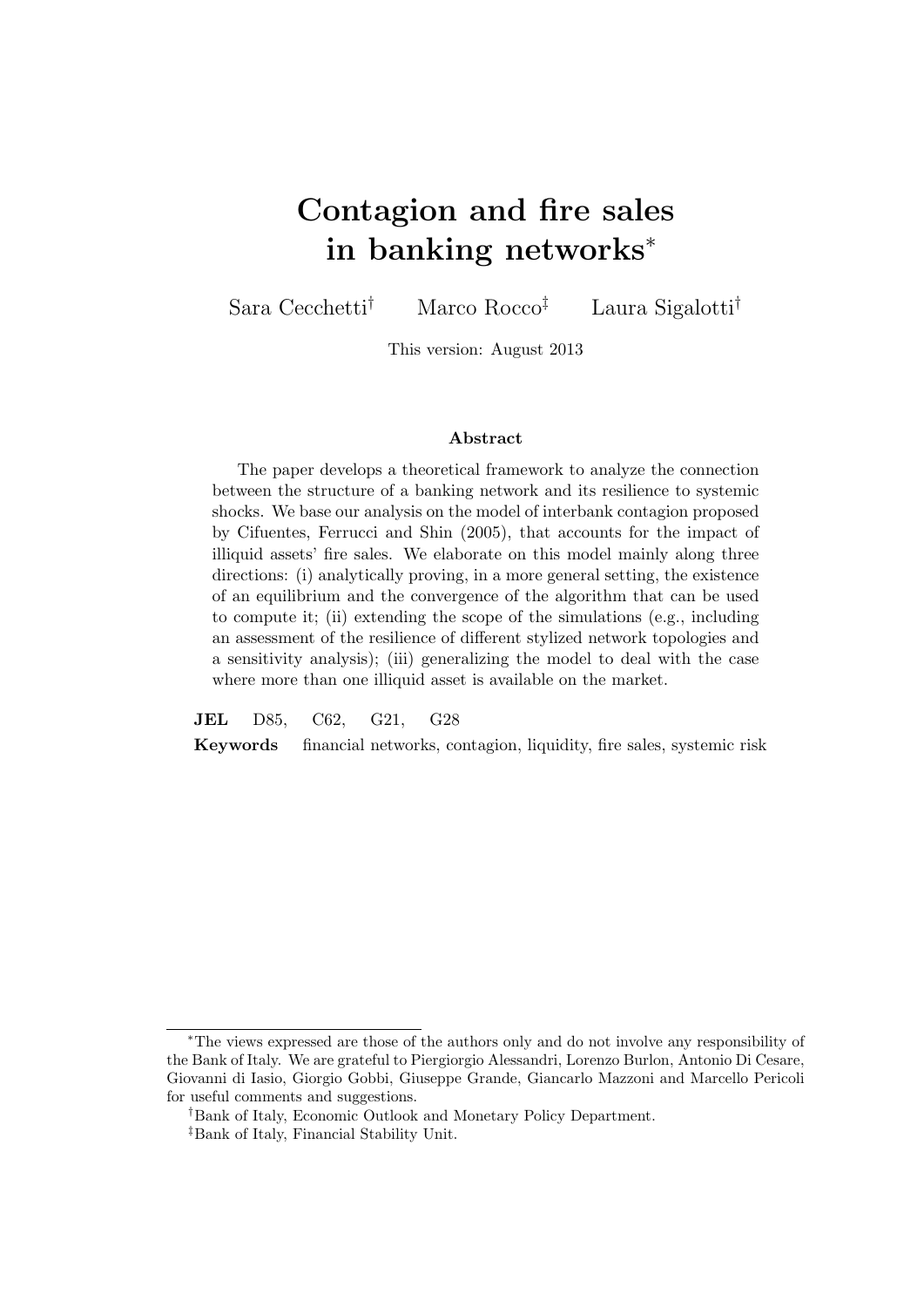## **Contents**

| $\mathbf{1}$    | Introduction                                     |                                                                                       |    |  |  |  |
|-----------------|--------------------------------------------------|---------------------------------------------------------------------------------------|----|--|--|--|
| $\bf{2}$        | Literature review<br>CFS model<br>2.1            |                                                                                       |    |  |  |  |
| 3               | Analytical foundations for the single asset case |                                                                                       |    |  |  |  |
|                 | 3.1                                              |                                                                                       | 9  |  |  |  |
|                 | 3.2                                              | The algorithm $\ldots \ldots \ldots \ldots \ldots \ldots \ldots \ldots \ldots \ldots$ | 13 |  |  |  |
| 4               | Simulations for the single asset case            |                                                                                       |    |  |  |  |
|                 | 4.1                                              | Simulations set-up and stylized network topologies                                    | 17 |  |  |  |
|                 | 4.2                                              |                                                                                       | 22 |  |  |  |
|                 | 4.3                                              |                                                                                       | 24 |  |  |  |
|                 | 4.4                                              |                                                                                       | 27 |  |  |  |
|                 | 4.5                                              | Sensitivity analysis: Relative effectiveness of different policies                    | 29 |  |  |  |
| $5\overline{)}$ | An extension to multiple illiquid assets         |                                                                                       |    |  |  |  |
|                 | 5.1                                              | Microfoundation of liquidation strategies                                             | 34 |  |  |  |
|                 | 5.2                                              |                                                                                       | 41 |  |  |  |
| 6               | Conclusions                                      |                                                                                       |    |  |  |  |
|                 |                                                  | References                                                                            | 46 |  |  |  |
|                 | Appendix                                         |                                                                                       | 47 |  |  |  |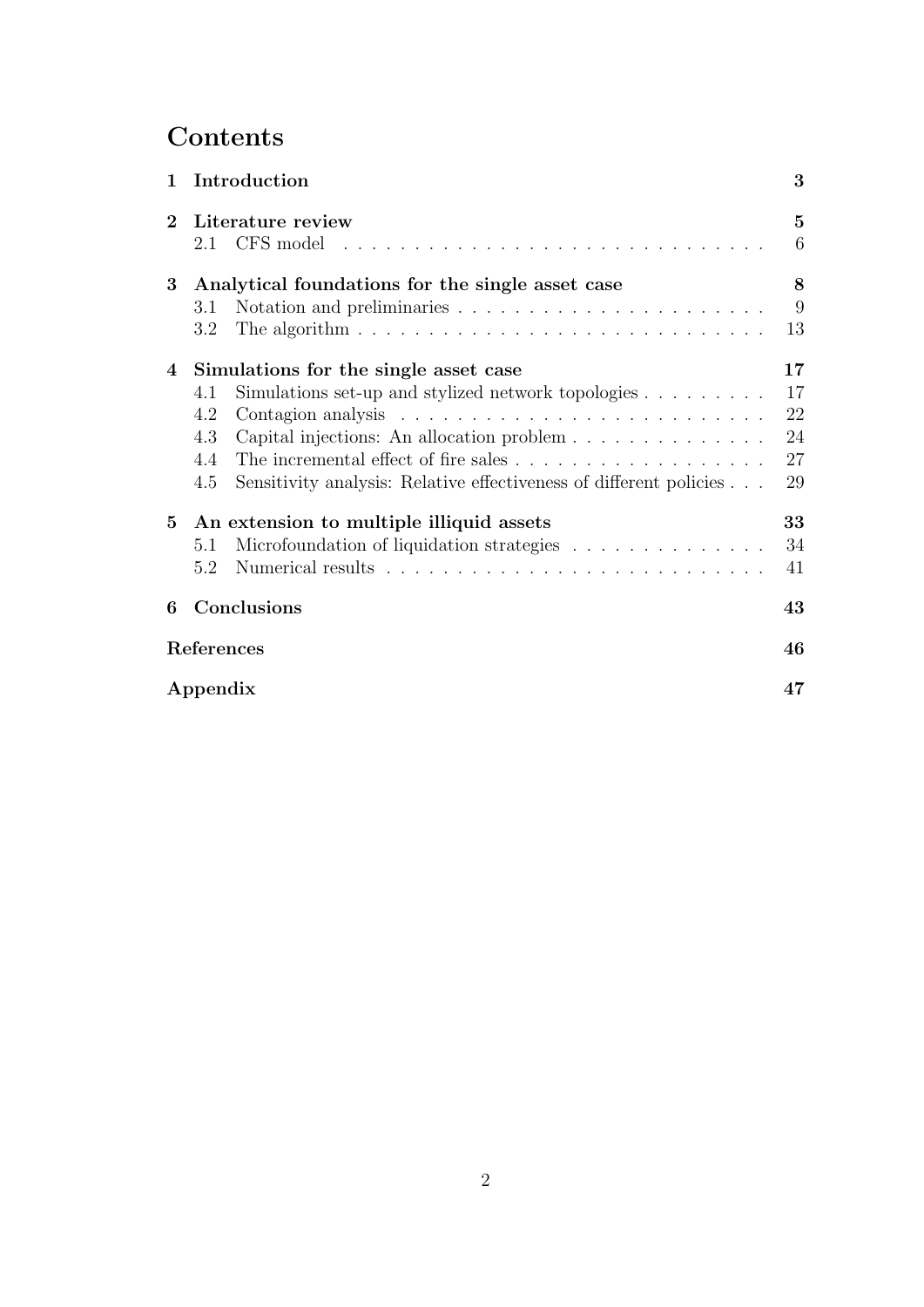### 1 Introduction

The structure of lending relationships among banks determines the degree of interconnectedness of the financial system and is relevant for the stability of individual institutions and the system as a whole. The latest financial crisis brought to the attention of both academics and policymakers the importance of taking into account interconnections among financial institutions when assessing systemic risk. Regulatory initiatives have been undertaken accordingly. For instance, the Financial Stability Board has included measures of interconnectedness in its framework on systemically important financial institutions.

From a theoretical point of view, network analysis provides a convenient way to model linkages among financial institutions. Since the seminal paper by Allen and Gale (2000), a network perspective has been increasingly used in Economics and Finance and network analytical tools have become part of the policymaker's toolkit, especially for financial stability purposes (see Gai, 2013).

Recall that a network is simply a collection of nodes, connected with one another by arcs, or edges (see Newman, 2010, and Jackson, 2008, for a complete introduction to network analysis and its applications in Economics). When modeling a banking system with networks, nodes represent banks, while arcs stand for their bilateral exposures on the interbank market. The way in which these links are arranged (the network topology) may significantly influence how the system responds to exogenous shocks. Indeed, in this simplified setting, network topology entirely accounts for the system's "emerging properties", i.e. those features of the system that cannot be inferred from properties of its individual components (individual banks), but only from the way in which these units are related to (interact with) each other.

The academic literature that studies banks with network analytical tools has grown at a fast pace over the last few years. For the sake of simplicity, a rough taxonomy may be devised, discerning two main streams: (i) papers that either study network formation with game theoretical instruments or model contagion in the banking system through different channels, often working on simulated data; (ii) papers that study statistical properties and network metrics of real banking systems, either with a descriptive focus or, again, for contagion analysis purposes.

The present paper relates to the former stream of literature. In particular, it develops a framework that can be used to study how the network topology of a banking system may influence its resilience to systemic shocks. To this end, we refine and generalize the model of interbank contagion proposed by Cifuentes, Ferrucci and Shin  $(2005)$  – CFS from now on – a pioneering paper on the interaction between two important channels of contagion: $\frac{1}{1}$  direct balance-sheet exposures

<sup>&</sup>lt;sup>1</sup>In this paper we adopt a rather broad and informal definition of contagion as the transmission of (severe) negative shocks affecting one or more banks to other banks in the system. This is in line with "what has evolved into the most common usage of the term contagion – the transmission of an extreme negative shock in one country to another country (or group of countries)" (Forbes, 2012).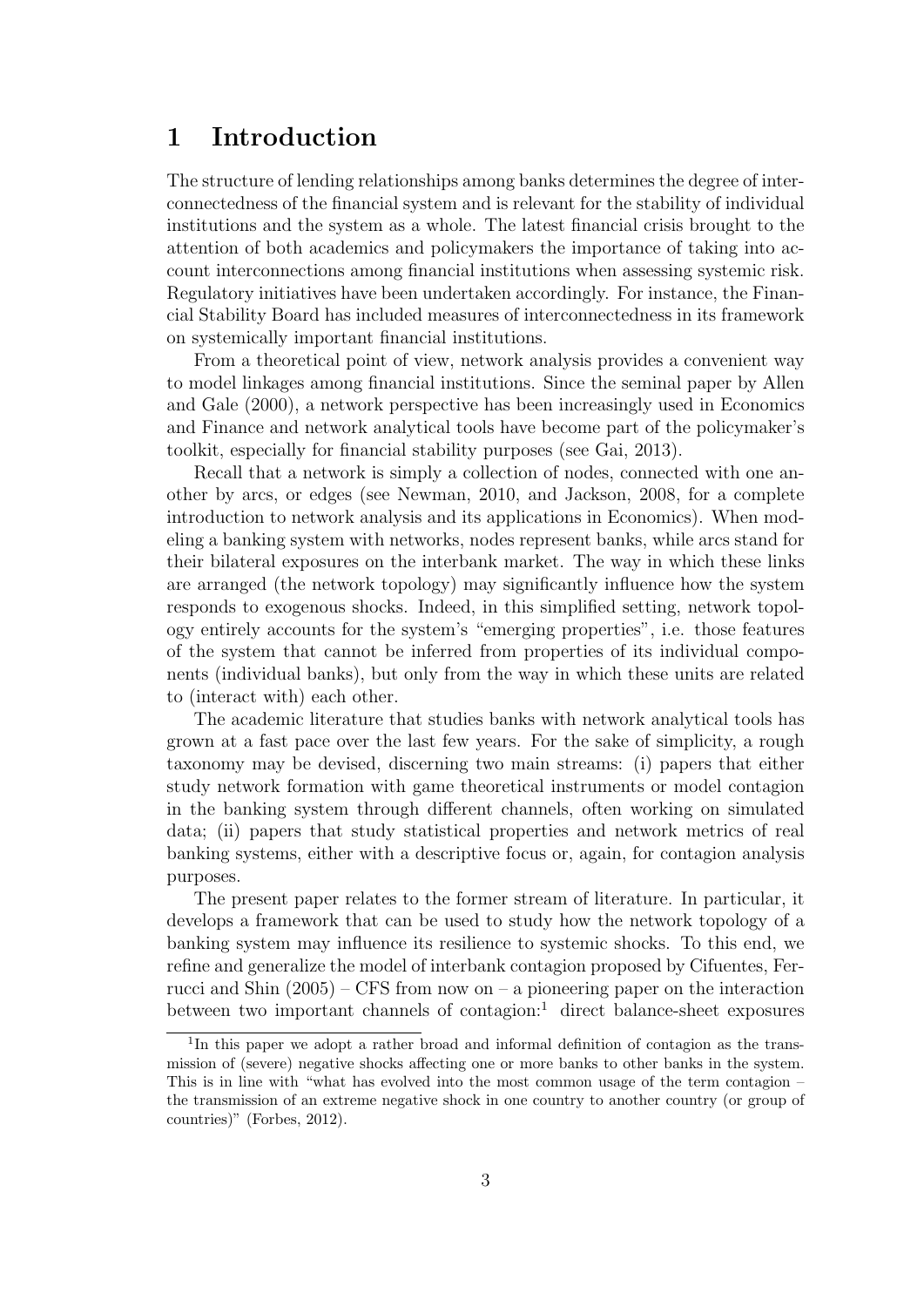between banks and price deterioration of bank assets due to fire sales. We elaborate on this model mainly along three directions: (i) we provide the single asset model with complete analytical foundations, presenting a constructive proof of the existence of an equilibrium, along with the convergence of the algorithm used to find it (Section 3; in this connection, we relax the authors' assumption on the demand function); (ii) we extend the scope of the simulations in the single asset case, in order to answer the research question concerning the resilience of different stylized network topologies to exogenous systemic shocks (Section 4; we also provide a sensitivity analysis of the model to its main parameters, along with related policy implications); (iii) we generalize the model to deal with the case where more than one illiquid asset is available on the market, a more realistic assumption that may significantly increase both theoretical and computational complexity (Section 5). On the other hand, in line with the vast majority of the related literature, we do not model possible strategical anticipation of the default of a bank by other institutions (banks can only take action once they are hit by a shock or by contagion) and we do not model all relevant channels of contagion (in particular, we do not consider liquidity hoarding). These extensions are left for future research.

Consistent with the literature, the main results of our paper highlight the crucial role of the network topology in determining how the banking system may be affected by systemic shocks. In particular, simulation results confirm that networks with a star or core-periphery structure may be more resilient,<sup>2</sup> but are more fragile with respect to targeted shocks that affect core banks (Section 4.2). Concerning the distribution of the initial shock, we also show that, even in the case of homogeneous banks (i.e., banks with identical balance-sheets), the impact of contagion following an exogenous shock of fixed aggregate magnitude depends on the number of banks among which the shock is distributed. The dependence is no-linear and varies according to the network topology (Section 4.3).

Furthermore, we show that the network structure also affects the relative importance of the two main parameters of the model (i.e., the degree of liquidity of non-interbank assets and the requirement on the leverage ratio) in the transmission of the shock. For instance, in the star topology the two parameters are equally important, while in the circle and totally interconnected configurations either the former or the latter plays a preeminent role (Section 4.5). As a consequence, the relative effectiveness of policy instruments (e.g. capital or liquidity requirements) employed to tackle different risks in the banking system may depend on the topology of the interbank network.

Finally, when several illiquid assets are available, we model the liquidation strategy of each bank as a solution to a convenient optimization problem. In this way we are able to: (i) analytically justify the behavioral rule assumed in the CFS model for the single-asset case; (ii) highlight possible discrepancies between microfounded optimal strategies and liquidation strategies that are often assumed as sensible behavioral rules. In particular, since bank assets are marked to market,

<sup>2</sup>See Section 4.1 for a description of the stylized network configurations that we consider in our study.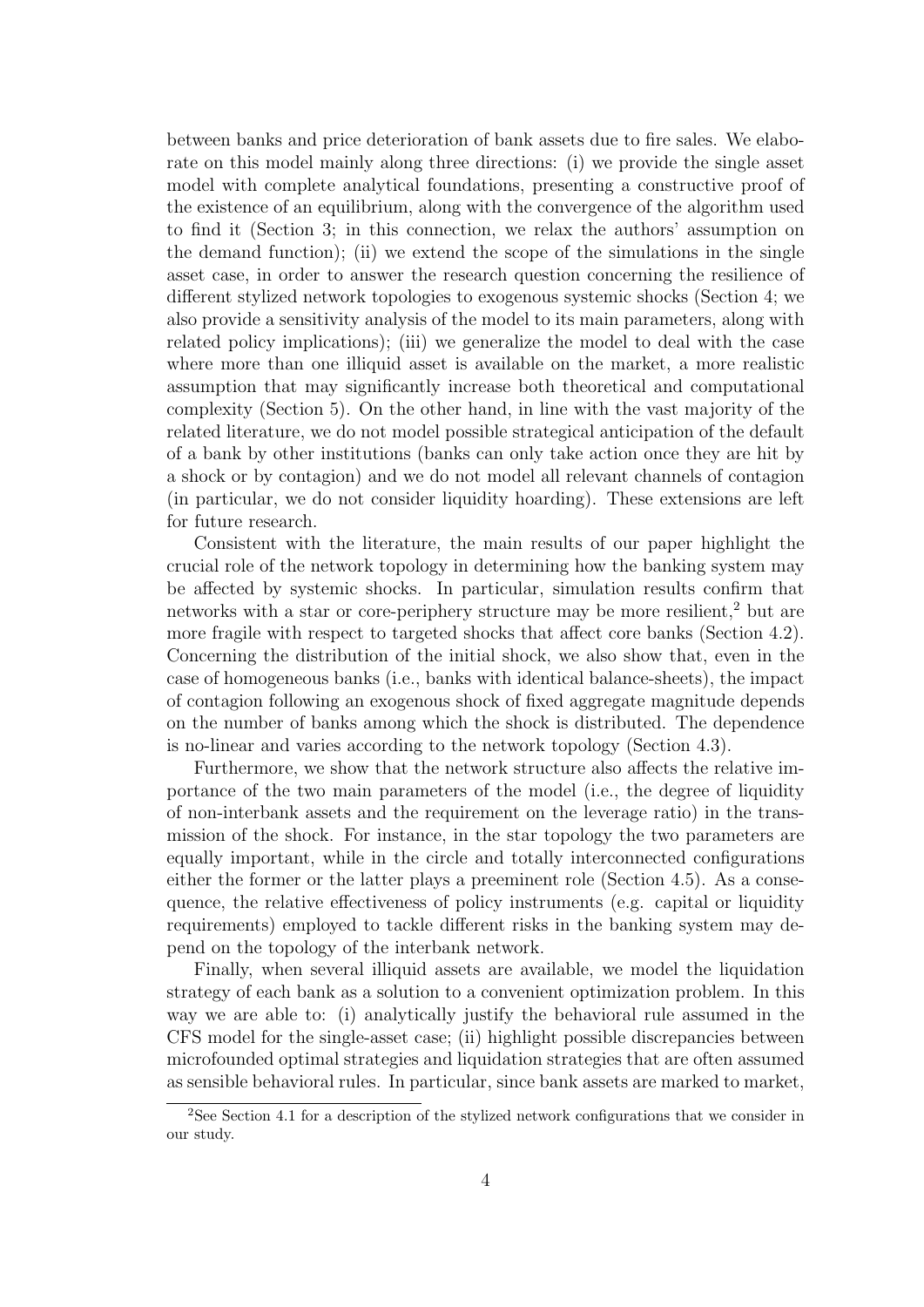the liquidity of an asset is not an intrinsic quality of the asset (fully described by the elasticity of its price) from the point of view of a bank that has to deleverage, but depends on both the composition of the bank's portfolio and the liquidation strategies adopted by the other banks in the system.

The remainder of the paper is organized as follows. Section 2 reviews the relevant literature, with a particular focus on the presentation of the CFS model. Section 3 presents our formalization of the model in the case of a single illiquid asset, with the proof of the existence of an equilibrium and the convergence of the algorithm. Section 4 discusses the results of simulation exercises in the single asset case based on the theoretical framework built in the previous section, while Section 5 generalizes that framework to the case of multiple illiquid assets. Finally, Section 6 concludes.

### 2 Literature review

In recent years there has been a rapid development of the literature on the modelization of contagion in financial networks. A comprehensive review of this stream of literature can be found in Amini and Minca (2012); here we mention only the papers which are essential for the development of our framework.

Eisenberg and Noe (2001) deal with default of financial institutions in a single clearing mechanism; they prove the existence of a clearing payment vector in a network in which the obligations are determined simultaneously and give mild regulatory conditions under which the clearing vector is unique. Moreover, they develop an algorithm that computes the payment vector and highlights the flow of contagion among the nodes of the network.

Cifuentes, Ferrucci and Shin (CFS, 2005) develop a stylized model in which a contagion mechanism overlaps a fire sale effect. In this context there are two channels of contagion: on one hand, banks can be affected by direct exposure on the interbank market, where some of their counterparties can default; on the other hand, banks hold similar portofolios, whose market value can be depressed by a fire sale mechanism. We will describe in detail the model developed by CFS in Section 2.1, since the present paper builds on that framework.

Gauthier, Lehar, Souissi (2010) deal with macroprudential capital allocation and systemic risk. They compare different models, among which a network model based on CFS, calibrated on the data relative to the Canadian banking network. In particular, they investigate the relationship between macroprudential capital allocation and systemic risk.

The importance of the structure of the lending relationships among banks for the stability of the financial system has been studied by many authors (see, e.g., Allen and Gale, 2000, and Allen, Babus and Carletti, 2010). Some recent papers add to this stream of literature studying, from a theoretical perspective, the resilience of banking networks characterized by different stylized configurations (e.g., autarchy, star, circle or full diversification; see Cabrales, Gottardo and Vega-Redondo, 2013).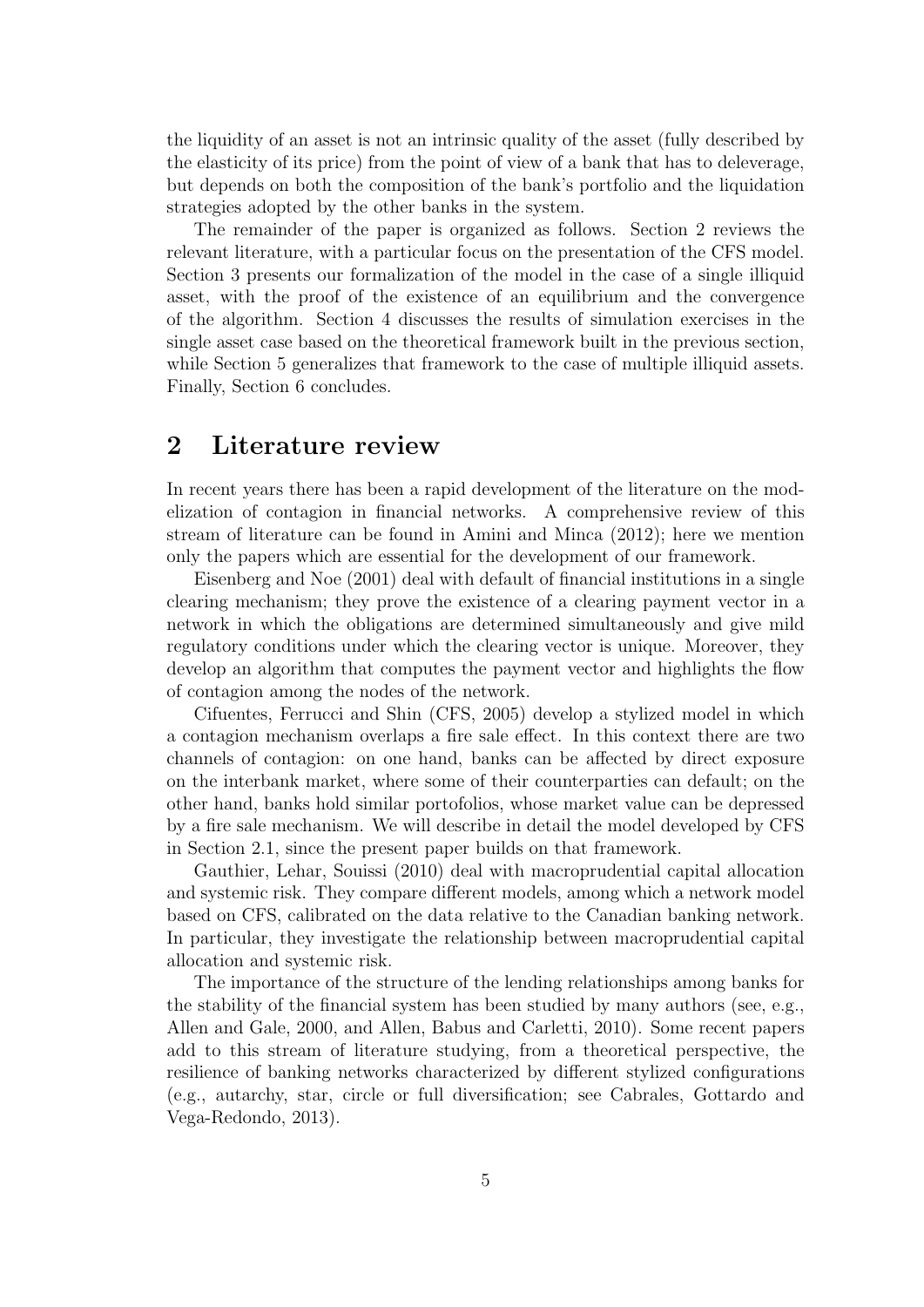#### 2.1 CFS model

The starting point of this work is the paper by Cifuentes, Ferrucci and Shin (2005), who deal with liquidity risk in a network of financial institutions and explore the effects of asset fire sales. They consider a system of interconnected institutions (which can be thought of as stylized banks) subject to a regulatory constraint on their leverage ratio, calculated marking-to-market the value of assets. The institutions in the network can hold interbank claims and two kinds of assets (one liquid and one illliquid);<sup>3</sup> moreover, they can borrow funds from the interbank market and collect deposits. When the system is hit by an exogenous shock, some of the institutions may go in distress and become unable to meet the capital requirement; in this case they can ease their balance sheet positions by selling part of their non-interbank assets. If the market demand for such assets is not perfectly inelastic, then sales by distressed institutions can lower the corresponding price. Since the regulatory ratio is computed using marked-to-market assets, a further round of endogenously generated sales can occur, possibly leading to contagious failures. CFS lays the basis for the description of contagious failures driven by asset fire sales in a network of financial insitution holding similar portfolios of assets.

The model considers a system of N interconnected banks. Each institution can hold interbank assets and liabilites, decribed by a  $N \times N$  matrix

$$
L=(L_{ij})_{1\leq i,j\leq N},
$$

where the entry  $L_{ij}$  is the face value of the liability of bank i to bank j. By definition  $L_{ij} \geq 0$  and  $L_{ii} = 0$  for all i, j. Let  $L_i$  be the face value of the total interbank liabilities of bank  $i$ , i.e.

$$
L_i = \sum_j L_{ij},
$$

and  $\pi_{ij}$  be the proportion of bank i's liabilities associated with bank  $j:$ <sup>4</sup>

$$
\pi_{ij} = \begin{cases} L_{ij}/L_i & \text{if } L_i > 0 \\ 1/N & \text{if } L_i = 0. \end{cases}
$$

We denote by  $x_i$  the market value of bank i's interbank liabilities, which can be lower than  $L_i$  because the bank can be unable to repay all of its debts. The model assumes that all the interbank claims have equal seniority, so the payments made by a bank in distress are proportional to its notional liabilities: the borrower  $i$ pays the amount  $x_i \pi_{ij}$  to the lender j.

In addition, bank i is endowed with a certain amount  $c$  of liquid assets and a fixed holding e of illiquid assets, which can be sold at the market price  $p$  (which

<sup>&</sup>lt;sup>3</sup>In the model, the degree of liquidity is represented by a parameter accounting for price elasticity, as shown in equation (4).

<sup>&</sup>lt;sup>4</sup>The definition of  $\pi_{ij}$  when  $L_i = 0$  ensures that row-sums of  $\pi$  equal one in any case.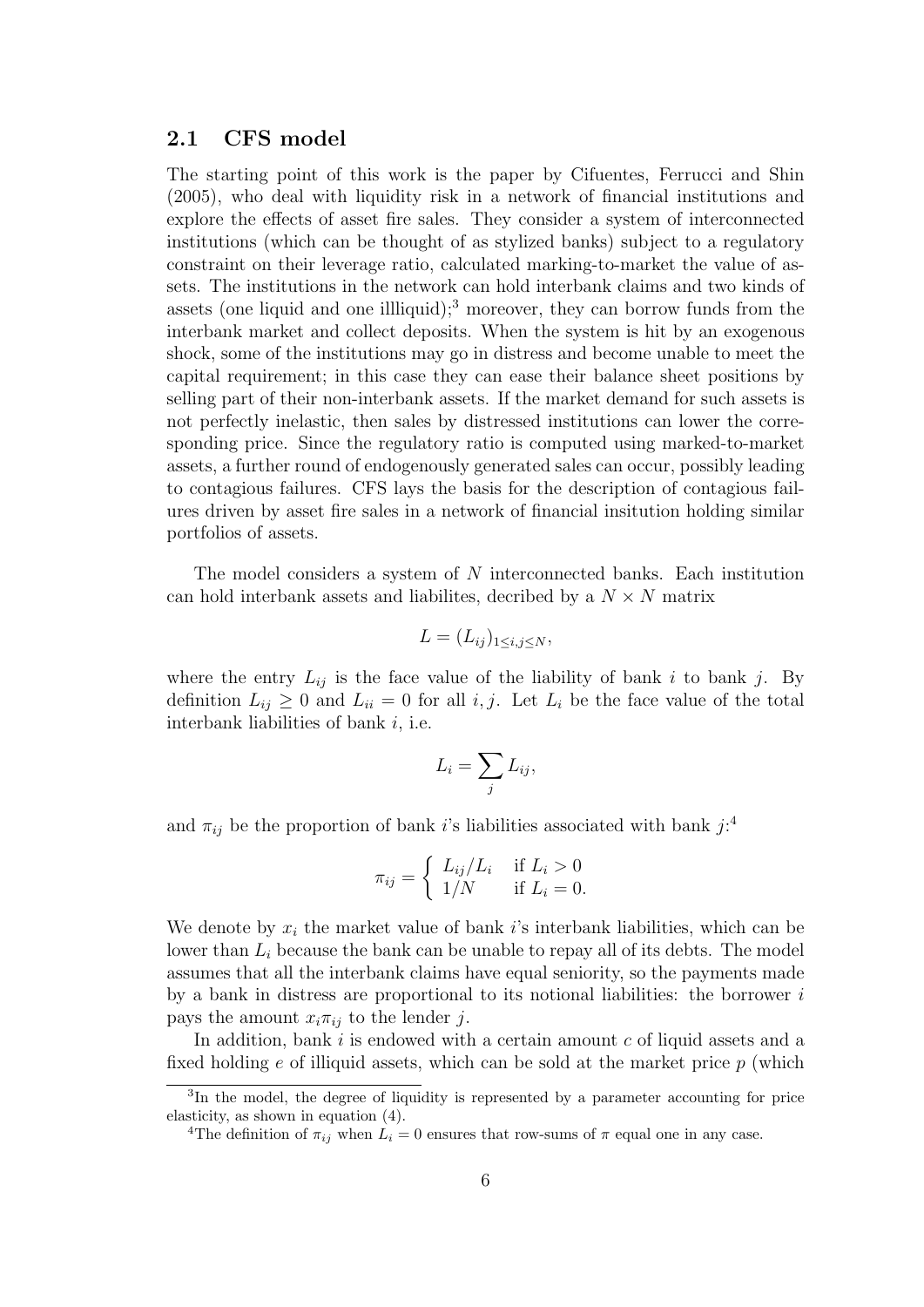is endogenously determined by the model). Moreover, bank i collects  $d_i$  units of deposits. Then the equity value of bank  $i$  is given by

$$
pe_i + c_i + \sum_j x_j \pi_{ji} - x_i - d_i.
$$
 (1)

Besides equal priority of interbank claims, the model assumes two additional conditions: limited liability of the shareholders, which implies that bank  $i$ 's equity value is nonnegative; and priority of debt over equity, which implies that the equity value is strictly positive only if  $x_i = L_i$ .

For a fixed value of  $p$ , based on the previous assumptions the vector of interbank payments is given by

$$
x_i = \min\left\{L_i, pe_i + c_i + \sum_j x_j \pi_{ji} - d_i\right\};\tag{2}
$$

either a bank is able to pay its liabilities in full  $(L_i)$ , or it pays the marked-tomarket asset value.<sup>5</sup> Equation (2) shows that bank i's equity value depends on the payments  $x_i$  of the other institutions, as well as on the market price p of the illiquid assets. The price  $p$  is endogenously determined by the model and depends on the amount of assets liquidated in the market by the banks in distress.

In this model each institution is subject to a capital adequacy contraint: the ratio between the equity value, where the interbank assets and liabilities are calculated in terms of the expected payments, and the marked-to-market value of the assets held by the bank must be above a pre-specified threshold  $\bar{r}$ . If a bank violates the capital requirement, then it starts selling its assets to ease its balance-sheet position (in this kind of models this is the only feasible option, since raising fresh capital is not allowed). Let  $t_i$  be the units of the liquid asset sold by the distressed institution (at full price 1) and  $s_i$  be the units of illiquid asset sold by bank i (at price  $p \leq 1$ ). Then, after the sale of  $t_i$  units of liquid assets and  $s_i$  units of illiquid assets, the regulatory leverage ratio reads

$$
r_i = \frac{pe_i + c_i + \sum_j x_j \pi_{ji} - x_i - d_i}{p(e_i - s_i) + (c_i - t_i) + \sum_j x_j \pi_{ji}} \ge \bar{r}.
$$
\n(3)

In equation (3), the denominator is the marked-to-market value of the assets after the sale of  $t_i$  and  $s_i$ : it is assumed that assets are sold for cash (giving  $t_i+ps_i$ ) and that cash does not attract capital requirement, so the ratio takes into account only the residual assets held by the bank.

The goal of the model is to determine an equilibrium solution  $(x, s, p)$ , which is defined as follows.

**Definition 2.1** The triple  $(x, s, p)$ , with  $x = vector$  of payments,  $s = vector$  of sales of illiquid assets,  $p = price$  of the illiquid asset, is an equilibrium if the following conditions are satisfied:

<sup>&</sup>lt;sup>5</sup>Actually, when deposits are added to the balance-sheet, the quantity  $pe_i + c_i + \sum_j x_j \pi_{ji} - d_i$ may take negative values if the counterparties of bank  $i$  do not repay their liabilities in full. Then, (2) should be replaced by  $x_i = \max\left\{0, \min\left\{L_i, pe_i + c_i + \sum_j x_j \pi_{ji} - d_i\right\}\right\}$ , as in (10).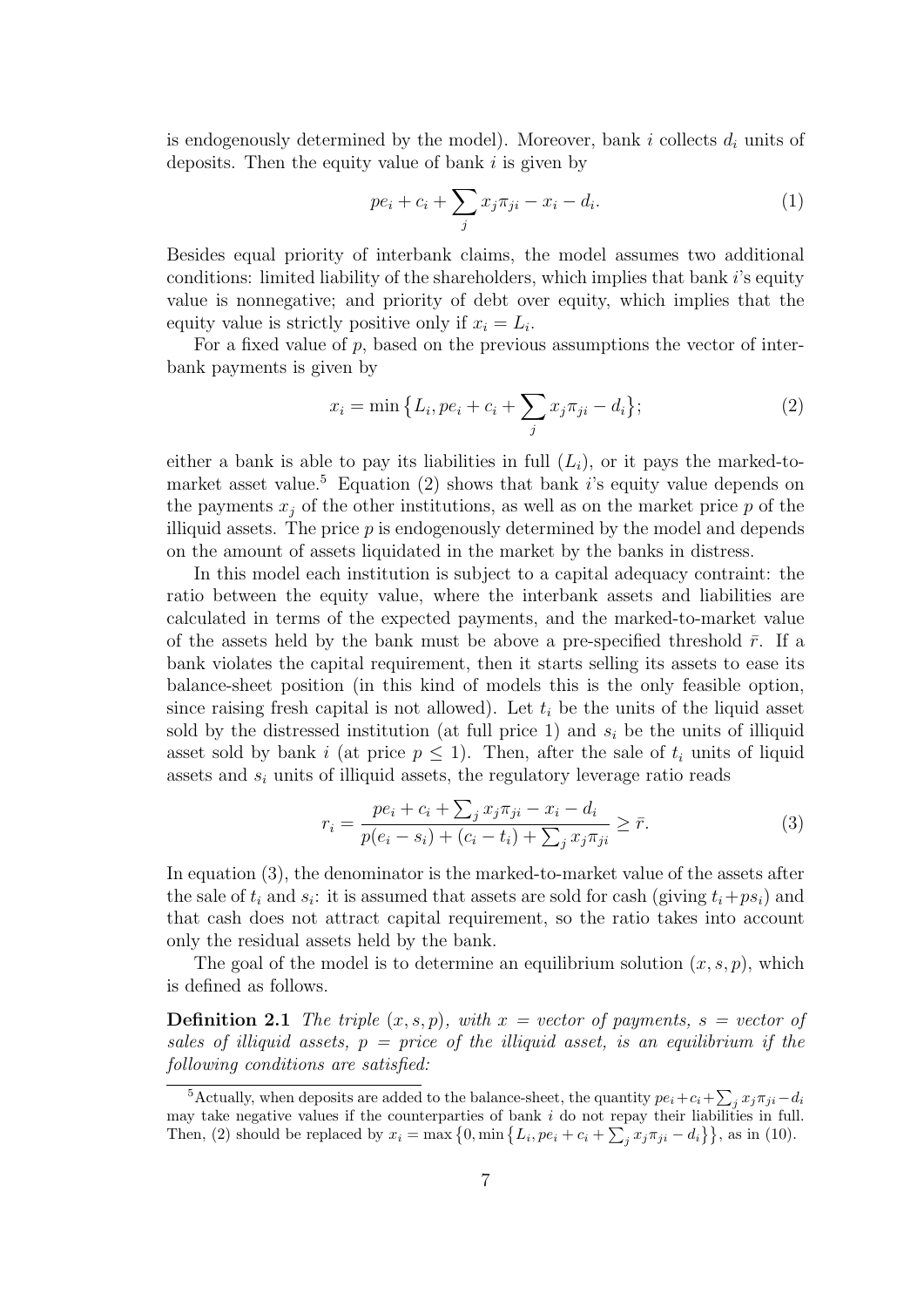- 1. for all i,  $x_i = \min\{L_i, pe_i + c_i + \sum_j x_j \pi_{ji} d_i\};$
- 2. for all i,  $s_i$  is the smallest amount of illiquid assets sold by bank i which guarantees that the regulatory constraint is satisfied, upon selling all the liquid asset. If  $r_i < \bar{r}$  for all values of  $s_i$ , then  $s_i$  is set equal to  $e_i$ .
- 3. the equilibrium price satisfies  $p = \xi^{-1}(\sum_i s_i)$ , where  $\xi^{-1}$  denotes the inverse demand function.

In CFS the inverse demand curve for the illiquid asset is assumed to be exponential,

$$
p = \exp\left(-\alpha \sum_{i} s_i\right),\tag{4}
$$

where  $\alpha$  is a fixed exogenous parameter mirroring the semi-elasticity of the price. An equilibrium price is defined as a value p such that the aggregate sale  $s(p)$  $\sum_i s_i(p)$  of illiquid assets equals the demand  $\xi(p)$ ,  $s(p) = \xi(p)$ .

The existence of an equilibrium triple  $(x, s, p)$  is a nontrivial issue, even in a stylized interbank network. In fact, the problem is highly nonlinear in the three unknowns, which are defined by implicit conditions. The paper by CFS deals with two subproblems separately:

- on one hand, it states that equation (2) can be solved, for fixed p and s, using a fixed point theorem, as in Eisenberg and Noe (2001);
- on the other hand, it explores the existence of the equilibrium price  $p$  (and simultaneously of the optimal quantity s), keeping the payment vector x fixed. The paper provides some conditions under which, for fixed  $x$ , the problem admits an equilibrium price lower than 1 (i.e. the trivial solution in which no fire sale occurs) and gives a graphical intuition of the price dynamics.

However, the work by CFS does not address explicitly the existence of the whole equilibium solution  $(x, s, p)$ . In addition, when non-bank deposits are added to the balance-sheet, the arguments used in Eisenberg and Noe (2001) do not apply any longer and the proofs need to be deeply modified. The paper by CFS states that the equilibrium can be determined computationally through an iterative procedure, whose results are shown in a simulation exercise. In the following section we will present a complete analytical foundation of CFS model, including a constructive proof of the existence of the equilibrium, which will be the basis for our simulations.

### 3 Analytical foundations for the single asset case

In this section we provide a complete analytical foundation for a CFS-like model, presenting a constructive proof of the existence of an equilibrium, along with the convergence of the algorithm used to find it. None of the following proofs is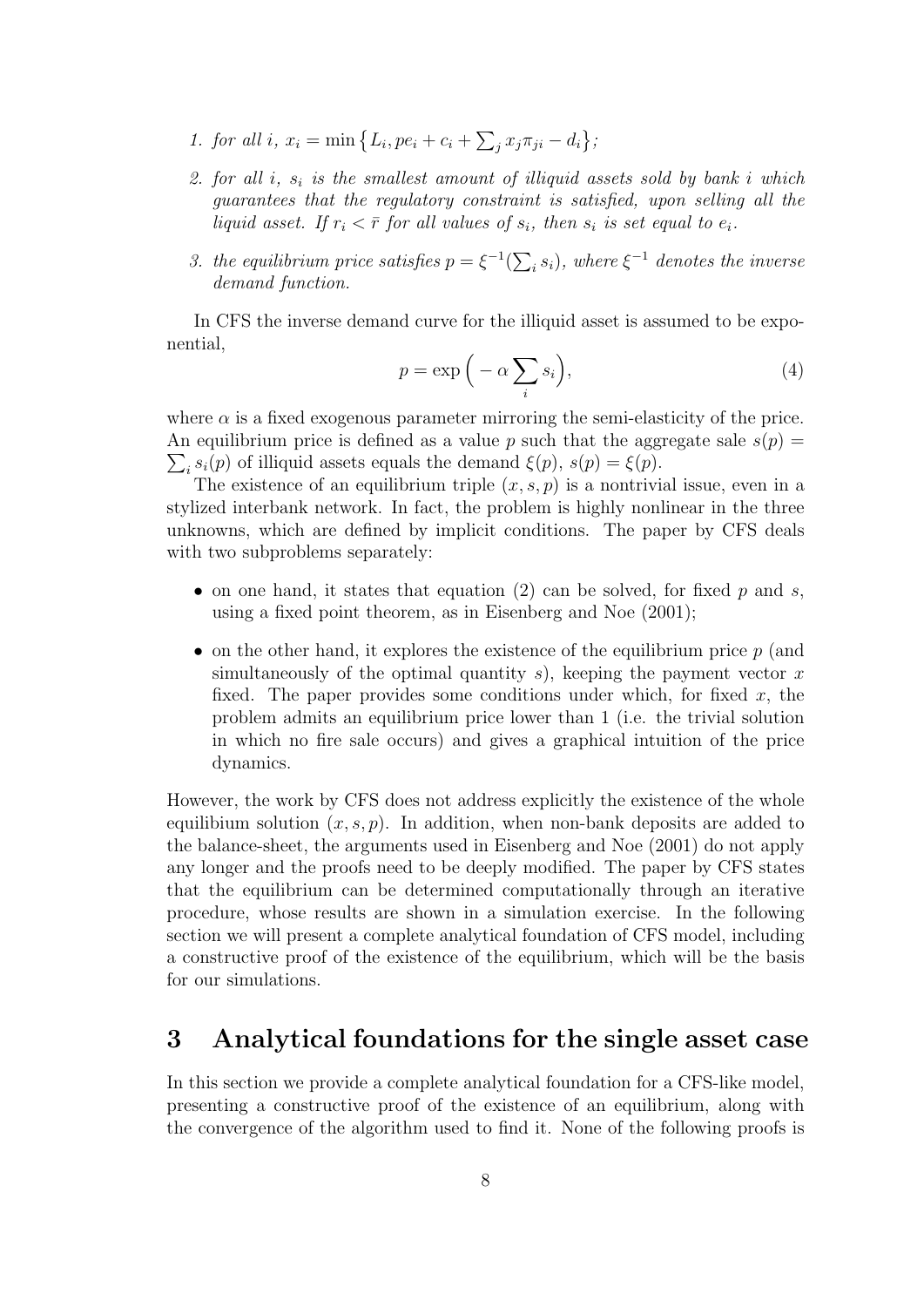shown or sketched in CFS. As we will show in this section, the existence of an equilibrium is not trivial at all, despite the highly stylized model.

The main result is stated in Theorem 3.8: we construct a non-increasing sequence of prices  $p^k$  and a non-increasing sequence of payment vectors  $x^k$  which converge to an equilibrium of the problem. Moreover, we describe in detail the algorithm we will implement in the simulations, which generalizes CFS to the case of a general demand function and explicit exogenous shocks. The iterative procedure is composed of two intertwining algorithms: a modification of Eisenberg and Noe's algorithm to compute the interbank payment vector and a fixed point argument to determine the price of the illliquid asset through a fire sale mechanism.

#### 3.1 Notation and preliminaries

1. Sales of illiquid assets. Let  $\xi = \xi(p)$  be a demand function for the illiquid asset, with  $p \in (0, 1]$ . We assume that  $\xi$  is continuous, invertible and such that  $\xi^{-1}$  is non-increasing. Let  $s = s^x(p)$  be the supply function, defined as the sum of the units of illiquid asset sold by each bank in the system,  $s^x(p) = \sum_i s_i^x(p)$ , where  $s_i^x(p)$  is defined as follows:

$$
s_i^x(p) = \begin{cases} e_i & \text{if } x_i < L_i \\ \max \{ \min\{e_i, g_i^x(p)\}, 0 \} & \text{otherwise,} \end{cases} \tag{5}
$$

and

$$
g_i^x(p) = -\frac{(1-\bar{r})e_i}{\bar{r}} + \frac{x_i + d_i - (1-\bar{r})\sum_j x_j \pi_{ji} - c_i}{\bar{r}p}.
$$
 (6)

Note that  $g_i^x(p)$  is defined as the amount of illiquid assets a bank in distress needs to liquidate to match exactly the capital ratio, after selling all the available liquid assets  $(t_i = c_i)$ , when the realized payments in the system are described by x. If the regulatory condition holds for bank  $i$  with no need to sell illiquid assets, then  $s_i = 0$  by construction. If the value of the ratio remains below the threshold  $\bar{r}$  for any sale of illiquid assets, then  $s_i$  is set equal to  $e_i$ . By construction,  $s_i^x(p) \in [0, e_i]$ . We keep the superscript x in s to remind that the value of  $s_i^x(p)$  depends on x: the amount of assets a bank needs to liquidate to fulfill the regulatory requirement is a function of the realized payments in the interbank network, possibly lower than the face values of the claims. Note that for all i and x,  $s_i^x(p)$  is a non-increasing continuous function of p and that there exist two values  $0 \le q_i^1 \le q_i^2 \le 1$  such that  $s_i^x(p) = e_i$  for  $p \le q_i^1$ ,  $s_i^x(p) = 0$  for  $p \ge q_i^2$  and  $s_i^x(p) = g_i^x(p)$  for  $p \in (q_i^1, q_i^2)$ .

Although the price p can vary in  $(0, 1]$  a priori, actually we can restrict the range of feasible prices to a smaller interval, which depends on the network structure and on the initial shock which hits the system.

• The upper bound  $p_0$  of the price set depends on the extent of the initial shock which hits the system, possibly triggering a fire sale mechanism. In this setting an exogenous shock is modeled by cancelling part of the illiquid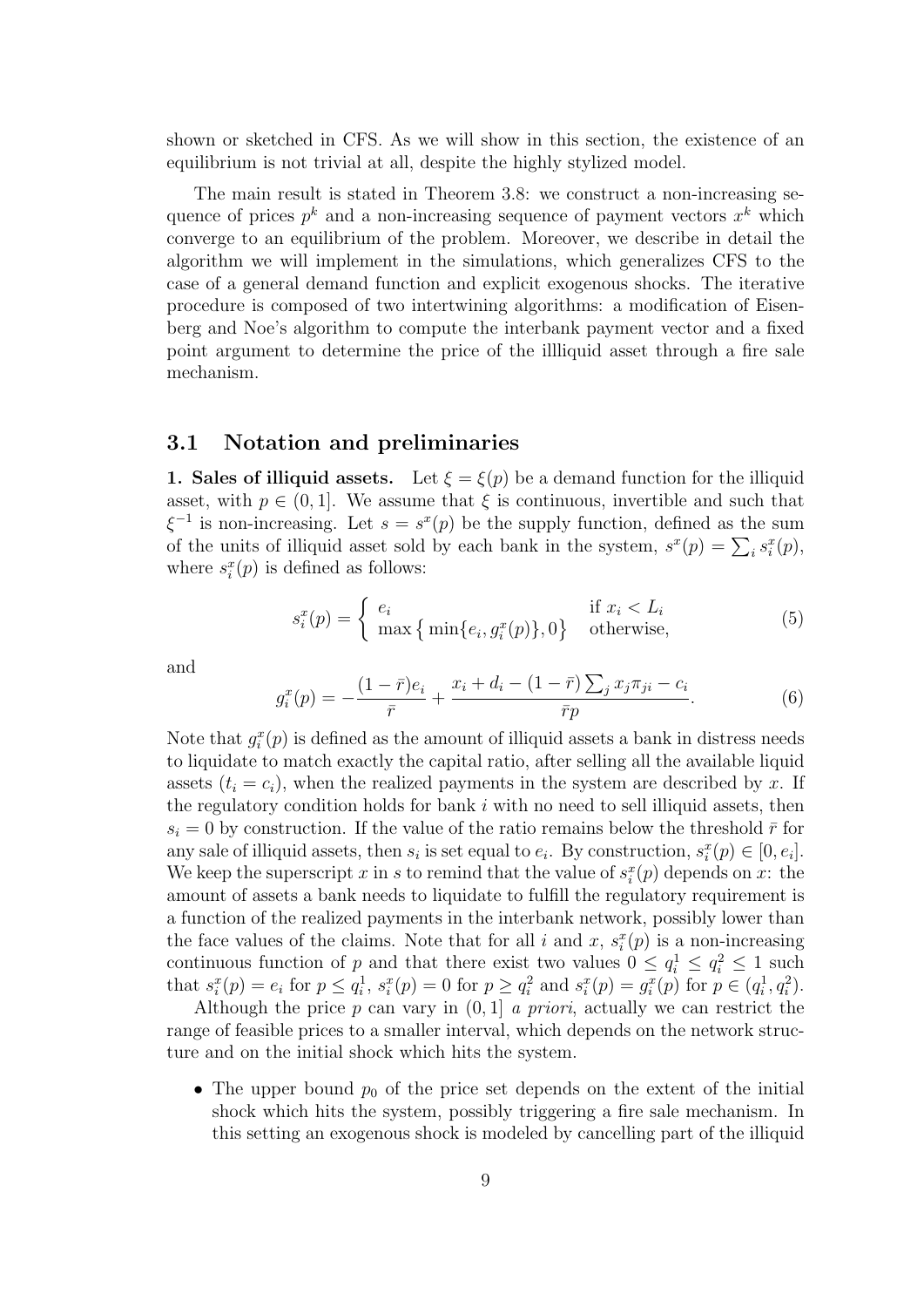assets held by the banks of the network; it can be concentrated on one financial institution or widespread over a number of banks.

The after-shock price  $p_0$  is a function of the magnitude of the shock. If it were equal to 1 regardless of the extent of the shock, we might obtain some incongruous results: a large shock on the illiquid assets of one bank could lead to a small overall effect, since the after-shock quantity of illiquid asset in the bank's portfolio could not be sizable enough to trigger a fire sales mechanism; on the other hand, a smaller shock to the same bank could generate more contagious effects, since in this case the bank's after-shock endowment of illiquid asset could suffice to trigger widespread fire sales, if liquidated.

Let  $\sigma$  be the overall amount of illiquid assets cancelled by the exogenous shock. We then assume that, when the shock hits the system, the price of the illiquid asset drops to the after-shock price

$$
p_0 = \xi^{-1}(\sigma) = \xi_{\sigma}^{-1}(0),\tag{7}
$$

where we introduce the additional notation

$$
\xi_{\sigma}^{-1}(s) := \xi^{-1}(\sigma + s).
$$

Since the magnitude  $\sigma$  of the initial shock is a fixed parameter of the model, for notational simplicity we will often write  $\xi^{-1}$  instead of  $\xi_{\sigma}^{-1}$ . Note that the parameter  $\sigma$  affects the function  $\xi_{\sigma}^{-1}$  only by horizontal shifts (it determines the starting point of the inverse demand function, corresponding to  $s = 0$ ; the shape of the function is the same for all values of the initial shock.

Note that  $p_0$  is the price of the illiquid assets prior to the spread of the contagion and the asset fire sales. Since the fire sale mechanism can only depress the market value of the assets, any feasible price  $p$  must be lower than or equal to  $p_0$ .

• On the other hand, the lowest feasible price corresponds to the case in which all the banks in the system liquidate their endowment of illiquid assets in full:

$$
p_{\min} = \xi^{-1} \Big( \sum_{i} e_i \Big). \tag{8}
$$

We define

$$
\Psi_{\sigma}^{x}(p) = \xi_{\sigma}^{-1}(s^{x}(p)),\tag{9}
$$

with  $s^x(p)$  as in (5). The map  $\Psi^x_{\sigma}$  will be often denoted by  $\Psi^x$  for simplicity. From the previous observations we deduce that

$$
\Psi_\sigma^x:[p_{\min},p_0]\to[p_{\min},p_0].
$$

Since it is the composition of two non-increasing functions,  $\Psi^x$  is non-decreasing in p. By Tarski's fixed point theorem (see Theorem A.1) we can deduce the existence and uniqueness of the maximal fixed point of  $\Psi_{\sigma}^x$ , for a given x: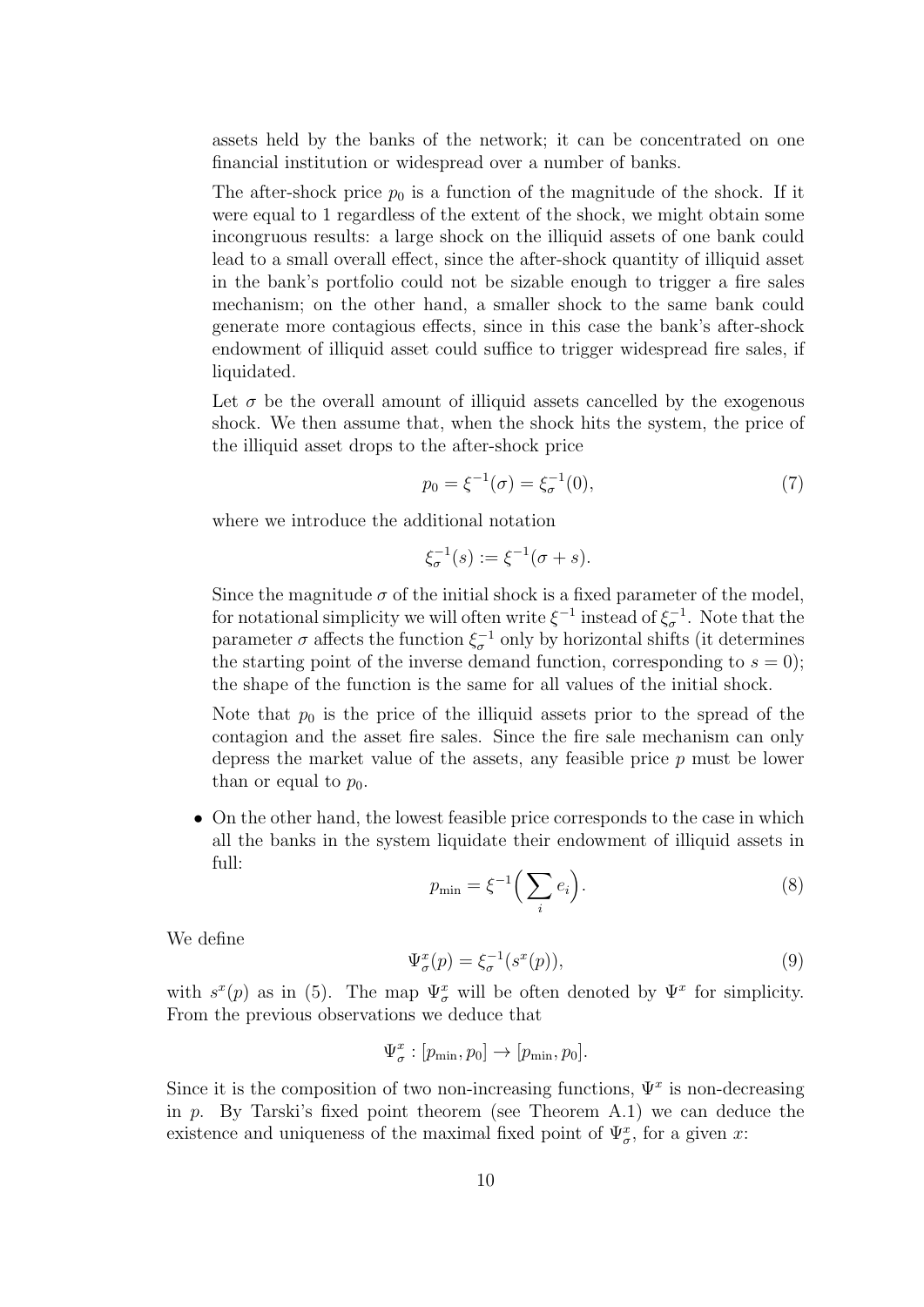**Lemma 3.1** For fixed x, there exists a unique  $p^* \in [p_{\min}, p_0]$  such that

$$
\Psi_\sigma^x(p^*)=p^*
$$

and  $p^* \geq q$  for all  $q \in [p_{\min}, p_0]$  satisfying  $\Psi_{\sigma}^x(y) = y$ .

**2. Clearing payments.** Having fixed a price  $p$  for the illiquid asset, the vector  $x$  is a clearing payment vector if it is a fixed point of the map

$$
\Phi_p : [0, L_1] \times ... \times [0, L_N] \to [0, L_1] \times ... \times [0, L_N]
$$

defined as

$$
\Phi_p(x) = \max\{\min\{L, \Pi'x + pe + c - d\}, 0\}.
$$
\n(10)

The existence of a maximal fixed point of  $\Phi_p$  can be obtained by Tarski's fixed point theorem (see Theorem A.1).

**Lemma 3.2** For fixed p, there exists a unique vector  $x \in [0, L_1] \times ... \times [0, L_N]$ such that

$$
x = \Phi_p(x)
$$

and that  $x \geq y$  for all  $y \in [0, L_1] \times ... \times [0, L_N]$  satisfying  $y = \Phi_p(y)$ .

Note that the function  $\Phi_p$  can be written in an equivalent form, which will be convenient to describe the algorithm. Let

$$
D_p(x) = \{i \in 1, ..., N : (\Phi_p(x))_i < L_i\}
$$

and let

$$
(\Lambda_p(x))_{ij} = \begin{cases} 1 \text{ if } i = j \text{ and } i \in D_p(x) \\ 0 \text{ otherwise.} \end{cases}
$$

For fixed p, given  $x, y \in [0, L_1] \times ... \times [0, L_N]$  we define

$$
F_{p,y}(x) = \Lambda_p(y) \left( \min\{L_i, \max\{0, \Pi'(\Lambda_p(y)x + (I - \Lambda_p(y))L) + pe + c - d\} \} \right) + (I - \Lambda_p(y))L.
$$
\n(11)

By construction we have

$$
F_{p,x}(x) = \Phi_p(x), \text{ for all } x. \tag{12}
$$

Note that, for fixed p, y, the map  $F_{p,y}(\cdot)$  is non-decreasing. We introduce a definition which will be useful in the proofs.

**Definition 3.3** The vector x is a supersolution for  $\Phi_p$  if

$$
x \ge \Phi_p(x).
$$

We now prove a lemma on the monotonicity of  $F_{p,y}$  which will be useful in what follows.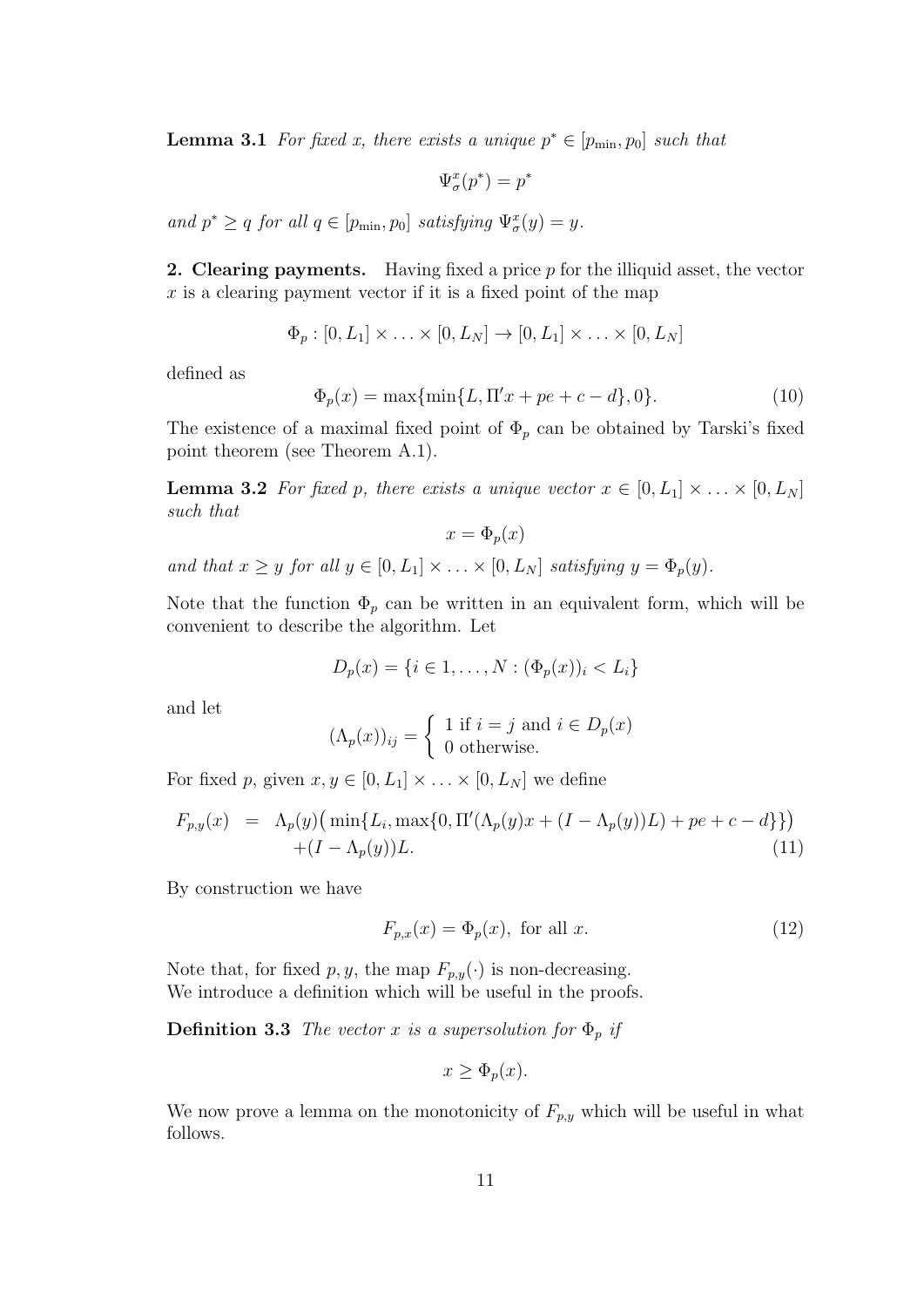**Lemma 3.4** The function  $F_{p,y}(x)$  is non-decreasing:

- (a) in p, for fixed  $x, y$ ;
- (b) in y, for fixed  $p, x$ ;

#### Proof.

(a) Notice first that, if  $p \leq q$ ,  $D_p(y) \supseteq D_q(y)$ , as  $\Phi_p(y)$  is non-decreasing in p for fixed y. As a consequence,  $\Lambda_p(y) \geq \Lambda_q(y)$  component-wise. We can distinguish three cases:

\n- \n
$$
\circ
$$
 if  $(\Lambda_p(y))_{ii} = (\Lambda_q(y))_{ii} = 0$ , then  $(F_{p,y}(x))_i = L_i = (F_{q,y}(x))_i$ ;\n
\n- \n $\circ$  if  $(\Lambda_p(y))_{ii} = (\Lambda_q(y))_{ii} = 1$ ,\n
\n- \n $(F_{p,y}(x))_i = \min \left\{ L_i, \max \left\{ 0, \sum_j \pi_{ji}((\Lambda_p(y))_{jj} x_j + (1 - (\Lambda_p(y))_{jj}) L_j) + pe_i + c_i - d_i \right\} \right\}$ \n $\leq \min \left\{ L_i, \max \left\{ 0, \sum_j \pi_{ji}((\Lambda_q(y))_{jj} x_j + (1 - (\Lambda_q(y))_{jj}) L_j) + q e_i + c_i - d_i \right\} \right\} = (F_{q,y}(x))_i$ ,\n
\n- \n $\circ$  as  $(\Lambda_p(y))_{jj} x_j + (1 - (\Lambda_p(y))_{jj}) L_j \leq (\Lambda_q(y))_{jj} x_j + (1 - (\Lambda_q(y))_{jj}) L_j$  and  $pe_i \leq q e_i$ ;\n
\n- \n $\circ$  if  $(\Lambda_p(y))_{ii} = 1$  and  $(\Lambda_q(y))_{ii} = 0$ ,\n
\n- \n $(F_{p,y}(x))_i = \min \left\{ L_i, \max \left\{ 0, \sum_j \pi_{ji}((\Lambda_p(y))_{jj} x_j + (1 - (\Lambda_p(y))_{jj}) L_j) + pe_i + c_i - d_i \right\} \right\} \leq L_i = (F_{q,y}(x))_i$ .\n
\n

(b) If  $y \leq z$ , then  $D_p(y) \supseteq D_p(z)$ , since  $\Phi_p(y)$  is non-decreasing in y for fixed p. Therefore,  $\Lambda_p(y) \geq \Lambda_p(z)$  component-wise. The proof is then on the same line of (a).

We finally present a definition of *equilibrium* coherent with our framework.

**Definition 3.5** A pair  $(x^*, p^*) \in [0, L_1] \times ... [0, L_N] \times [p_{\min}, p_0]$  is said to be an equilibrium if  $x^* = \Phi_{p^*}(x^*)$  and  $p^* = \Psi^{x^*}(p^*).$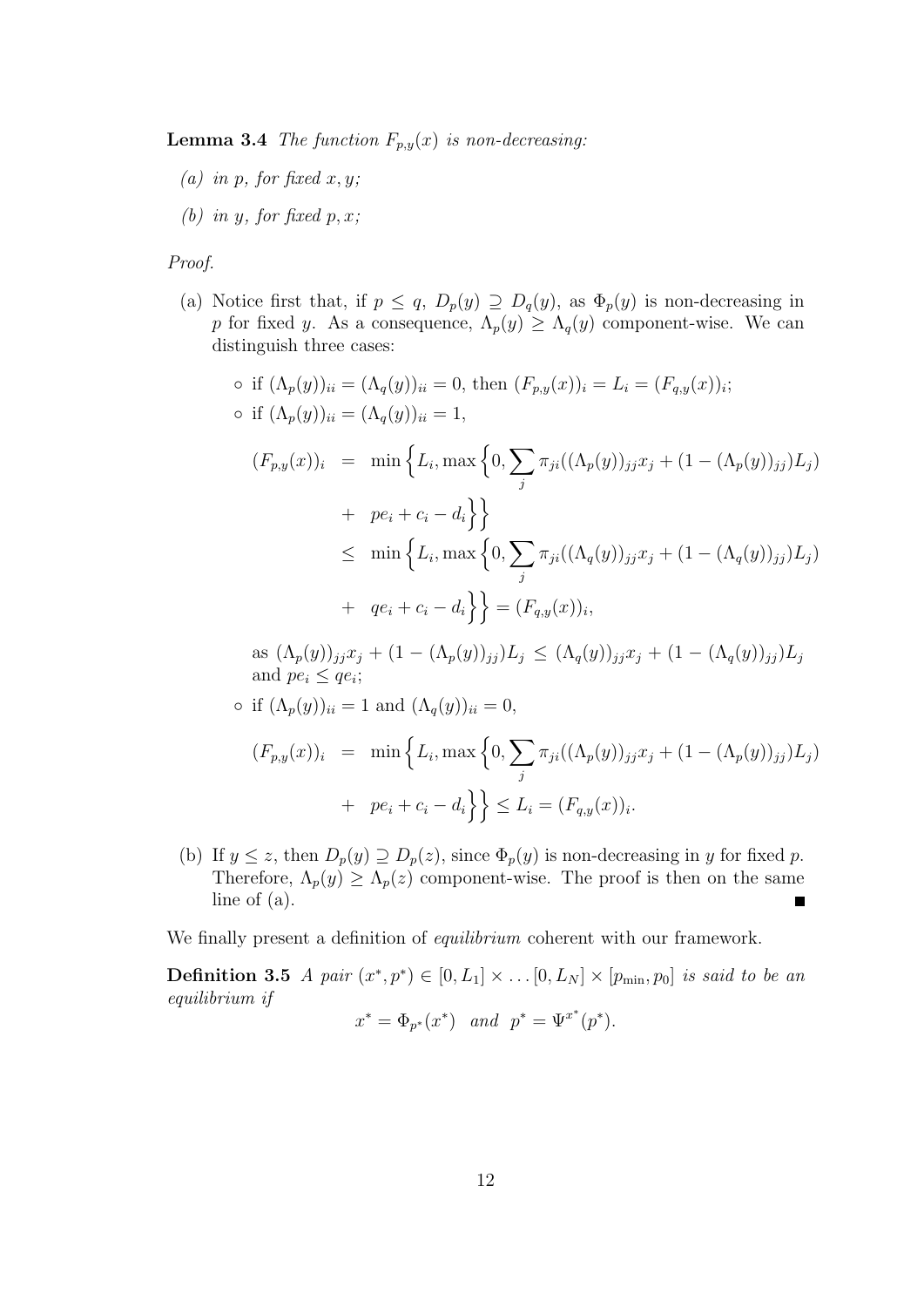#### 3.2 The algorithm

We assume that an interbank system as in the previous sections is hit by an exogenous shock  $\sigma$  on the illiquid assets. Let  $e_i^0$  be the initial endowment of illiquid assets for bank i and  $e_i$  be the after-shock one. Then  $\sigma = \sum_i e_i^0 - \sum_i e_i$ . The algorithm runs as follows:

• Step 0 (Initialization): we set

$$
x^0 = L
$$
,  $p^0 = p_0$ ,  $s^0 = (0, ..., 0)$ ,  $t^0 = (0, ..., 0)$ .

• Step k,  $k \geq 1$ : in the previous step we determined the payment vector  $x^{k-1}$ , the amount of illiquid assets sold by each bank  $s^{k-1} = (s_1^{k-1}, \ldots, s_N^{k-1})$  and the corresponding price  $p^{k-1}$ . Moreover we calculated the amount of liquid assets sold by the banks in the network  $t^{k-1} = (t_1^{k-1}, \ldots, t_N^{k-1})$ .

Now, we first compute the value of the leverage ratio for each bank:

$$
r_i^k = \frac{p^{k-1}e_i + c_i + \sum_j x_j^{k-1} \pi_{ji} - x_i^{k-1} - d_i}{p^{k-1}(e_i - s_i^{k-1}) + (c_i - t_i^{k-1}) + \sum_j x_j^{k-1} \pi_{ji}}.
$$

We define the vector of indicator functions  $I^k$  as  $I_i^k = \chi_{r_i^k \leq \bar{r}}$ , i.e.  $I_i^k = 0$  if bank *i* complies with the capital requirement,  $I_i^k = 1$  otherwise.

 $\Diamond$  If  $t_i^{k-1} = c_i$  and  $s_i^{k-1} = e_i$  for all i such that  $I_i^k = 1$ , then we terminate the algorithm: either a bank is satisfying its regulatory ratio (i.e.  $I_i^k =$ 0), or it has sold all the available assets (i.e.  $I_i^k = 1, t_i^{k-1} = c_i$  and  $s_i^{k-1} = e_i$ ). In this case there is no further sale of illiquid assets and the corresponding price remains constant. We set:

$$
x^* = x^{k-1} = L, \ p^* = p^{k-1}, \ t^* = t^{k-1}, \ s^* = s^{k-1}.
$$
 (13)

- $\Diamond$  If, for some i,  $I_i^k = 1$  and  $s_i^{k-1} < e_i$ , then we compute the amount of assets sold by the banks in distress, the resulting price of the illiquid assets and the payment vector.
	- $\circ$  Computation of  $p^k$ ,  $s^k$  and  $t^k$ . Namely, we first calculate the units of liquid assets sold by each bank, which is given by

$$
t_i^k = \max\left\{\min\left\{\frac{d_i + x_i^{k-1} - (1 - \bar{r})(p^{k-1}e_i + c_i + \pi'x^{k-1})}{\bar{r}}, c_i\right\}, 0\right\}.
$$

The formula above states that bank i sells the smallest amount of available liquid assets which guarantees the fulfilment of the capital adequacy condition. If the regulatory ratio is still violated after selling the entire endowment  $c_i$ , then bank i needs to start selling its illiquid assets.

Now,  $s^k$  and  $p^k$  are defined as follows:

$$
s^k = \sum_i s_i^k,
$$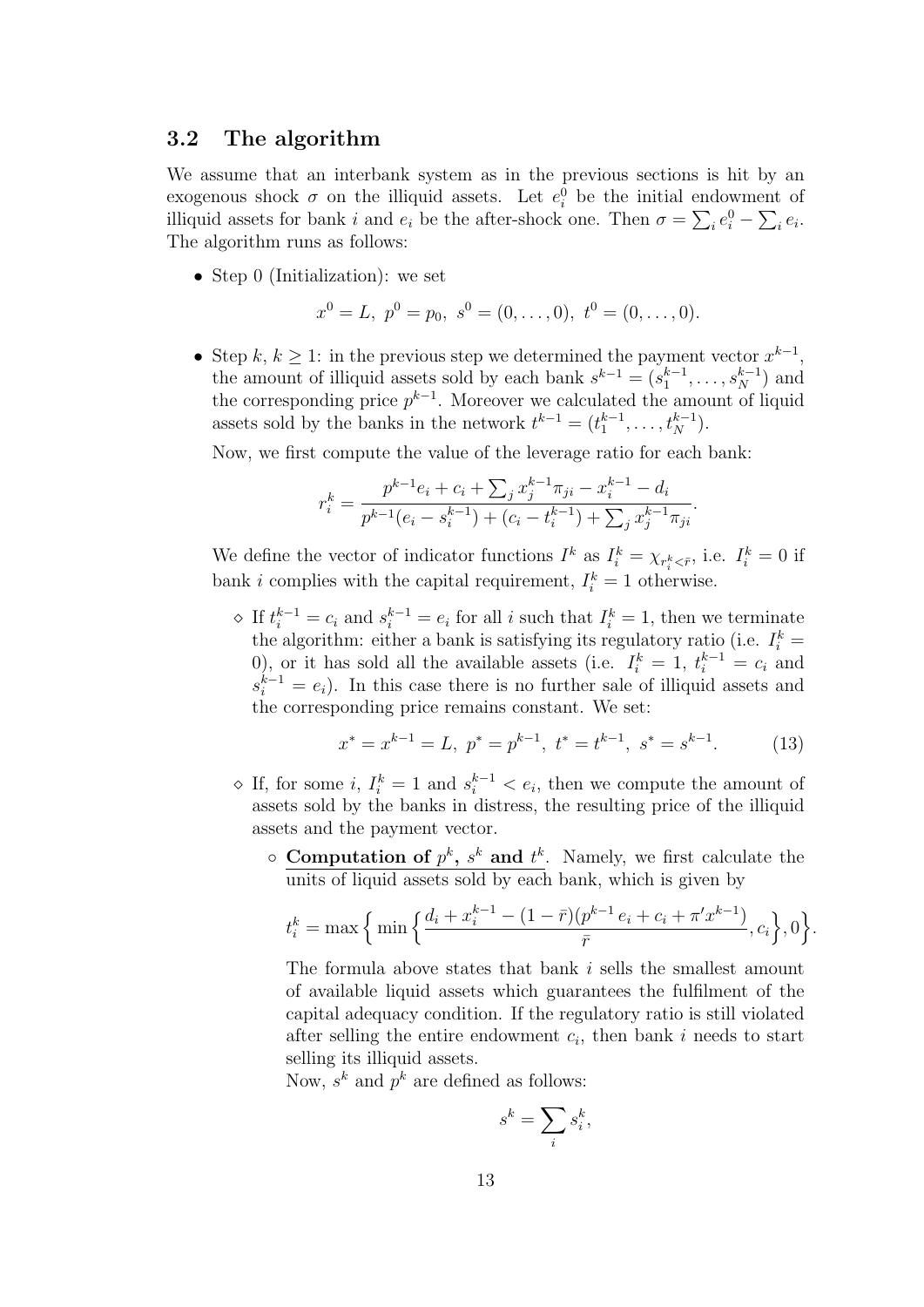$$
s_i^k = s_i^{x^{k-1}}(p^k) = \begin{cases} e_i & \text{if } x_i^{k-1} < L_i \\ \max \{ \min\{e_i, g_i^k(p^k)\}, 0 \} & \text{otherwise,} \end{cases}
$$
\n(14)

with

$$
g_i^k(p) = -\frac{(1-\bar{r})e_i}{\bar{r}} + \frac{x_i^{k-1} - (1-\bar{r})\sum_j x_j^{k-1}\pi_{ji} - c_i}{\bar{r}p},\qquad(15)
$$

and  $p^k$  is the greatest fixed point of

$$
\Psi^k(p) = \xi^{-1}(s^k(p)) = \xi^{-1}(s^{x^{k-1}}(p)) \text{ in } [p_{\min}, p_0].
$$

In order to find  $p^k$  numerically, we implement a sub-algorithm starting from the initial guess  $P_0 = p_0$ . Then for  $n \geq 1$  we set the recursive condition  $P_n = \Psi^k(P_{n-1})$ . By Lemma A.2, the sequence  $\{P_n\}$  converges to  $p^k$ , so we can stop the iterations when  $|\Psi^k(P_n) P_n$  is lower than a pre-assigned tolerance level  $\varepsilon$ .

 $\circ$  Computation of  $x^k$ . We define  $x^k$  as the greatest fixed point of the map  $F_{p^k, x^{k-1}}$ , i.e.

$$
F_{p^k, x^{k-1}}(x^k) = x^k
$$

and  $x^k \geq z$  for all z such that  $F_{p^k, x^{k-1}}(z) = z$ . In order to find a numerical approximation of  $x^k$ , we start a sub-algorithm from  $X_0 = L$  and we set  $X_n = F_{p^k, x^{k-1}}(X_{n-1})$  for  $n \geq 1$ . By Lemma A.2, the sequence  $\{X_n\}$  converges to  $x^k$ , so we can stop the iterations when  $|F_{p^k, x^{k-1}}(X_n) - X_n|$  is below a pre-assigned tolerance level  $\varepsilon$ .

**Lemma 3.6** If  $p^{k+1} \leq p^k$  and  $x^k \geq \Phi_{p^k}(x^k)$ , then  $x^{k+1} \leq x^k$  and  $x^{k+1} \geq \Phi_{p^{k+1}}(x^{k+1})$ .

*Proof.* Let  $\hat{x}^{k+1}$  and  $x^{k+1}$  be the greatest fixed points of the maps  $F_{p^k,x^k}(\cdot)$  and  $F_{p^{k+1},x^k}(\cdot)$ , respectively, i.e.

$$
F_{p^k, x^k}(\hat{x}^{k+1}) = \hat{x}^{k+1}, \ \hat{x}^{k+1} \ge z \text{ for all } z \text{ such that } z = F_{p^k, x^k}(z),
$$

and

$$
F_{p^{k+1},x^k}(x^{k+1}) = x^{k+1}, x^{k+1} \ge z
$$
 for all z such that  $z = F_{p^{k+1},x^k}(z)$ .

Note that  $\hat{x}^{k+1}$  and  $x^{k+1}$  are well-defined by Theorem A.1. We firstly show that

$$
x^{k+1} \le \hat{x}^{k+1} \le x^k,\tag{16}
$$

thus getting the first part of the proof. Recall that  $F_{p,y}(\cdot)$  is non-decreasing and, by Lemma 3.4,  $F_{p^{k+1},x^k}(y) \leq F_{p^k,x^k}(y)$  for all y. Then, by Lemma A.3,

$$
F_{p^{k+1},x^k}^{(n)}(L) \le F_{p^k,x^k}^{(n)}(L).
$$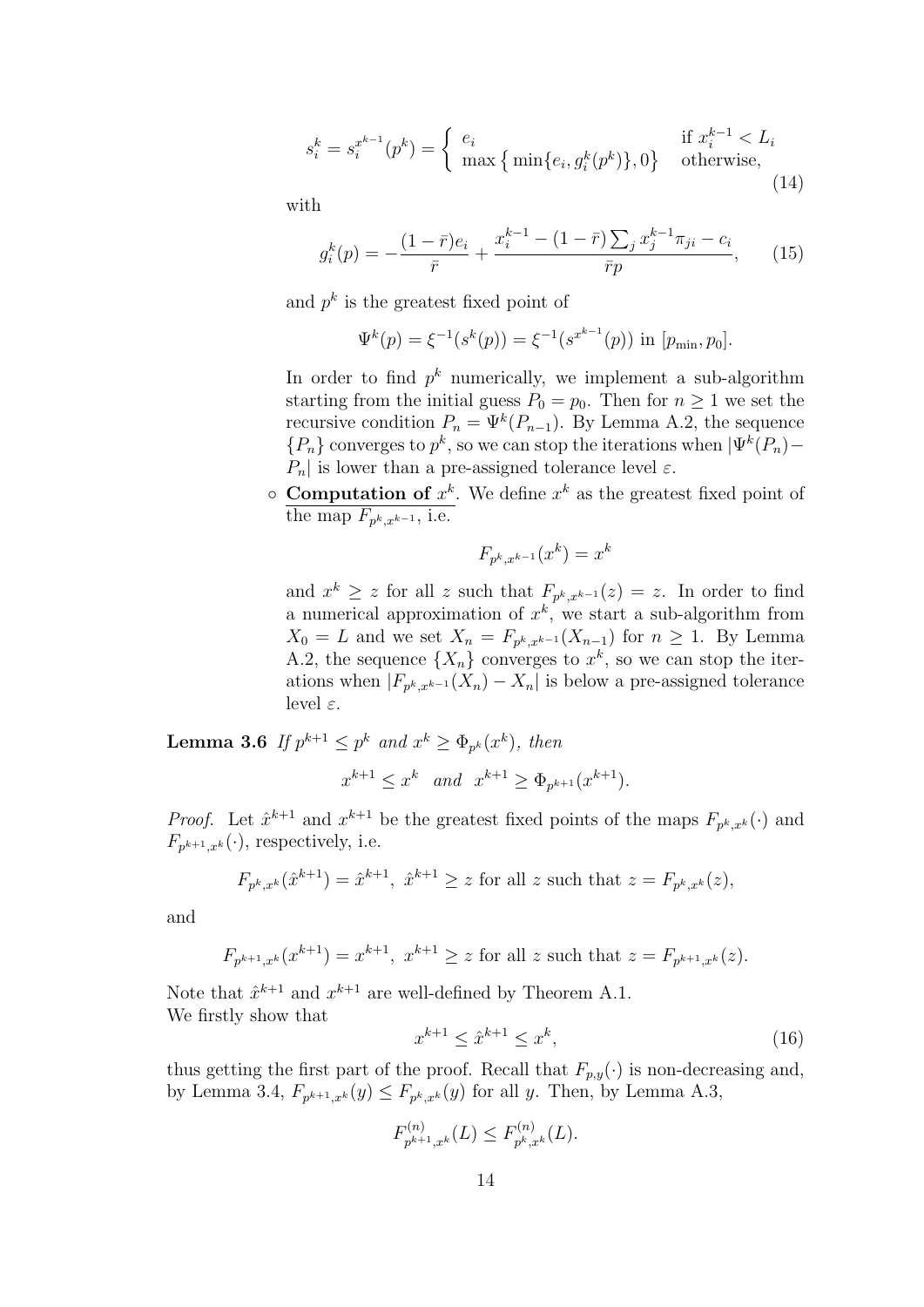By passing to the limit as  $n \to +\infty$  on both sides of the previous inequality and using Lemma A.2, we obtain  $x^{k+1} \leq \hat{x}^{k+1}$ .

The second inequality can be proved analogously. By Lemma 3.4,  $F_{p^k, x^k}(y) \leq$  $F_{p^k, x^{k-1}}(y)$  for all y. As a consequence,

$$
F_{p^k, x^k}^{(n)}(L) \le F_{p^k, x^{k-1}}^{(n)}(L),
$$

from which, letting *n* tend to infinity,  $\hat{x}^{k+1} \leq x^k$ ; this concludes the proof of (16).

It remains to show that  $x^{k+1}$  is a supersolution, i.e.  $x^{k+1} \geq \Phi_{p^{k+1}}(x^{k+1})$ . We have just shown that  $x^{k+1} \leq x^k$ ; by Lemma 3.4 we get

$$
F_{p^{k+1},x^k}(x^{k+1}) \ge F_{p^{k+1},x^{k+1}}(x^{k+1}).
$$

Since  $F_{p^{k+1},x^k}(x^{k+1}) = x^{k+1}$  and  $F_{p^{k+1},x^{k+1}}(x^{k+1}) = \Phi_{p^{k+1}}(x^{k+1})$ , the proof is complete.

Lemma 3.7 If  $x^k \leq x^{k-1}$ , then  $p^{k+1} \leq p^k$ .

*Proof.* We recall that, for fixed p and i,  $s_i^k(p)$  and  $g_i^k(p)$  are defined as in (14) and (15). If  $x_i^k = L_i$ , the assumption  $x^k \leq x^{k-1}$  implies that  $x_i^{k-1} = L_i$ . There follows that  $g_i^{k+1}$  $i_k^{k+1}(p) \geq g_i^k(p)$ , hence  $s^{k+1}(p) \geq s^k(p)$ . On the other hand, if  $x_i^k < L_i$  then  $s_i^{k+1}$  $i_i^{k+1}(p) = e_i$  by definition, so  $s_i^{k+1}$  $i_k^{k+1}(p) \geq s_i^k(p)$  for all p. Since  $\xi^{-1}$  is non-increasing, we get that

$$
\xi^{-1}(s^{k+1}(p)) \le \xi^{-1}(s^k(p)),
$$
 i.e.  $\Psi^{k+1}(p) \le \Psi^k(p)$ .

Since  $\Psi^{k+1}$  is non-decreasing, by applying Lemma A.3 we get

$$
(\Psi^{k+1})^{(n)}(p_0) \le (\Psi^k)^{(n)}(p_0) \text{ for all } n \ge 1.
$$

By Lemma A.2, we can pass to the limit as  $n$  tends to infinity and get

$$
p^{k+1} \le p^k,
$$

as desired.

**Theorem 3.8** There exist a non-increasing sequence of prices  $\{p_k\}$  converging to a price  $p^*$  and a non-increasing sequence of payment vectors  $\{x_k\}$  converging to a vector  $x^*$ , such that  $(p^*, x^*)$  satisfy

$$
x^* = \Phi_{p^*}(x^*) \quad \text{and} \quad p^* = \Psi^{x^*}(p^*) = \xi_{\sigma}^{-1}(s^{x^*}(p^*)). \tag{17}
$$

The pair  $(x^*, p^*)$  is then an equilibrium according to Definition 3.5.

*Proof.* Let  $p_0 = \xi^{-1}(\sigma)$  and  $x^0 = L$ . For  $k \ge 1$ , we define  $p^k$  as the greatest fixed point of the function  $\Psi^k = \Psi^{x^{k-1}}$  and then  $x^k$  as the greatest fixed point of the function  $F_{p^k, x^{k-1}}$ .

We can show by induction that

$$
p^{k+1} \le p^k, \quad x^{k+1} \le x^k, \quad \text{and} \quad x^{k+1} \ge \Phi_{p^{k+1}}(x^{k+1}).\tag{18}
$$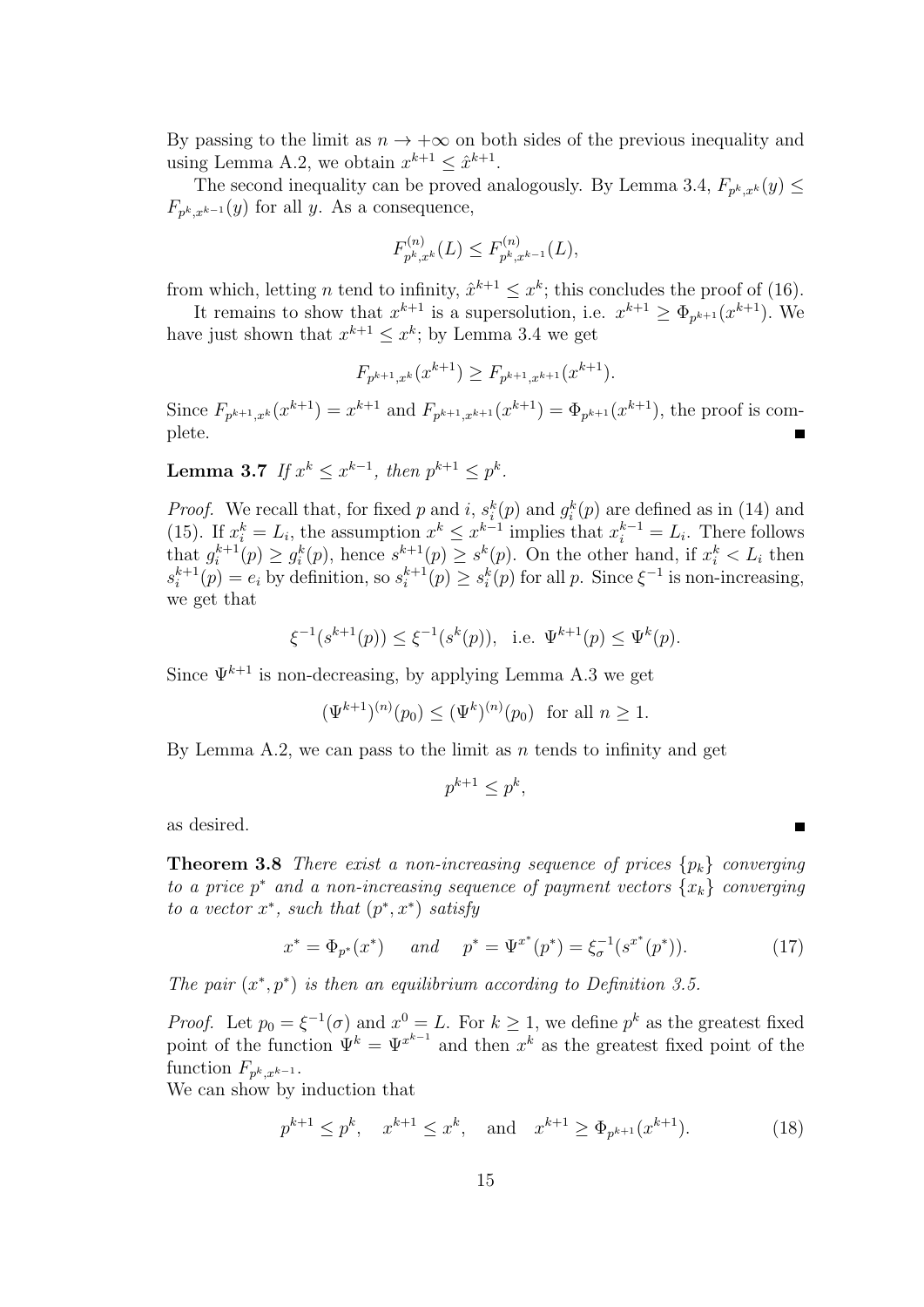- For  $k = 0$  we have  $x^0 = L$ ,  $p^0 = p_0$  and  $x^0 = L \ge \Phi_{p_0}(x^0)$ . Then by definition  $p^1 \leq p^0 = p_0$  and  $x^1 \leq x^0 = L$ . Moreover,  $x^1 \geq \Phi_{p^1}(x^1)$  by Lemma 3.6.
- Now, we assume that  $p^k \leq p^{k-1}$ ,  $x^k \leq x^{k-1}$  and  $x^k \geq \Phi_{p^k}(x^k)$  and we show that this implies (18). By Lemma 3.7, we have that  $x^k \leq x^{k-1}$  implies  $p^{k+1} \leq p^k$ . Now, by Lemma 3.6, we deduce that  $x^{k+1} \leq x^k$  and  $x^{k+1} \geq \Phi_{p^{k+1}}(x^{k+1})$ , as desired.

The sequence  $\{x^k\}$  is non-increasing and takes values in the set  $[0, L_1] \times \dots [0, L_N]$ , hence it admits a limit  $x^* \in [0, L_1] \times ... [0, L_N]$ . The sequence  $\{p^k\}$  is nonincreasing and  $p^k \in [p_{\min}, p_0]$  for all k; hence it admits a limit  $p^* \in [p_{\min}, p_0]$ . It remains to show that  $(x^*, p^*)$  satisfies (17).

By the definition of  $x^{x+1}$ , the monotonicity of  $F_{p^{k+1},x^k}(\cdot)$  and the fact that  $x^k$ is a supersolution, we get

$$
x^{k+1} = F_{p^{k+1},x^k}(x^{k+1}) \le F_{p^{k+1},x^k}(x^k) \le F_{p^k,x^k}(x^k) = \Phi_{p^k}(x^k) \le x^k.
$$

Since  $x^k \to x^*$  and  $x^{k+1} \to x^*$ , by comparison  $\{\Phi_{p^k}(x^k)\}\$  admits a limit and

$$
\lim_{k} \Phi_{p^k}(x^k) = x^*.
$$

The function  $\Phi_p(x)$  is continuous in  $(x, p) \in \mathcal{D} = [0, L_1] \times ... \times [0, L_N] \times [p_{\min}, p_0]$ by construction, hence

$$
x^* = \lim_k \Phi_{p^k}(x^k) = \Phi_{p^*}(x^*).
$$

By definition of  $p^k$  we have

$$
\lim_{k} \Psi^{k}(p^{k}) = \lim_{k} p^{k} = p^{*}.
$$
\n(19)

It remains to show that  $p^* = \Psi^{x^*}(p^*)$ . Recall that  $\Psi^{x}(p) = \xi^{-1} \circ s^{x}$ . In this case we cannot claim that  $\Psi$  is continuous in  $(x, p)$  in the whole domain  $\mathcal{D}$ , because s is not continuous as a function of x (see equation (5)). However, we can show that the continuity of  $\Psi$  on a subset of  $D$  is sufficient to prove the desired result.

Let

$$
\mathcal{A} = \left\{ \left( \prod_{i=1}^N A_i \right) \times [p_{\min}, p_0] : A_i = \{L_i\} \vee A_i = [0, L_i) \text{ for all } i \right\}.
$$

We can show that:

- 1.  $\Psi = \Psi^x(p)$  is continuous in B for all  $B \in \mathcal{A}$ ;
- 2. there exist  $\bar{k} \in \mathbb{N}$  and  $\bar{B} \in \mathcal{A}$  such that  $(x^k, p^k) \in \bar{B}$  for all  $k \geq \bar{k}$ . In other words, the sequence  $(x^k, p^k)$  is eventually contained in one of the sets of continuity of the function  $\Psi^x(p)$ .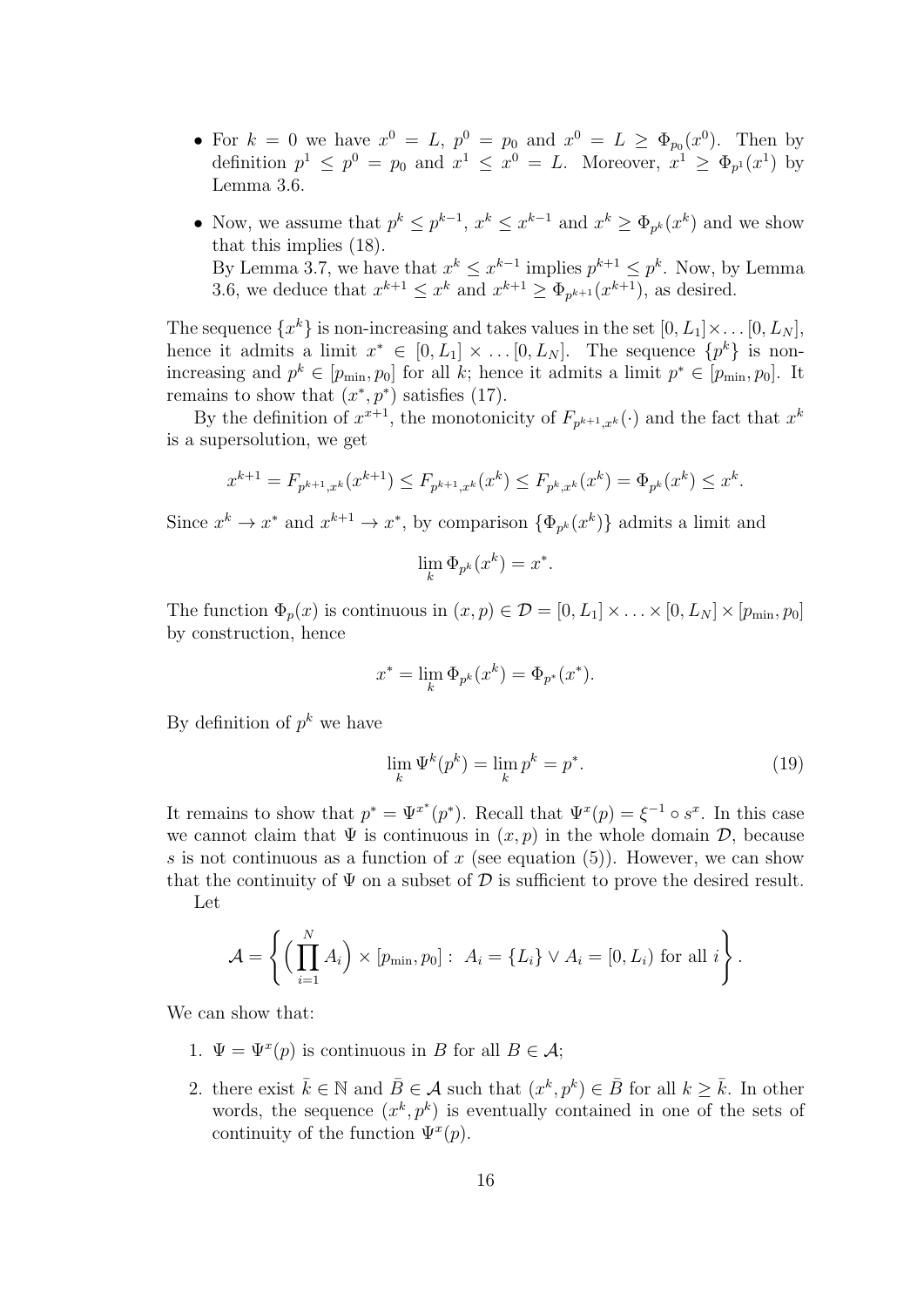By (5), for fixed *i* the function  $s_i^x(p)$  is continuous with respect to the variables  $(x, p)$  in the set

$$
A_1 \times \ldots \times [0, L_i) \times \ldots \times A_N \times [p_{\min}, p_0],
$$

with  $A_j = [0, L_j]$  for all  $j \neq i$ , since the only set of discontinuity is  $\{x_i = L_i\}$ . Moreover, the restriction of  $s^x(p)$  to the hyperplane  $\{x_i = L_i\}$  is continuous by definition, hence  $s_i^x(p)$  is continuous with respect to  $(x, p)$  in

$$
A_1 \times \ldots \times \{L_i\} \times \ldots \times A_N \times [p_{\min}, p_0],
$$

with  $A_j = [0, L_j]$  for all  $j \neq i$ . By repeating this argument for each bank and summing up  $s(x, p) = \sum_i s_i(s, p)$ , we get claim 1.

We can now prove claim 2. Let  $x^* \in [0, L_1] \times \ldots \times [0, L_N]$  be  $x^* = \lim_k x^k$ . For fixed *i*, either  $x_i^* = L_i$  or  $x_i^* \in [0, L_i)$ . In the first case, since the sequence  $x^k$  is non-increasing, then we have  $x_i^k = L_i$  for all k, we set  $k_i^0 = 0$ . In the latter case, by definition of limit there exists  $k_i^0 \in \mathbb{N}$  such that  $x_i^k < L_i$  for  $k \geq k_i^0$ . Up to permutations of the indices, we can assume that  $x_i^* = L_i$  for  $i = 1, ..., I$  and that  $x_i^* < L_i$  for  $i = I + 1, \ldots, N$ . Then for all  $k \geq \bar{k} := \max_i k_i^0$  we have

$$
x^{k} \in \{L_1\} \times \ldots \times \{L_I\} \times [0, L_{I+1}) \times \ldots \times [0, L_N).
$$

There follows that there exist  $\bar{k} \in \mathbb{N}$  and  $\bar{B} \in \mathcal{A}$  such that  $(x^k, p^k) \in \bar{B}$  for all  $k \geq \bar{k}$ , and  $\Psi^x(p)$  is continuous in  $\bar{B}$ . Then we have  $\lim_k \Psi^k(p^k) = \Psi^{x^*}(p^*)$ ; on the other hand,  $\Psi^k(p^k) = p^k \to p^*$  by (19), hence

$$
\Psi^{x^*}(p^*) = p^*,
$$

as desired.

### 4 Simulations for the single asset case

In this section we present the results of a few simulation exercises that are meant to illustrate how the model works and how asset fire sales and direct balance-sheet exposures may interact, spreading contagion through the system.<sup>6</sup>

#### 4.1 Simulations set-up and stylized network topologies

The CFS model was tested by the authors on a uniform, totally interconnected network of ten banks, i.e. a banking system in which all banks have equal balancesheets and lend to or borrow from one another the same amount of money. This

<sup>&</sup>lt;sup>6</sup>In this connection, a caveat is in order: the model has a theoretical purpose and is more suitable for a qualitative analysis than for exact calibration to real data. As a consequence, the numerical values assigned to the parameters in the simulations and the results presented have an illustrative aim only and are not meant to provide quantitative estimates of potential losses in real banking systems.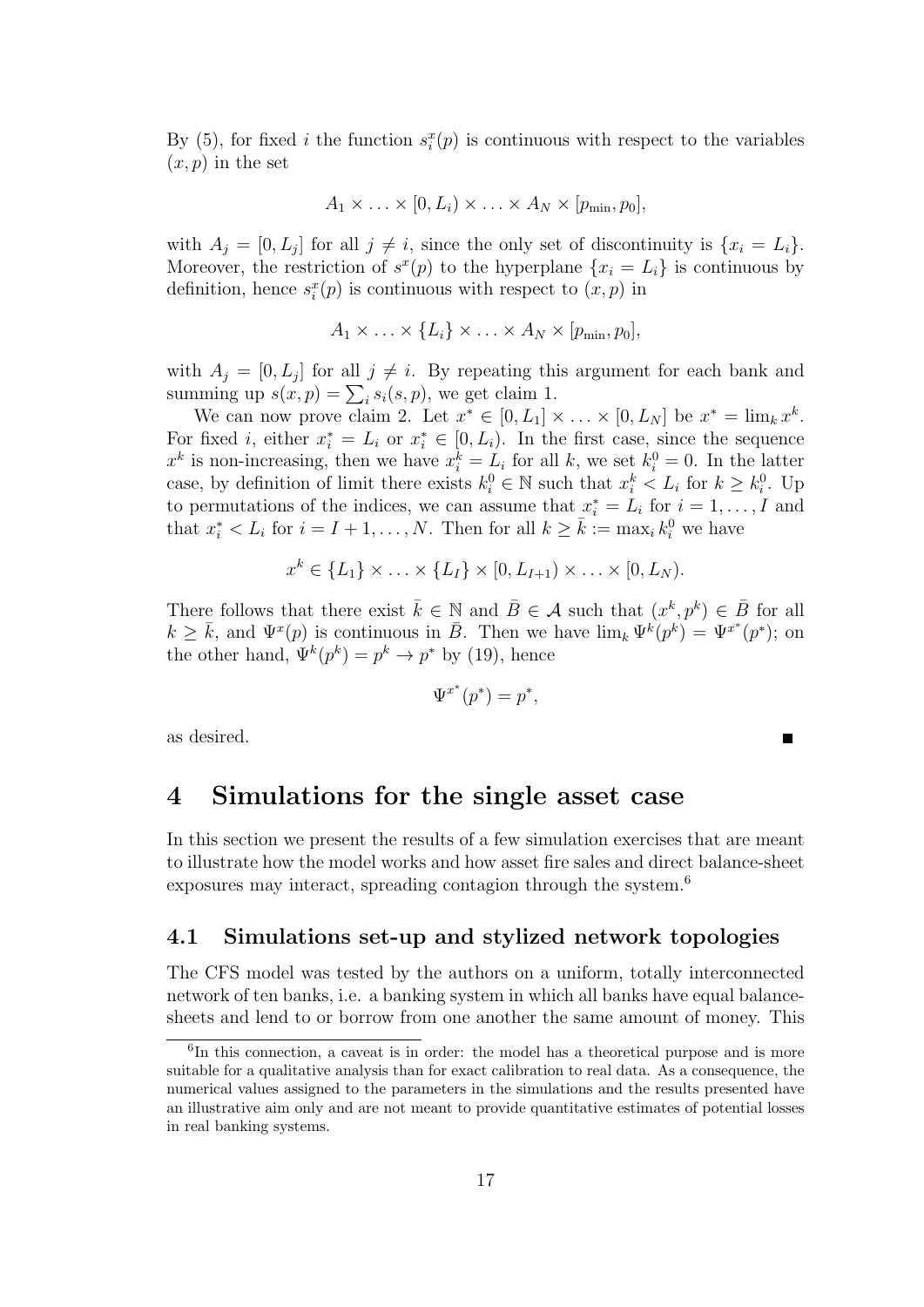framework is useful to discriminate patterns in the results that are due to intrinsic characteristics of the model from patterns that might emerge as a consequence of specific features of the banking system at hand. Therefore, we will consider this benchmark case as well in our assessment of the model.

On the other hand, the purpose of introducing networks in economic and financial models relates to the need to explicitly account for the structure of interconnections that characterizes the financial system. Indeed, this structure (the topology of the network) may deeply influence the behavior of the system. In particular, it may contribute to the resilience of the financial system to exogenous shocks, or, on the contrary, increase havoc (see the seminal paper by Allen and Gale, 2000). It is then important to consider how the model behaves when performing contagion analysis on different network topologies. To this end, in the following paragraphs we consider four main archetypal topologies (Figure ??):

- (i) totally interconnected topology each bank is linked to all other banks (as described above);
- (ii) circle topology each bank borrows from only one bank and only lends to another bank, i.e. bank i borrows from  $i-1$  and lends to  $i+1$ , for  $i = 1, \ldots, N$  (bank 1 borrows from bank N);
- (iii) star topology there is only one big bank (the core of the star) that borrows from and/or lends to all other banks in the system, while non-core banks are not interconnected with one another;
- (iv) *core-periphery topology* similar to the star topology, there is a core of big banks that interact on the interbank market with smaller banks (peripheral banks).

While the first three topologies are highly stylized, the last one represents a situation that is quite common in real banking systems. Though differentiating the way in which banks are interconnected, we assume a uniform structure in terms of balance-sheet dimensions and composition, except for the banks belonging to the core of the star or the core-periphery networks. We consider networks of 100 banks, with the initial (i.e., pre-shock) balance-sheet of a representative bank in the system as in Table 1. In the case of the star topology, we add to the 100 uniform banks a core bank, the total assets of which are five times bigger in value than those of the representative bank. Peripheral banks are assumed to be split in two equinumerous groups, according to whether they lend to or borrow from the core bank. Finally, in the core-periphery network, the core consists of 10 uniform banks, with total assets ten times those of peripheral banks. The latter are divided in 10 groups (of 10 banks each). The banks in each group exchange money in the interbank market between one another (assuming total interconnectedness inside each group) and with one and only one bank belonging to the core. Core banks, similarly, lend to and borrow from any other bank belonging to the core, in addition to peripheral banks belonging to the associated group.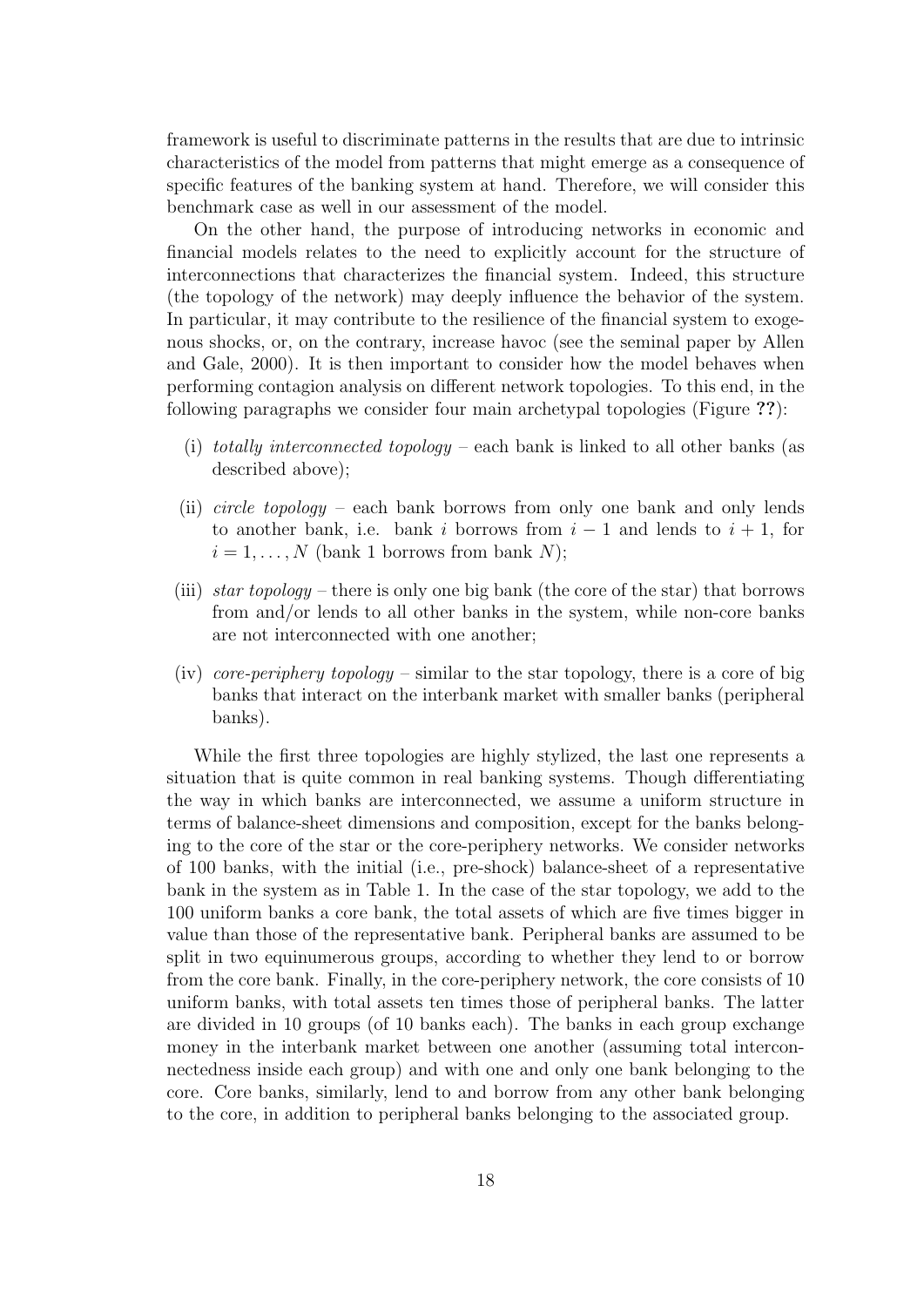

Figure 1: Stylized network topologies

Table 1: Representative bank's balance-sheet

| Assets                                                |             | Liabilities                |             |  |
|-------------------------------------------------------|-------------|----------------------------|-------------|--|
| Liquid asset:                                         | $c_i=40$    | Non-interbank liabilities: | $d_i = 160$ |  |
| Illiquid asset:                                       | $e_i = 130$ | Interbank liabilities:     | $L_i=30$    |  |
| Interbank assets: $\sum_{i \neq i} x_j \pi_{ji} = 30$ |             |                            |             |  |
|                                                       |             | Equity:                    | $K_i = 10$  |  |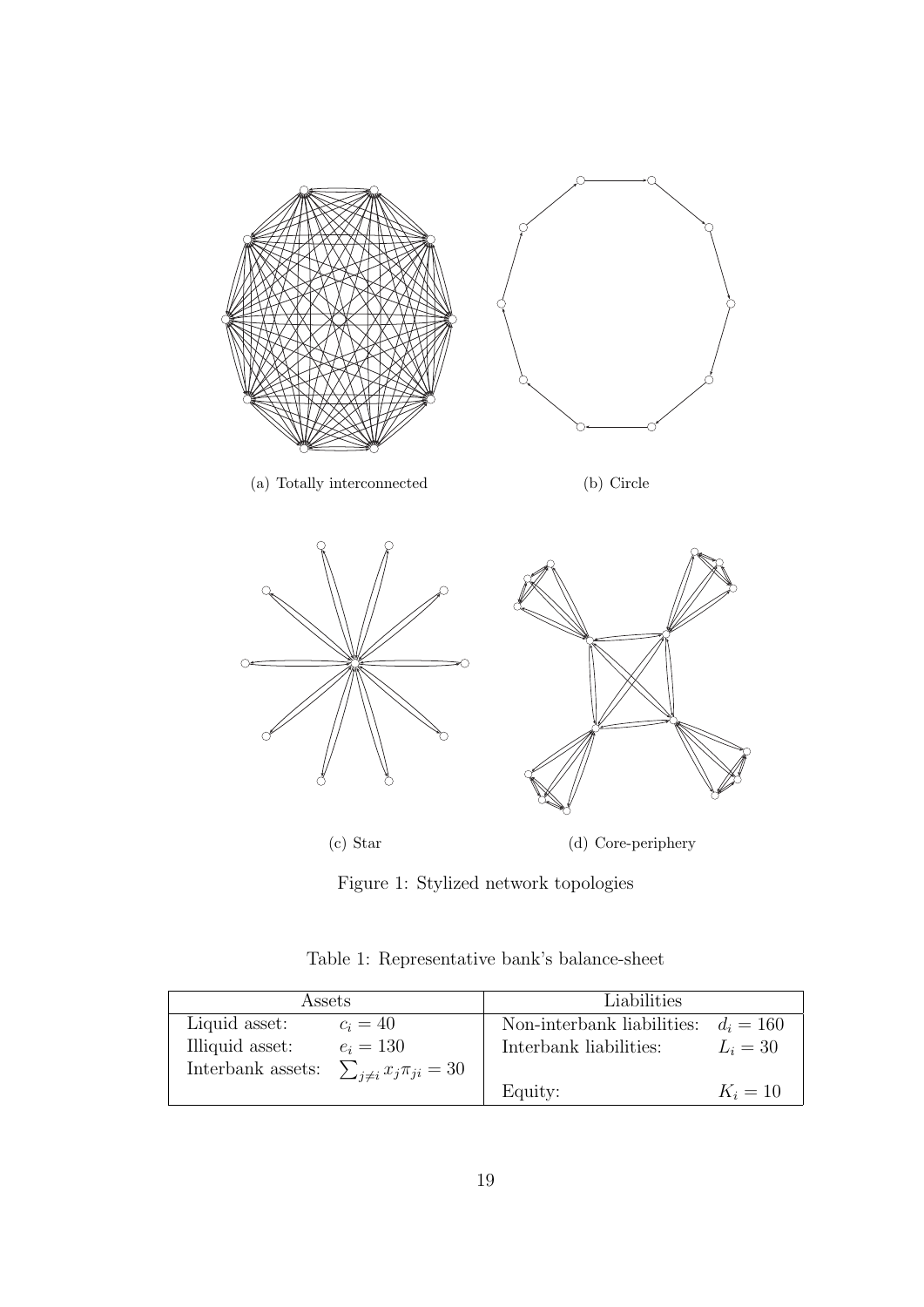In the following sections we present four main simulation exercises implemented with this basic set-up. Unless otherwise specified, we set the regulatory leverage ratio equal to 4% (a figure broadly in line with leverage ratios of many commercial banks and with the 3% requirement envisaged by the Basel 3 framework) and the minimum price that can be attained by the illiquid asset equal to 0.9 (the initial price, when no liquidation has occurred yet, is normalized to 1, as the price of the liquid asset).<sup>7</sup> The inverse demand function is assumed to be quadratic and is accordingly fitted to the minimum price as:<sup>8</sup>

$$
p(s) = 1 - \alpha s^2
$$
, where  $\alpha = \frac{1 - p_{min}}{\left(\sum_{j=1}^{N} e_j\right)^2}$ .

This functional form represents the easiest way to instance the assumption of a concave inverse demand function, which better fits the empirical behavior of prices in case of fire sales than a convex function (like the exponential one) does. Indeed, the price of an asset is usually little affected by small sellings, but it may significantly deteriorate, and at a faster pace, in case there are substantial sellings.

Furthermore, in each exercise contagion analysis is performed in a standard way: an exogenous shock hits one or more banks in the system and the ensuing propagation of distress is measured. A bank defaults if, after liquidating all of its non-interbank assets, it does not comply with the regulatory leverage ratio. In this connection, note that:

- (i) As is common in the literature, we adopt a "timeless" perspective, according to which contagion spreads instantaneously (there is no time dimension in the model) and banks do not have the possibility to readjust the composition of their assets in response to a shock or to defaults of other banks (they are only allowed to sell as many assets as needed to comply with the regulatory leverage ratio).
- (ii) The rate of recovery for investors exposed to a defaulting bank is determined endogenously in the model. As a consequence, the magnitude of the initial shock matters and we do not need to restrict ourselves to consider

<sup>7</sup>Obviously, these parameters play a key role in determining the outcomes of any simulation exercise (a sensitivity analysis is presented in Section 4.5). In particular, the choice of the minimum price is not straightforward. For instance, in Cifuentes, Ferrucci and Shin (2004), the extended working paper version of the CFS model, in most simulations the authors set the minimum price equal to 0.5. On the other end of the scale, Gauthier, Lehar and Souissi (2010) set it equal to 0.98. While modeling real fire sales would require to pick a low value of the minimum price, the stylized structure of the model, in which only one type of illiquid asset is available on the market, imposes a trade-off: on one hand, low values of the minimum price would produce the unrealistic result that even a modest shock could trigger an endemic contagion yielding to the wipe-out of the whole system; high values, on the other hand, are unrealistic but allow to study a wider range of outcomes assuming reasonable shock values.

<sup>8</sup>Section 4.5 provides an example of how a different assumption on the functional form may affect the results of the simulations.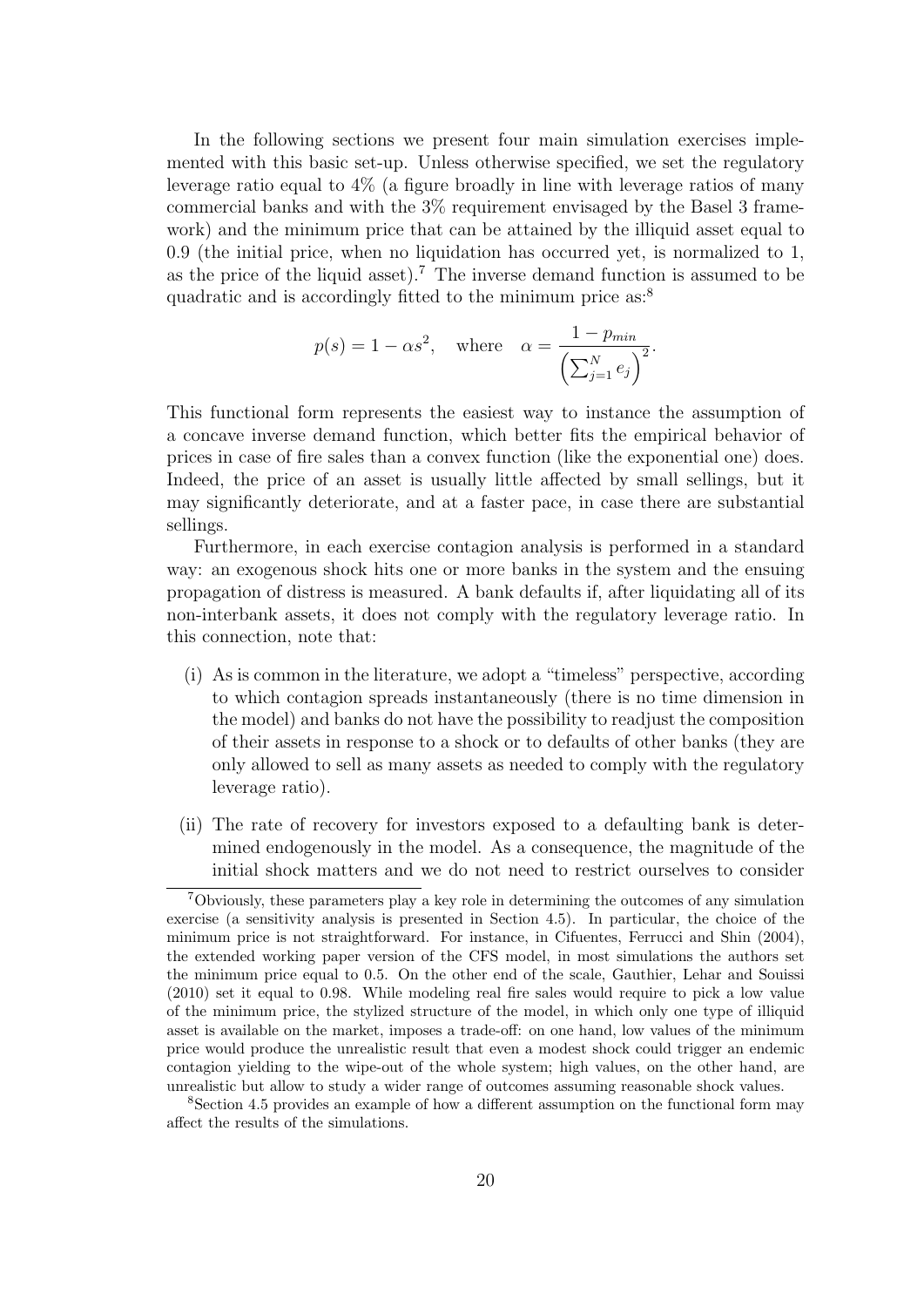the complete wipe out of a bank's total assets as an initial trigger of the contagion process.

- (iii) We only consider here shocks to the asset side of the balance-sheet.<sup>9</sup> More precisely, the initial shock is modeled as a loss of a given share of the illiquid asset, affecting one or more banks in the system.<sup>10</sup>
- (iv) In the CFS model, distress may be transmitted even if no default occurs: as soon as a bank is forced to sell part of the illiquid asset in its portfolio in order to comply with the regulatory ratio, the price of that asset deteriorates and, as a consequence, the value of other banks' illiquid assets diminishes as well.

Finally, when evaluating the impact of fire sales and balance-sheet contagion on the system, we will compute the following metrics:

- the share of liquid assets sold by bank i,  $\%Liq = t_i/c_i$ ;
- the share of illiquid assets sold by bank i,  $\mathcal{N} I lliq = s_i/e_i;$
- the share of interbank liabilities that bank i is unable to repay,  $\%IB$  $1 - x_i/L_i;$
- the negative of the change in total asset value, with respect to the value of assets recorded after the shock hits and before the contagion process starts, namely

$$
\Delta_{TA} = 1 - \frac{\sum_{j=1}^{N} (c_j - t_j + p \cdot (e_j - s_j) + \Pi' x)}{\sum_{j=1}^{N} (c_j + p_0 \cdot e_j + \Pi' L)},
$$

where  $p_0$  and  $e_i$  denote respectively the price of the illiquid asset and bank j's endowment of illiquid asset immediately after the initial shock, before any liquidation process starts;

• the (positive) loss of senior creditors (e.g., depositors or bondholders)

$$
Loss_D = \frac{\sum_{j=1}^{N} \max\{0, d_j - (c_j + p \cdot e_j + \Pi' x)\}}{\sum_{j=1}^{N} d_j};
$$

<sup>&</sup>lt;sup>9</sup>The financial crisis has shown that considerable problems to bank balance-sheets may stem from the liabilities side and part of the recent literature has shifted towards the consideration of funding liquidity issues. However, we do not include this extension here in order to avoid complicating the model excessively, before having clarified the structure of its original version (see also the comments in May and Arinaminpathy, 2010, on this topic).

<sup>&</sup>lt;sup>10</sup>Once the shock hits the system, the price of the illiquid asset is updated, as if the amount of illiquid asset eliminated by the shock were sold on the market. Running simulations without this adjustment, one could draw the paradoxical conclusion that a more severe shock would be better than a lighter one. In fact, a severe shock would leave the hit bank with less illiquid asset available for sale, i.e. with a smaller potential to negatively impact other banks via the fire sales channel (see Section 3.1).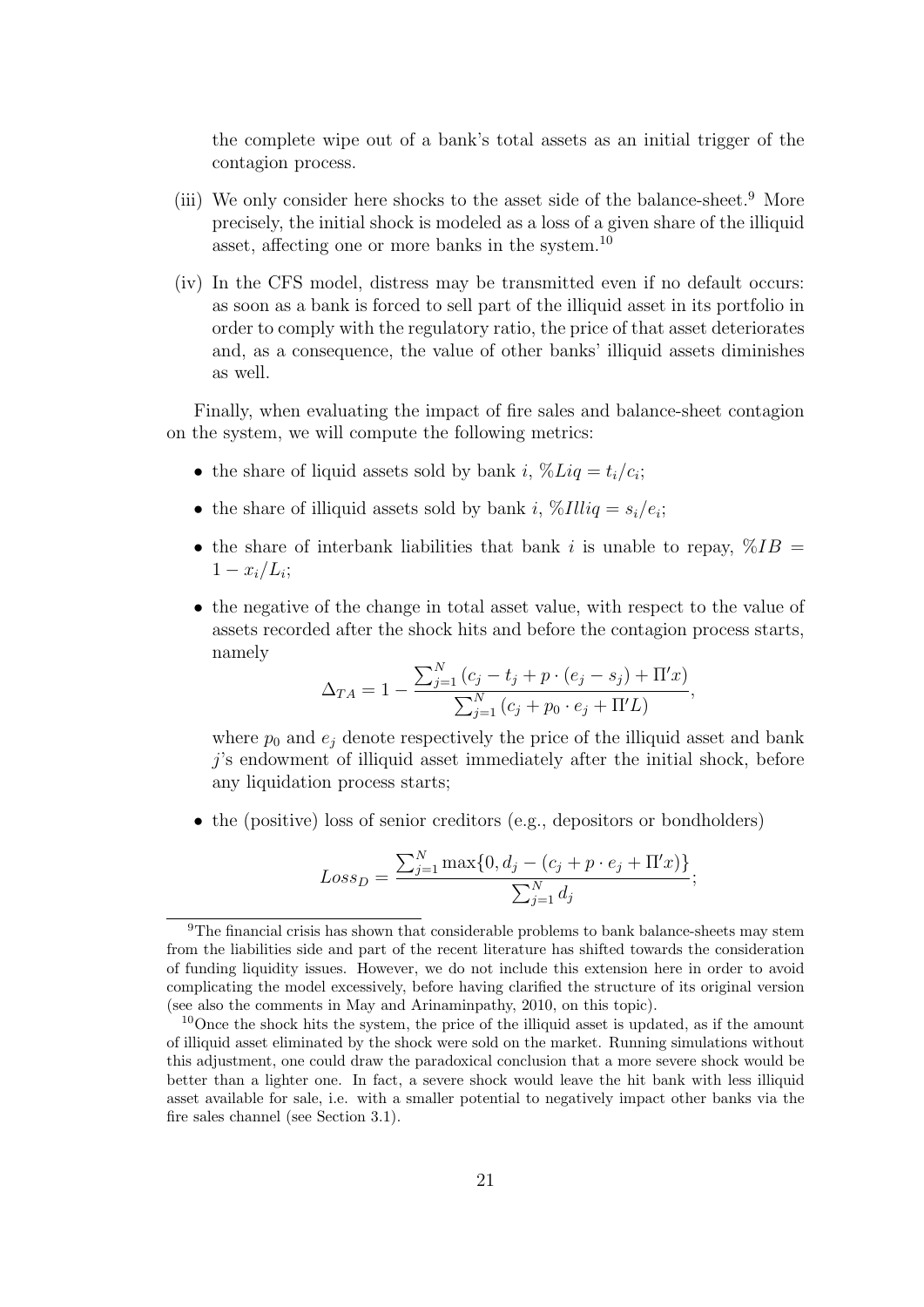• the number of defaults, i.e. the number of banks  $j = 1, \ldots, N$  such that  $t_j = c_j, s_j = e_j$  and

$$
r = \frac{c_j + p \cdot e_j + \Pi' x - d_j - L_j}{\Pi' x} < \overline{r}.
$$

#### 4.2 Contagion analysis

The first simulation exercise we present is a standard contagion analysis, performed on the four different stylized topologies described above. In particular, we fix beforehand a set of banks that are hit by an exogenous shock and calculate the impact metrics letting the magnitude of the shock vary. More precisely, the chosen banks are affected by an initial shock eroding a share S of the illiquid asset endowment of each of them, with  $S$  ranging between 0 and 100 per cent (for simplicity,  $S$  is equal for all banks hit by the exogenous shock). The results are shown in Figure 2.

The first overall conclusion conveyed by the results is the existence of "phase transition" points in each configuration, i.e. threshold values of the initial shock above which the number of defaults shifts from virtually zero to the number of banks hit by the shock, and then to the total number of banks in the system. While exacerbated by the simplicity of the model and by the chosen set-up (homogeneous banks), a regime-switching behavior based on different values of the relevant parameters may be found also in more realistic network models (see e.g. Newman, 2003) and should be taken into account when assessing the resilience of real financial networks.

Considering more in detail the four topologies analyzed, Figure 2 displays a few remarkable differences. As shown by panels  $(a)$  and  $(b)$ , the total interconnected topology and the circle configuration display similar outcomes with respect to all metrics, although the circle starts yielding to the default of all banks at a lower level of the initial shock (roughly 20 per cent, instead of 30). Thus, compared with the totally interconnected topology, it displays a narrower range of shocks leading to non-catastrophic contagion.<sup>11</sup> On the other hand, the transition between the two regimes (either only the banks hit by the shock or all banks default) is more gradual, due to the heterogeneous structure of the interbank exposures.<sup>12</sup> In the case of the star and core-periphery configurations, where heterogeneity between bank balance-sheets matters by definition, the results depend on how the initial shock is targeted. If it only affects peripheral banks (Figure 2, panels  $(c)$  and  $(d)$ ), these topologies prove to be particularly resilient, as contagion effects are not able to trigger additional defaults (apart

<sup>&</sup>lt;sup>11</sup>This conclusion does not hold if there is a clustering of the banks hit by the shock. In this case (not shown in Figure 2), the circle configuration may be especially apt to dampen balancesheet contagion effects, due to the scantly interconnected structure of interbank exposures.

<sup>&</sup>lt;sup>12</sup>Recall from Section 4.1 that the heterogeneity stems here only from the structure of the unweighted adjacency matrix (i.e., the matrix of interbank liabilities obtained from  $L$  replacing all non-zero elements with 1), as all links have equal weights (all banks have equal interbank assets/liabilities).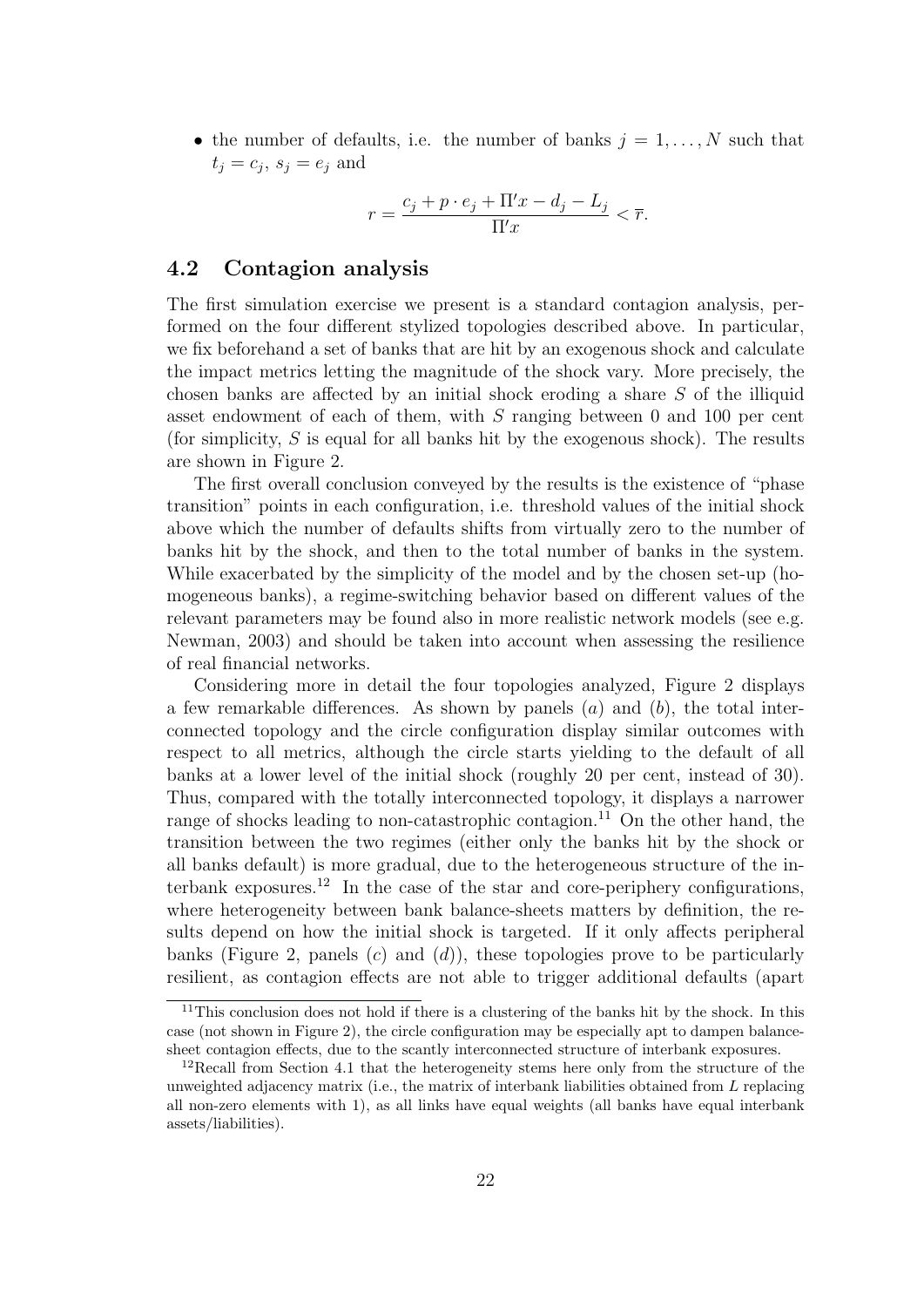

Figure 2: Contagion analysis and magnitude of the initial shock (1)

 $(1)$  On the x axis the share S of illiquid assets canceled by the initial shock for each affected bank is reported, while the  $y$  axis refers to the metrics defined in Section 4.1. The number of defaults (N. defaults) is on the right-hand scale. The main parameters of the model are set as follows:  $\bar{r} = 4\%$ ;  $p_{min} = 0.9$ . - (2) The banks hit by the initial shock are uniformly chosen among the peripheral ones.  $-$  (3) The core of the star is affected, in addition to thirteen peripheral banks.  $-$  (4) Two core banks are affected, in addition to twelve uniformly chosen peripheral banks.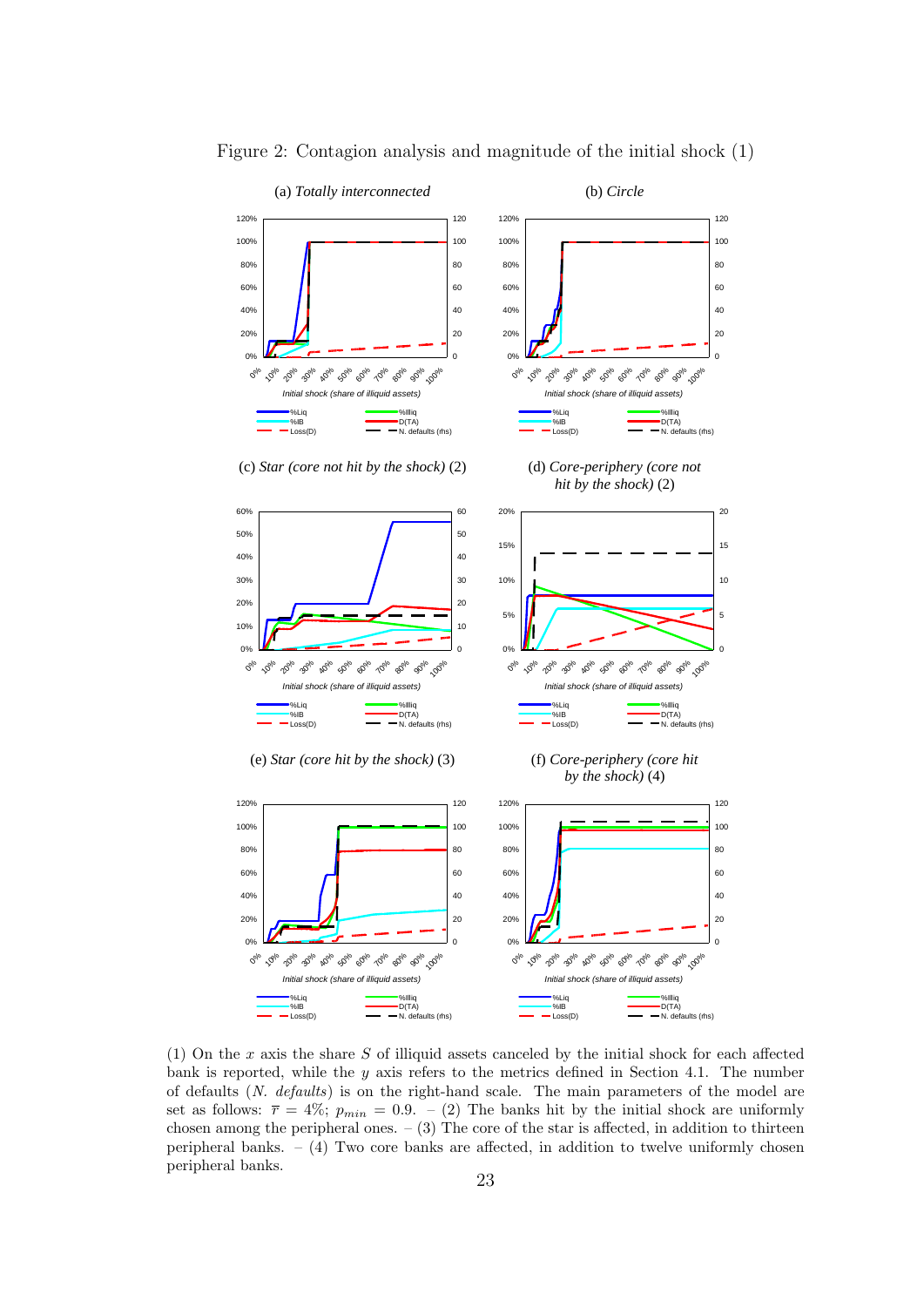from those of the banks hit by the shock). On the other hand, as one or more core banks are involved in the set of shocked institutions, the results become very similar to those recorded for the totally interconnected and circle topologies, with the only difference that, even in the regime in which the whole banking system defaults, the interbank assets are not completely wiped out (about 30 and 80 per cent of interbank loans are not paid back in the star and core-periphery topologies, respectively). Moreover, while the cut-off is similar for the core-periphery and circle configurations (an initial loss of about 20 per cent of illiquid assets of the banks hit by the shock), it is far larger for the star topology (above 40 per cent), suggesting that the overall resilience of a core-periphery type of network depends substantially on the relative dimension of the core, as compared with the periphery.

In conclusion, the results of this exercise indicate that a star or core-periphery topology might be better than other stylized network configurations in order to dampen contagion effects, as implied also by current regulatory effort to bring securities markets transactions to be cleared by central counterparties (CCPs). However, the resilience of these topologies may deteriorate significantly when they are subject to targeted shocks hitting the core of the network, especially if the dimension of the core is huge compared with that of peripheral banks. This calls for additional care by supervisors in controlling risk management practices at core banks (or CCPs, extrapolating the results to the case of securities markets). Moreover, it may justify the introduction of additional capital buffers for core institutions, as envisaged by the Financial Stability Board (FSB) for systemically important financial institutions (SIFIs). On the other hand, by the same argument one could advocate lower capital buffers for peripheral banks, compared with banks having similar asset size but organized according to different network structures. In other words, the "interconnectedness" of a bank is not equivalent to the size of its total interbank assets and liabilities, but is intrinsically determined by the actual decomposition of those aggregate figures at the level of bilateral exposures (i.e., the topology of the network).

#### 4.3 Capital injections: An allocation problem

In this section we show how our framework can be used to deal with a problem of optimal recapitalization of a banking system subject to budget constraints. Suppose that a huge shock hits all the banks and that the Government wants to inject new capital in the system, but it is able or willing to do so only up to a certain point (there remains an unfilled gap of M per cent of the pre-shock illiquid asset endowment of the banking system). In this context, how should the Government allocate its constrained resources in order to restore the initial conditions of the banking network? Arguably, given that bank balance-sheets in our stylized networks are homogeneous, it should simply inject equal quantities of capital in each bank. However, we can show that if the shock exceeds a certain threshold then such a uniform capitalization is not optimal and a diversified strategy leads to a preferable outcome, in terms of both number of defaults and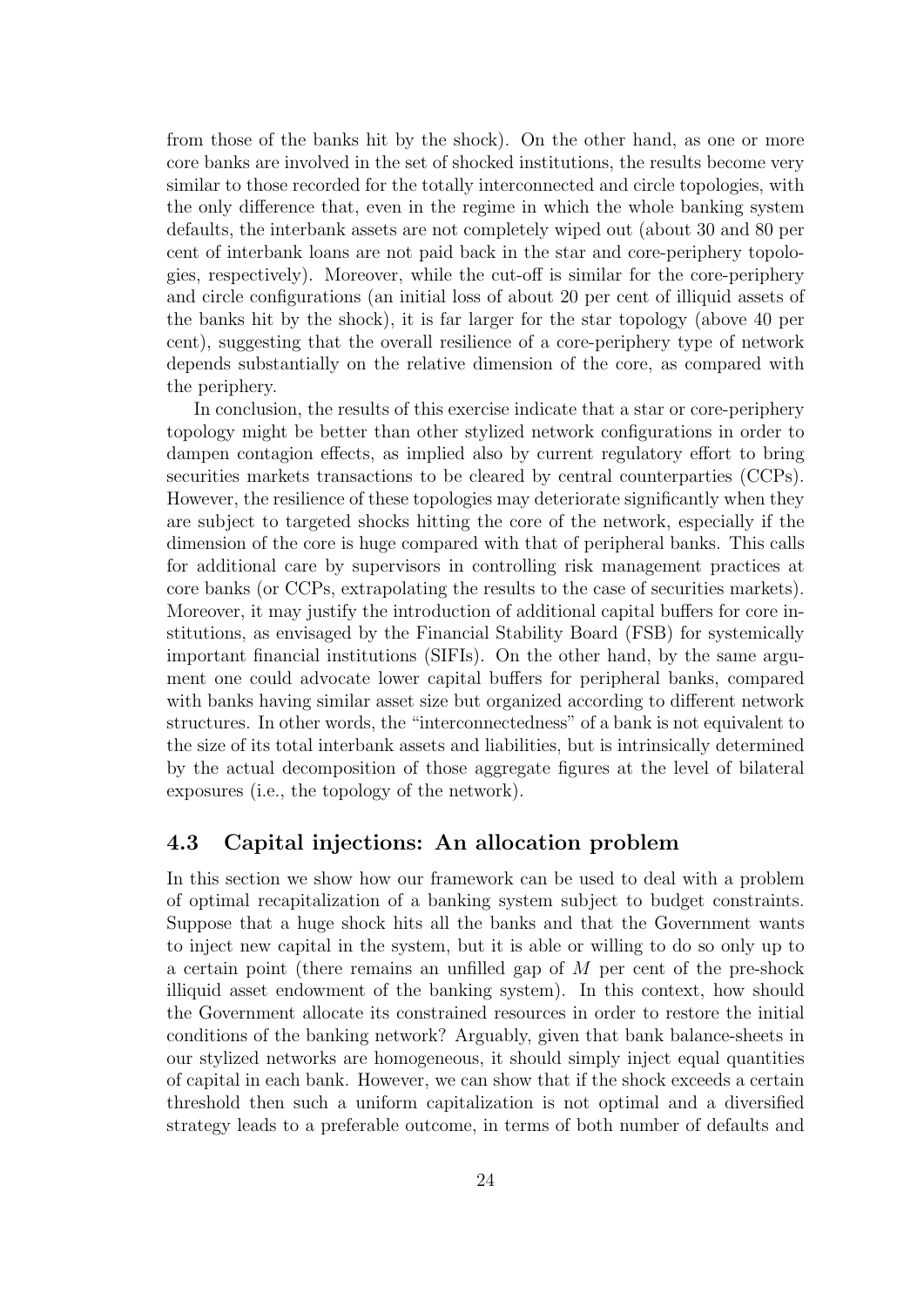total assets' value deterioration.

For notational simplicity we will first rephrase the problem from a reverse perspective and then we will interpret the results in terms of optimal recapitalization. Assume that the system is hit by a shock which cancels overall a percentage  $M$  of the total illiquid assets; we want to analyze to what extent the final impact depends on how the shock is distributed among several banks. To this end we split the shock in equal proportions among an increasing number  $n$ of banks  $(n = 2, \ldots, 100)$ . In particular, we choose the banks to be hit by the shock in such a way that the serial numbers identifying the  $n$  banks are equally spaced over the range  $1, \ldots, 100$  (e.g., if  $n = 5$ , we can shock banks 1, 21, 41, 61) and 81) and, in the case of the star and core-periphery topologies, no core banks are hit by the initial shock.<sup>13</sup>

The results are shown in Figure 3, where the impact in terms of number of defaults (panels (a1), (b1), (c1) and (d1)) and change in total asset value ( $\Delta_{TA}$ ; panels  $(a2)$ ,  $(b2)$ ,  $(c2)$  and  $(d2)$ ) are plotted against the percentage M of initial shock (x axis;  $M = 1\%, \ldots, 4\%$ ) and the number n of banks hit by the shock (y axis;  $N = 2, \ldots, 100$ , for all four stylized network configurations.

A common pattern emerges from these plots, indicating a regime-shifting behavior. Irrespective of the topology and the chosen distress metric (either number of defaults or change in total asset value), there exists a threshold value  $\overline{M}$  of the initial shock with the following characteristics:

- If  $M \leq \overline{M}$ , there exists a threshold  $\overline{n}(M)$  such that the impact of contagion is increasing (or non monotone, in the case of the circle topology) in the number *n* of banks hit by the shock if  $n \leq \overline{n}$ , decreasing otherwise (in particular, the number of defaults abruptly goes down to zero). This means that, if the initial aggregate shock is not too big, it may be better born by the system if it is split among a sufficient number of banks, as in this case the initial loss per bank can be easily absorbed selling liquid assets (or an amount of illiquid assets not so substantial as would be necessary to trigger a fire sale).
- If  $M > \overline{M}$ , there exists a threshold  $\overline{n}(M)$  such that the impact of contagion is increasing (or non monotone, in the case of the circle and star topology) in the number n of banks hit by the shock if  $n \leq \overline{n}$ , constantly equal to the maximum level of distress reached at  $n = \overline{n}$  otherwise (all banks default). In this case, the magnitude of the initial shock is so large that its impact is less material if the shock is split among a few banks than if it is spread over the whole system. Indeed, in the latter case the initial loss faced by each bank is sufficiently big to force the bank to sell all of its assets without being able to comply with the regulatory ratio.

 $13$ This is consistent with the goal of this exercise, i.e. an optimal recapitalization problem: we saw in the previous section that when the core takes a loss, the impact on the star and core-periphery networks is more substantial than if only peripheral banks are hit; in this case, then, the choice of how to allocate capital may be more straightforward.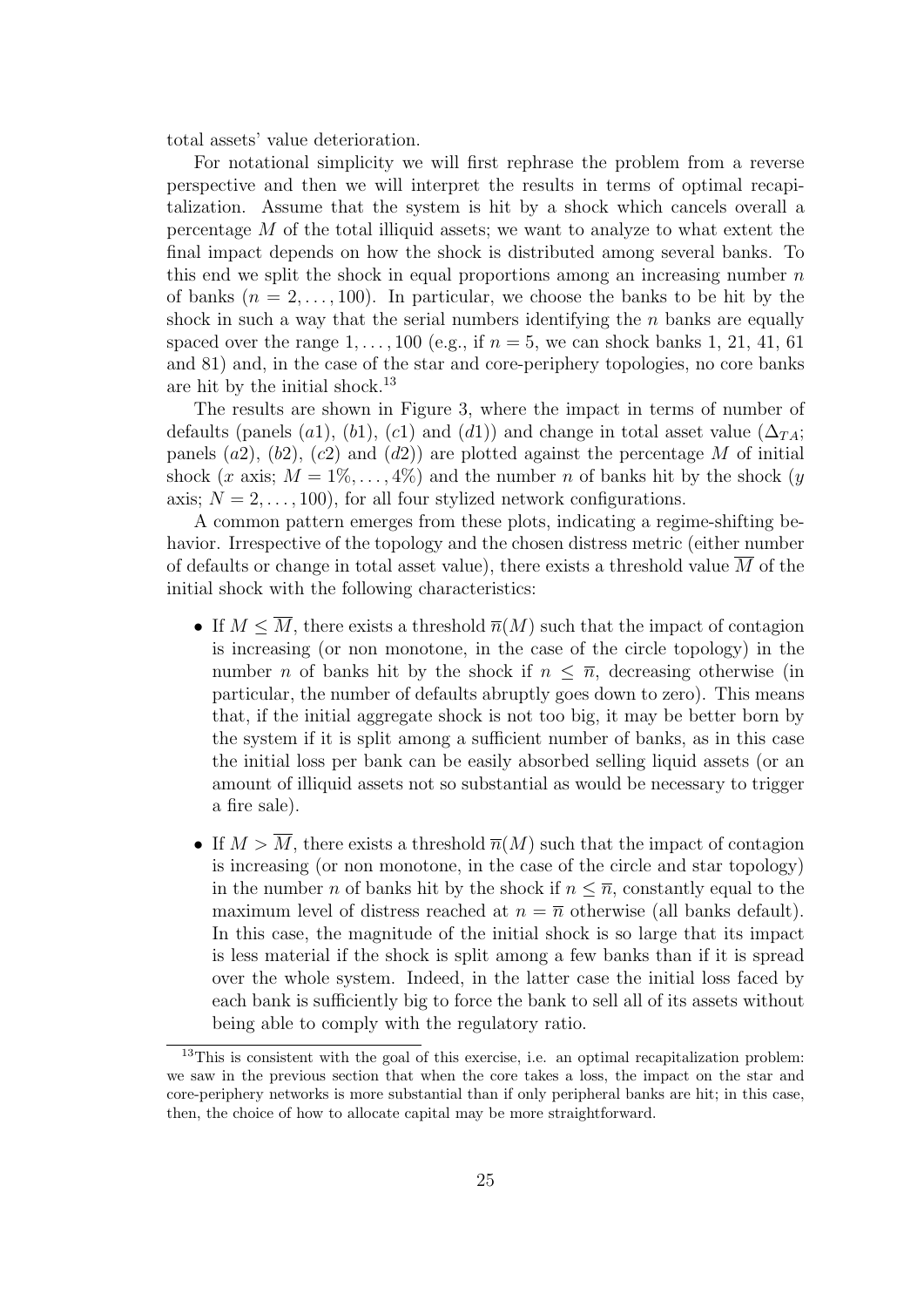

Figure 3: Contagion analysis and distribution of the initial shock (1) (a1) *Totally interconnected*  $-N$ . *defaults* (a2) *Totally interconnected*  $-Loss_{TA}$ 

(1) On the x axis, the aggregate magnitude M of the initial shock is reported  $(M = 1\%, \ldots, 4\%)$ of aggregate illiquid asset endowment); on the y axis, the number  $n$  of banks hit by the initial shock  $(n = 2, \ldots, 100)$ ; on the z axis, either the number of defaults (*N.defaults*) or the change in the value of assets  $(\Delta_{TA})$ , as defined in Section 4.1. The main parameters of the model are set as follows:  $\bar{r} = 4\%$ ;  $p_{min} = 0.9$ . The banks hit by the initial shock are uniformly chosen in the system (among the peripheral ones only, in the star and core-periphery configurations).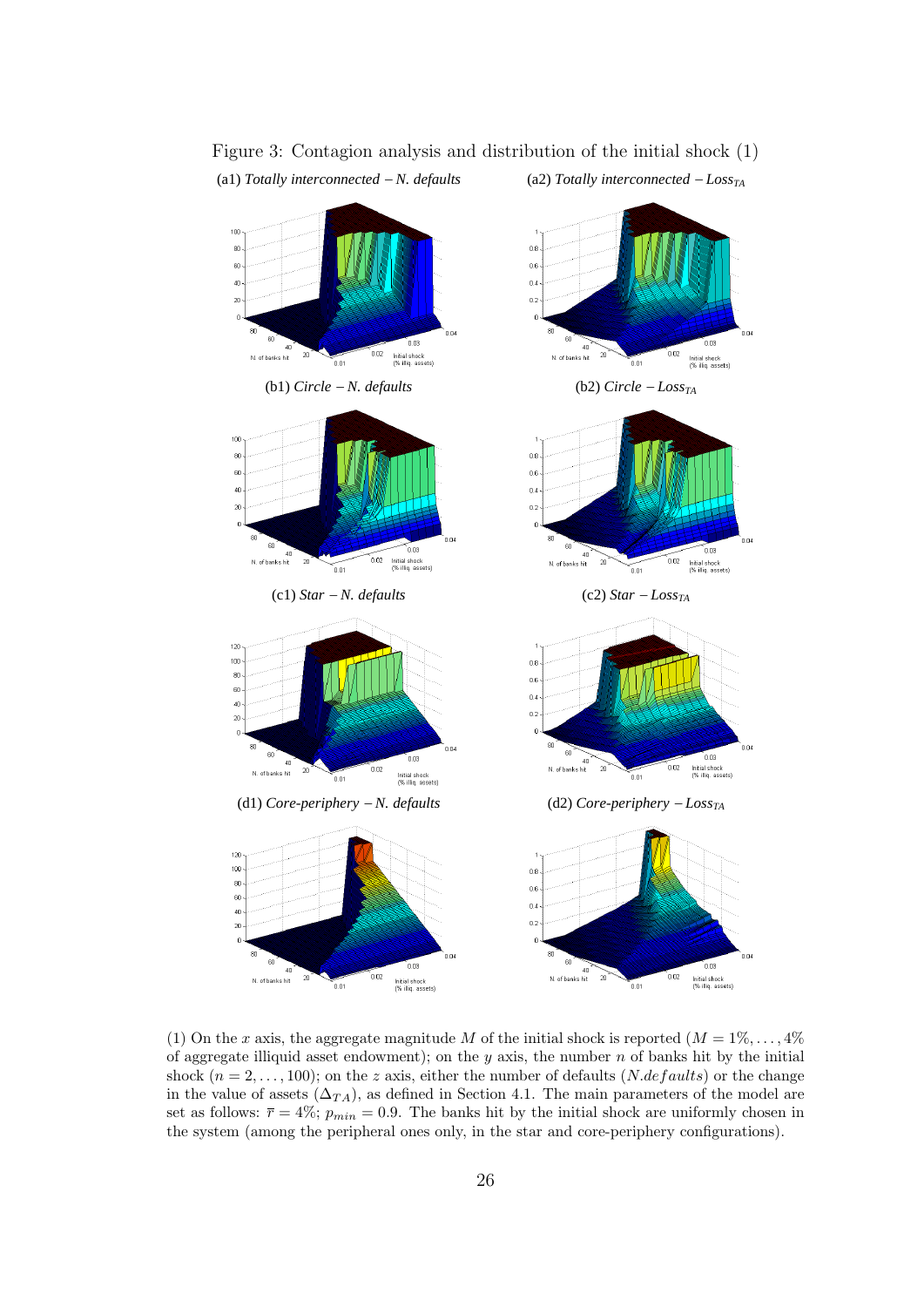While the first part of the previous result can be intuitively grasped in terms of "diversification" (the more spread out the shock, the less substantial its impact), the second part indicates that, if the aggregate shock is big enough, dilution of the shock among many banks is not beneficial for the network. This remark suggests that, when coping with systemic risk, not only the magnitude of the shock should be taken into account, but also how it is distributed across the system, even in the stylized case of homogeneous banks.

The policy implication of this conclusion may be better rephrased if we interpret the exercise reported in Figure 3 as a problem of optimal recapitalization of the banking system subject to a budget constraint. We assume that a huge shock hits all the banks and the Government wants to inject new capital in the system (or force banks to raise additional capital),  $^{14}$  but it is able or willing to do so only up to a certain point: here  $M$  is the percentage of pre-shock illiquid asset endowment which remains unfilled after the recapitalization. In this context, how should the Government allocate its constrained resources in order to restore the initial conditions of the banking network? Arguably, given that bank balance-sheets in our stylized networks are homogeneous, it should simply inject equal quantities of capital in each bank. However, Figure 3 proves that, whenever the initial shock is greater than a given threshold value  $M$ , such a uniform recapitalization would not be optimal. A uniform recapitalization of all banks except a few of them would do better, both in terms of number of defaults and total assets' value deterioration.

#### 4.4 The incremental effect of fire sales

The results of the previous exercises did not allow to discern the relative importance of the two different channels of contagion considered in the model. To this end, we perform two contagion analysis exercises with the same initial shock and parameters, except that in one of them we consider all assets as liquid (this simply amounts to set  $p_{min} = 1$ .<sup>15</sup> In this case, direct balance-sheet exposures are the only possible channel of contagion, as no fire sale effects can emerge. Different values of the metrics described in Section 4.1 across the two exercises are then a proxy of the incremental effect obtained assuming that one asset is illiquid.

In particular, Figure 4 shows how the change in total assets' value  $\Delta_{TA}$  changes as an initial shock of fixed magnitude is split among an increasing number of banks (similar to the exercise presented in Section 4.4, but with the aggregate magnitude  $M$  of the initial shock alternatively set equal to two different given values, for the sake of simplicity). In each panel, the red line refers to the case with fire sales, while the blue line represents the case with liquid assets only.

The results of these simulations suggest that the effect of asset fire sales adds to

 $14$ To be consistent with the model, assume that the capital injections take place immediately after the shock, before marking-to-market the illiquid asset.

<sup>&</sup>lt;sup>15</sup>This analysis is a particular case of the sensitivity analysis presented in Section 4.5, but is presented separately in order to explicitly focus on the effect of fire sales per se, independently on the degree of illiquidity assumed.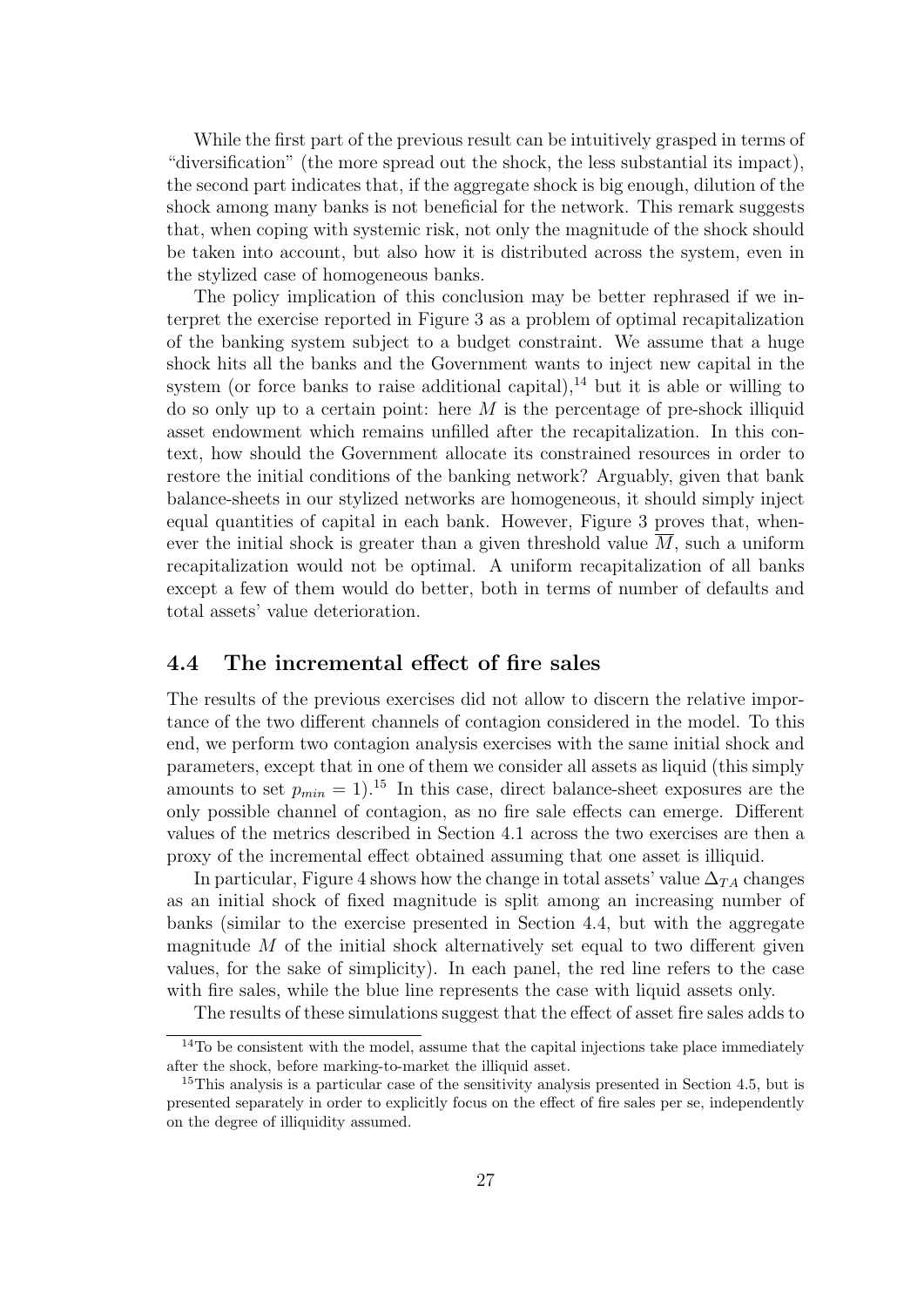

Figure 4: Incremental effect of illiquidity (1)

(1) On the x axis, the number n of banks hit by the initial shock  $(n = 2, \ldots, 100)$  is reported (the aggregate magnitude M of the initial shock equals either  $2\%$  or  $4\%$  of the aggregate illiquid asset endowment); on the y axis, the change in the value of assets is reported, as defined in Section 4.1. The main parameters of the model are set as follows:  $\bar{r} = 4\%; p_{min} = 0.9.$  The banks hit by the initial shock are uniformly chosen in the system (among the peripheral ones only, in the star and core-periphery configurations).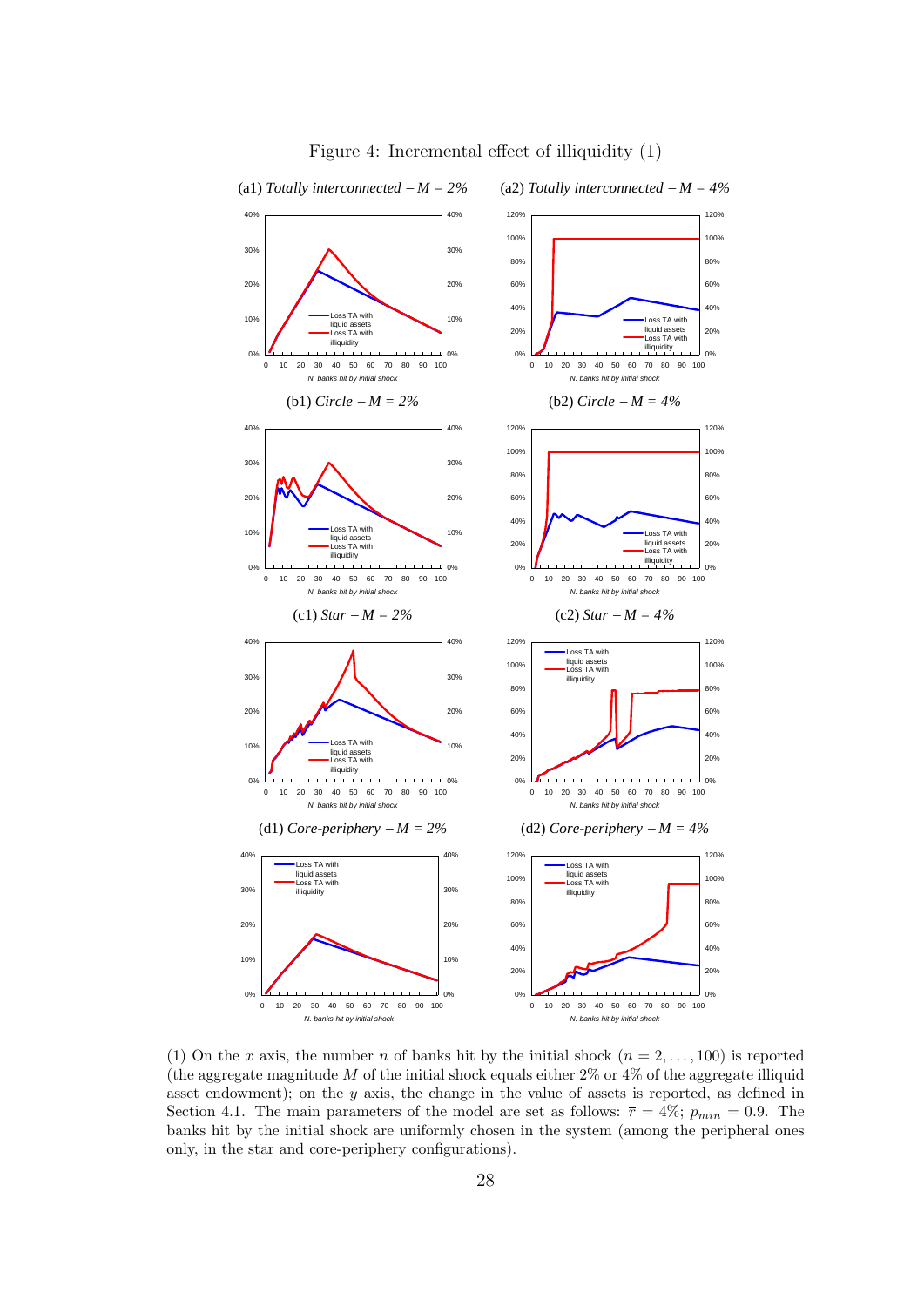the direct balance-sheet exposure channel of contagion in an incremental way and then gradually fades away as the number  $n$  of banks hit by the initial contagion tends to 100 (the total number of banks in the system – the number of peripheral banks, in the star and core-periphery topologies). Indeed, in each panel of Figure 4 three main intervals of values of n may be broadly discerned, that merge with one another in a continuous way:

- For n sufficiently small (independently of the value of  $M$ ), the shock is confined to a few banks in the system and can not trigger enough illiquid assets sales to generate a sizable price deterioration. In this case, direct balance-sheet exposures (loans on the interbank market) are the main channel of contagion and the final impact of the exogenous shock can hardly be distinguished in the cases with or without illiquid assets.
- As *n* takes on "intermediate" values (the exact range depends on the network topology and the value of  $M$ ), more banks have to liquidate their illiquid asset endowment, generating a material effect on price. As a consequence, the final impact on the total assets' value is significantly different from that recorded in the case with liquid assets only. However, as  $n$  is in this range, the difference is mainly in levels, while in each panel the two lines show qualitatively similar contours overall.
- Finally, as n takes sufficiently high values, depending on the magnitude M of the initial shock there may be two completely different outcomes. If M is low  $(2\%$  of the aggregate illiquid asset endowments in Figure 4, panels  $(a1), (b1), (c1), (d1),$  then the exogenous shock is split among a sufficiently high number of banks. Therefore, the shock faced by each bank is relatively small and the regulatory leverage ratio can be met without selling substantial amounts of illiquid asset. In this case, the final impact (as measured by  $\Delta_{TA}$ ) displays negligible differences (if any) in the case with the illiquid asset and the case with liquid assets only. On the contrary, if M is high  $(4\%$  in the figure, panels  $(a2)$ ,  $(b2)$ ,  $(c2)$ ,  $(d2)$ ), all banks in the system<sup>16</sup> eventually lose their assets in full due to the effect of fire sales (differently from the case with no liquid assets).<sup>17</sup>

### 4.5 Sensitivity analysis: Relative effectiveness of different policies

Finally, we present the results of an analysis of sensitivity of the model to its key parameters, i.e. the leverage ratio  $\bar{r}$  that the banks have to comply with and the minimum price  $p_{min}$  attainable in case all banks sell their illiquid asset endowments in full. This is equivalent to investigating how the resilience of the banking system depends on its initial capitalization level and on the degree of

 $16$ Peripheral banks only, in the case of the star or core-periphery topologies.

<sup>&</sup>lt;sup>17</sup>For higher values of M (not shown in Figure 4), the shock may be huge enough to trigger the default of all banks also in the case with liquid assets only.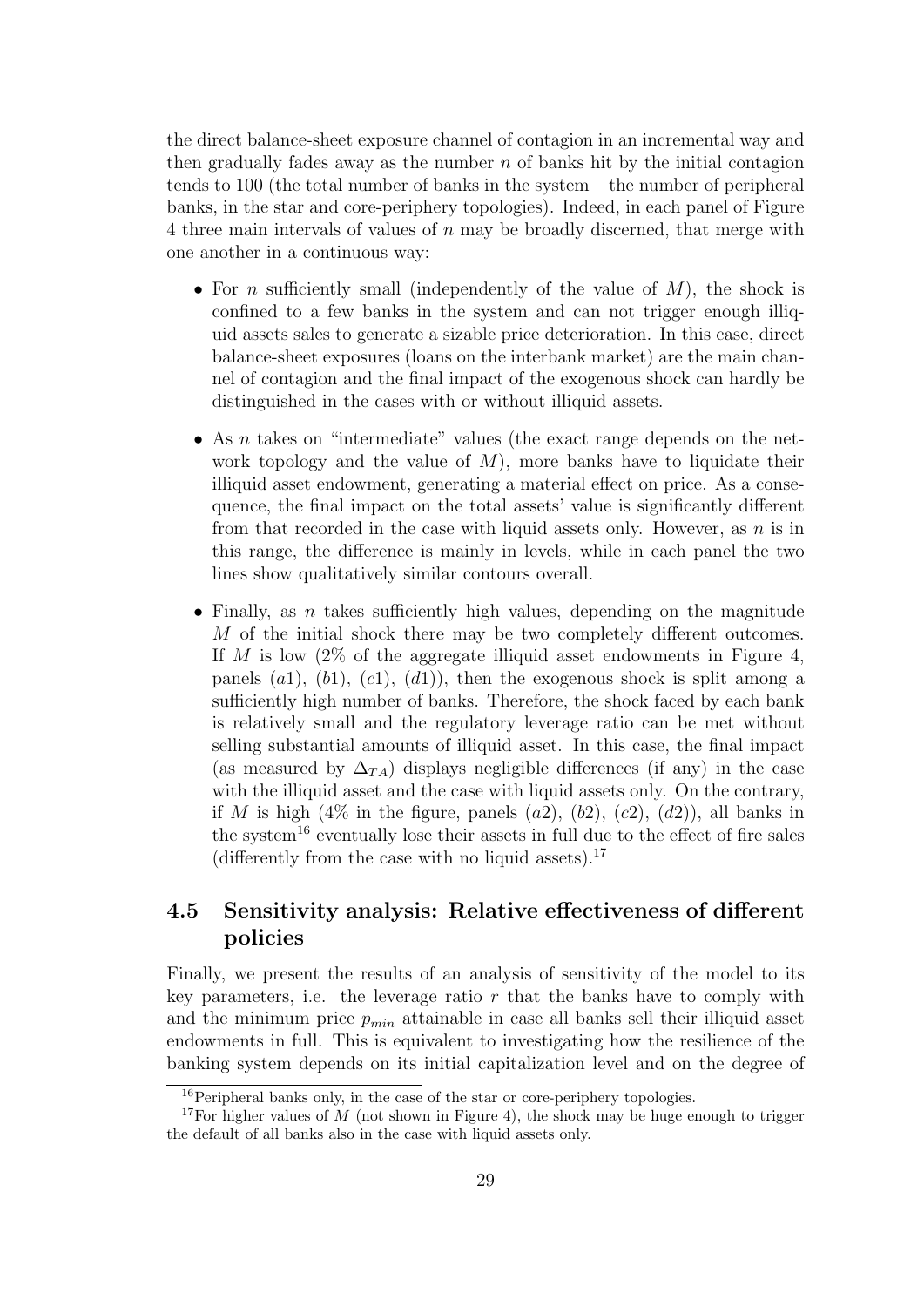illiquidity of the asset with non-zero price elasticity. In addition, we assess how the functional form of the inverse demand function (exponential or polynomial) may affect the contagion analysis results.

The relevance of this exercise is given by its policy implications. In the simplified world described by the model, a policymaker could act on two levers to make the banking system more resilient: (i) require banks to hold more liquid assets in their portfolios; (ii) ask for higher capital levels. We will show that the two instruments may not be perfect substitutes, especially for some network topologies. Moreover, we will show that the relative importance of the two policy intruments may also depend on the characteristics of the initial shock and on the properties of the demand of illiquid assets.

The results of this simulation excercise are shown in Figure 5: we let  $\bar{r}$  range between 2% and 5% (x axis) and  $p_{min}$  over the interval [0.2, 1.0] (y axis), and plot against them the deleveraging of liquid assets  $(\%Liq;$  panels  $(a1), (b1)$  and  $(c1))$ and the change of assets' value ( $\Delta_{TA}$ ; panels (a2), (b2) and (c2)).<sup>18</sup> As expected, the final impact of the shock (i.e., the role played by contagion) depends heavily on how the parameters are initialized: an initial shock of fixed magnitude can either trigger no deleveraging (if both assets are liquid and the regulatory leverage ratio is low) or force all banks to sell the liquid assets in their portfolios and eventually default.

However, the sensitivity analysis also shows how the relative importance of the two parameters in triggering contagion depends on the topology considered, something that could not be easily predicted ex ante. In particular, in the totally interconnected configuration (Figure 5, panels  $(a1)$ ,  $(a2)$ ) the level of the regulatory ratio influences the final impact of the shock significantly more than the minimum price does. Irrespective of how low (high) the price of the illiquid asset can be, no deleveraging occurs (all banks default, respectively) if the regulatory ratio is sufficiently low (high). In the circle topology (panels  $(b1)$ ,  $(b2)$ ), on the contrary, the elasticity of the price of the illiquid asset is the leading parameter. No matter how highly capitalized the banking system is (i.e., how low the regulatory ratio is, compared with the actual leverage of the banks), if the asset is sufficiently illiquid, all banks will eventually go bankrupt. Finally, the star topology (panels  $(c1), (c2)$ ) is somewhere in the middle between these two extreme situations. Indeed, there is no clear hierarchy between the two parameters: low leverage (i.e., a high value of the ratio  $r$ ) and high liquidity of the assets are equally relevant for the soundness of the banking system.

The previous remarks give an insight on the relative importance of the two instruments which can be used by a policymaker to make this stylized banking system more resilient (require banks to hold more liquid assets in their portfolios, or ask for higher capital levels). We have seen that, depending on the topology of the banking network, the two instruments may not be perfect substitutes.

<sup>&</sup>lt;sup>18</sup>In order to better visualize the qualitative behavior of the model as a function of the parameters, the exercise reported in Figure 5 is performed assigning shocks of different magnitude to each stylized network configuration (results for the core-periphery topology are similar to those of the star topology and are omitted).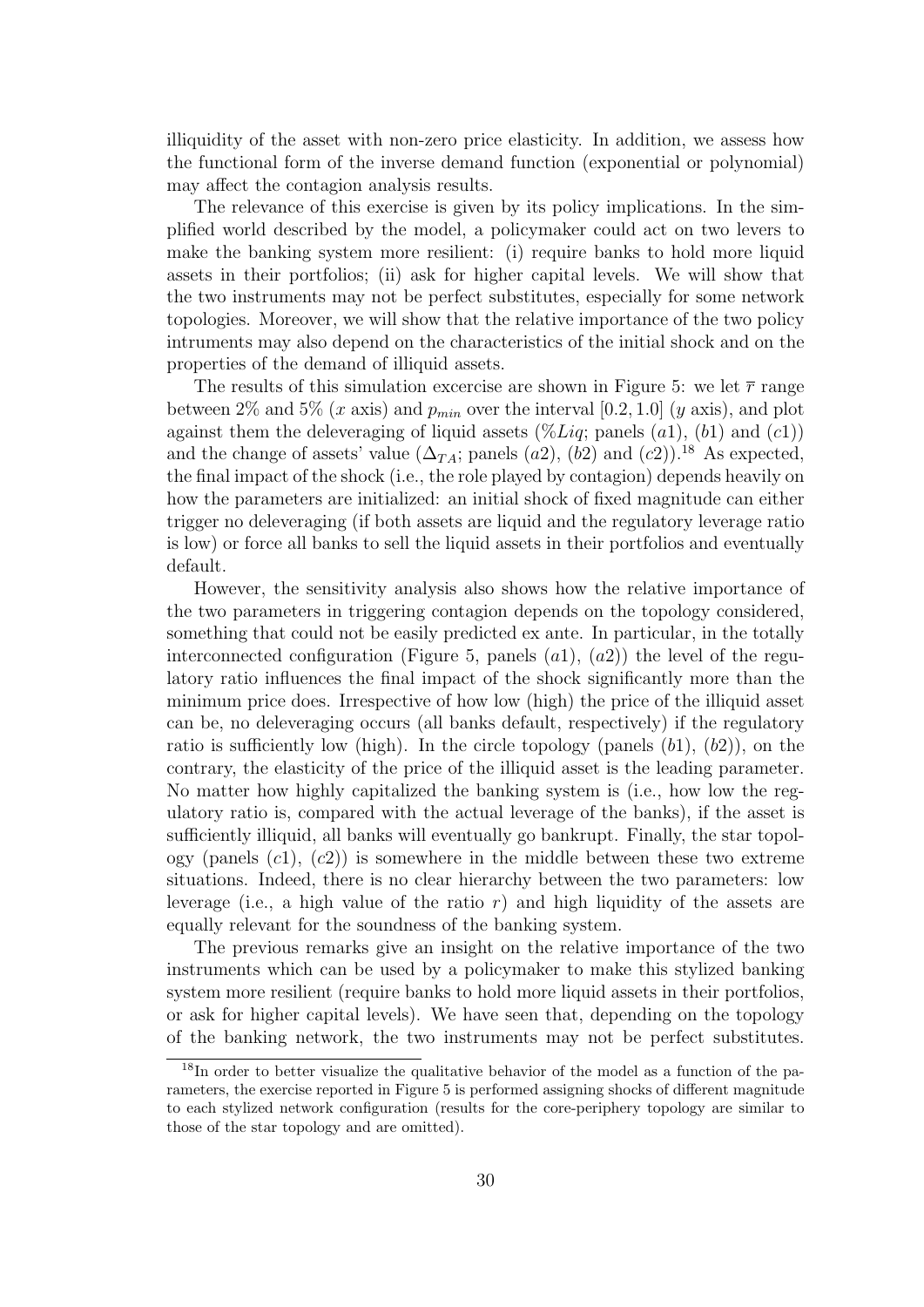

Figure 5: Sensitivity to regulatory ratio and illiquidity (1)

(1) On the x axis, the regulatory leverage ratio  $\bar{r}$  is reported; on the y axis, the minimum price  $(p_{min})$  that can be attained by the illiquid asset; on the z axis, either the deleveraging of liquid assets (%Liq) or the change of the value of assets  $(\Delta_{TA})$ , as defined in Section 4.1. The initial shock consists of the wipe-out of illiquid assets of n banks ( $n = 10$  in the totally interconnected topology;  $n = 5$  in the circle;  $n = 14$  in the star). The banks hit by the initial shock are uniformly chosen in the system (among the peripheral ones only, in the star topology).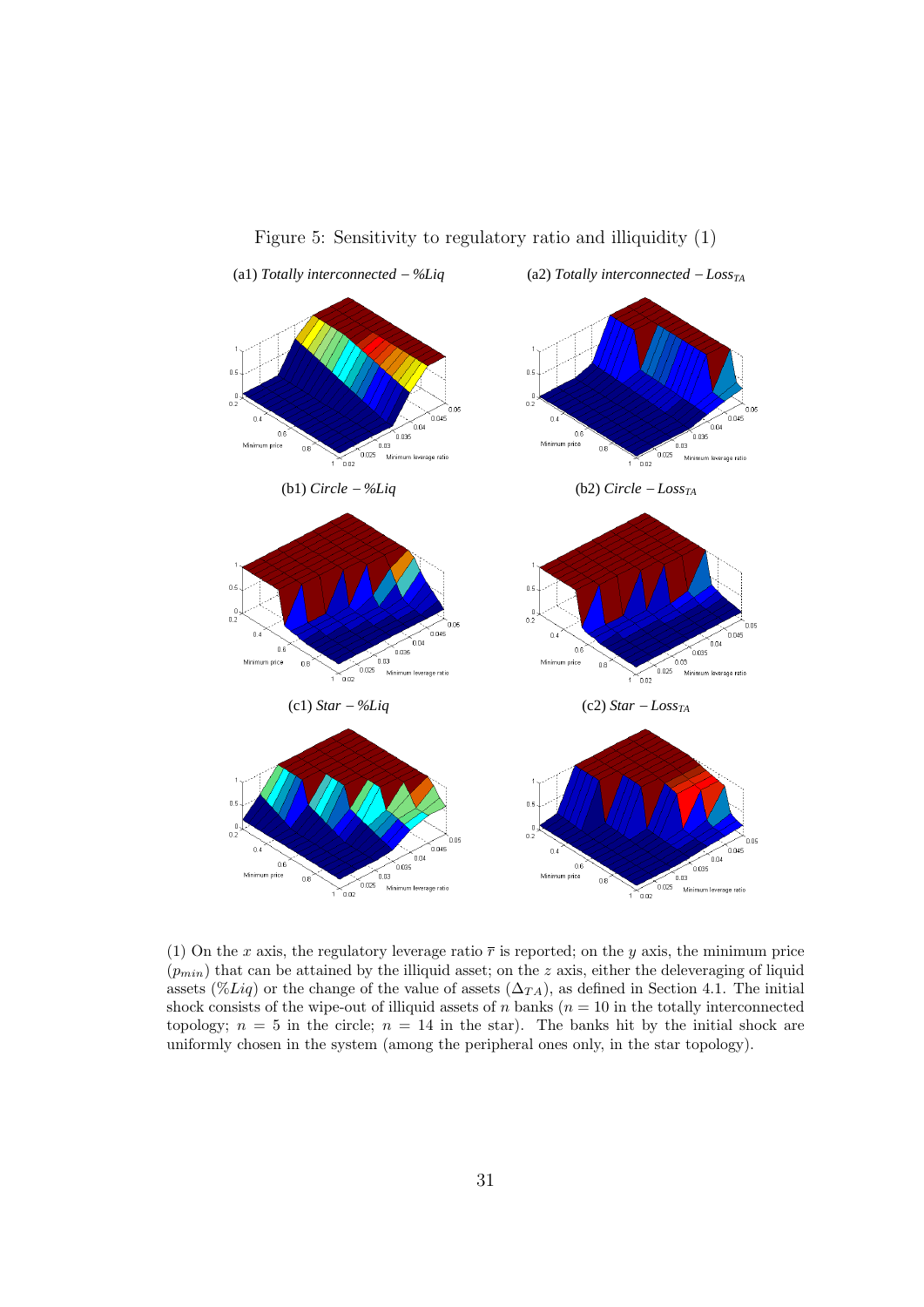Figure 6: Sensitivity to regulatory ratio and illiquidity in the case of an exponential inverse demand function (1)



(1) On the x axis, the regulatory leverage ratio  $\bar{r}$  is reported; on the y axis, the minimum price  $(p_{min})$  that can be attained by the illiquid asset; on the z axis, either the deleveraging of liquid assets (%Liq) or the change of the value of assets  $(\Delta_{TA})$ , as defined in Section 4.1. The initial shock consists of the complete wipe-out of illiquid assets of n banks  $(n = 5$  in the totally interconnected topology;  $n = 3$  in the circle;  $n = 7$  in the star). The banks hit by the initial shock are uniformly chosen in the system (among the peripheral ones only, in the star topology).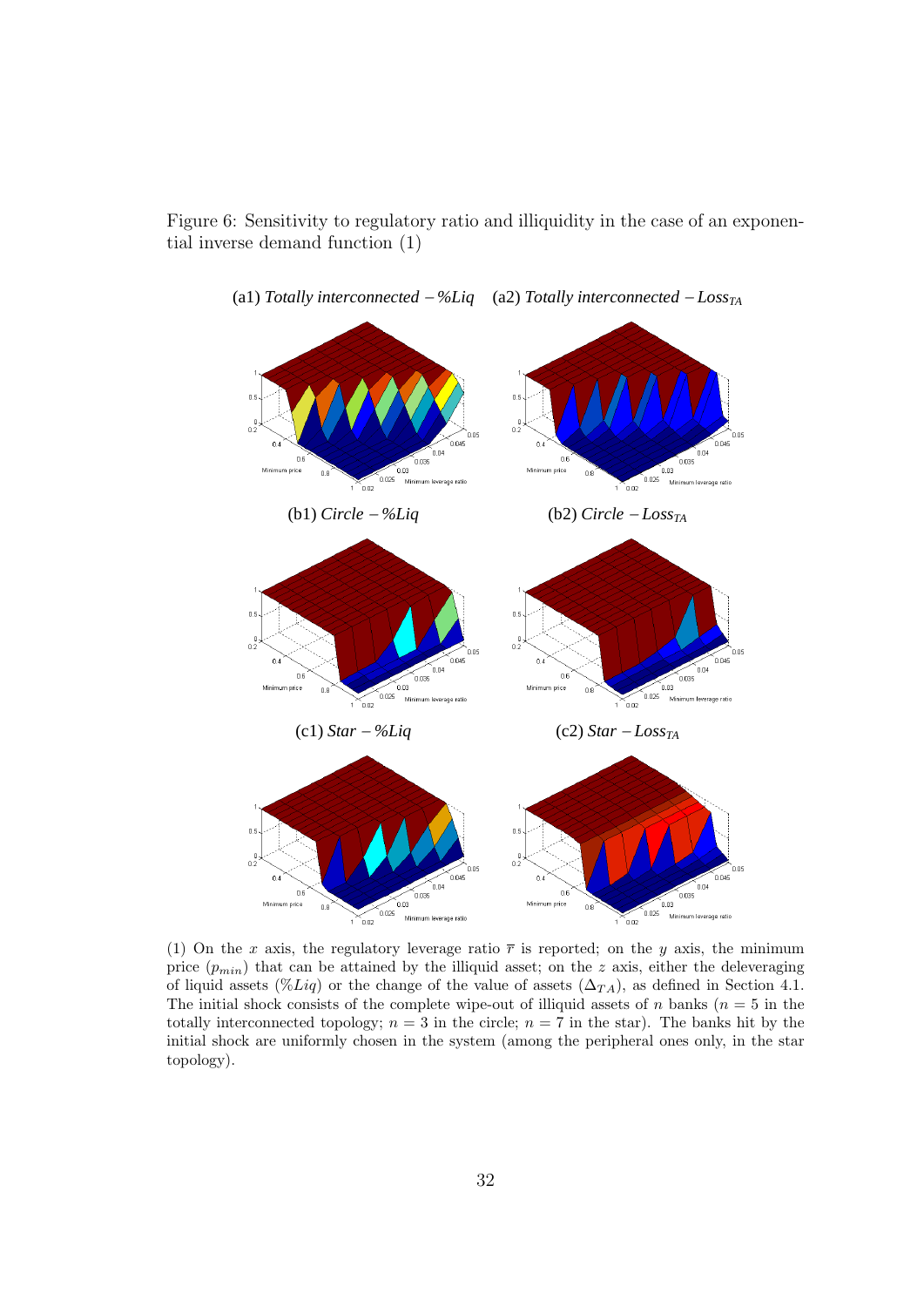With respect to the specification adopted in the present exercise, while they are substitutes in the star configuration, in the totally interconnected topology it may be useless to try to improve the soundness of the banking system simply increasing the liquidity of banks' assets without acting on capitalization levels (the converse holds for the circle topology).

Finally, the simulations show that the relative substitutability of the two policy instruments may also depend on the characteristics of the initial shock and on the functional form of the inverse demand function.

Obviously, an exponential function implies a more sizable impact of fire sales than a polynomial function does. Therefore, when performing the previous sensitivity analysis under the assumption that the inverse demand function has an exponential form, we have to lower the magnitude of the initial shock substantially in order to obtain results that are qualitatively similar to (or at least comparable with) those discussed above. The results of this exercise with an exponential function are presented in Figure 6, where the magnitude of the initial shock is roughly half of that assumed in Figure 5. It is apparent that the relative importance of the minimum price over the regulatory leverage ratio is greater in the exponential case, thus shifting the balance between the two policy instruments considered. Although the results for the circle topology are basically unchanged (the supremacy of liquidity conditions is confirmed), the totally interconnected topology now displays a higher degree of substitutability between the two instruments (similar to the star configuration in Figure 5), while the behavior of the star topology with respect to changes in the two parameters of the model becomes closer to that of the circle configuration.

### 5 An extension to multiple illiquid assets

The CFS model assumes a stylized representation of a bank's balance-sheet, in which there are only two types of assets (apart from the interbank loans), i.e. a totally liquid asset and an illiquid one. A natural generalization of the model that would make it more realistic consists of expanding the range of available assets.<sup>19</sup>

In the context of the CFS model, there are only two features that can characterize an asset: (i) its degree of liquidity (described by the inverse demand function); (ii) how it is distributed across banks' portfolios. The interaction between these two factors determines to what extent a bank can contribute to or is affected by price deterioration in the case of fire sales. Analogously, when considering several assets, we can discriminate among them assuming different degrees of liquidity and/or different endowments across banks.

The question then arises as to how a bank should liquidate its assets when forced to deleverage in order to comply with the regulatory ratio (for a given

<sup>&</sup>lt;sup>19</sup>Gauthier, Lehar, Souissi (2010) partly move in this direction, introducing heterogeneity in prices of different banks' illiquid assets. However, they model this as a fluctuation around the fundamental price derived in the CFS framework, due to heterogeneous levels of riskiness of individual banks. On the contrary, we want to model assets that may differ per se in their degree of liquidity and have the same value for different banks holding them.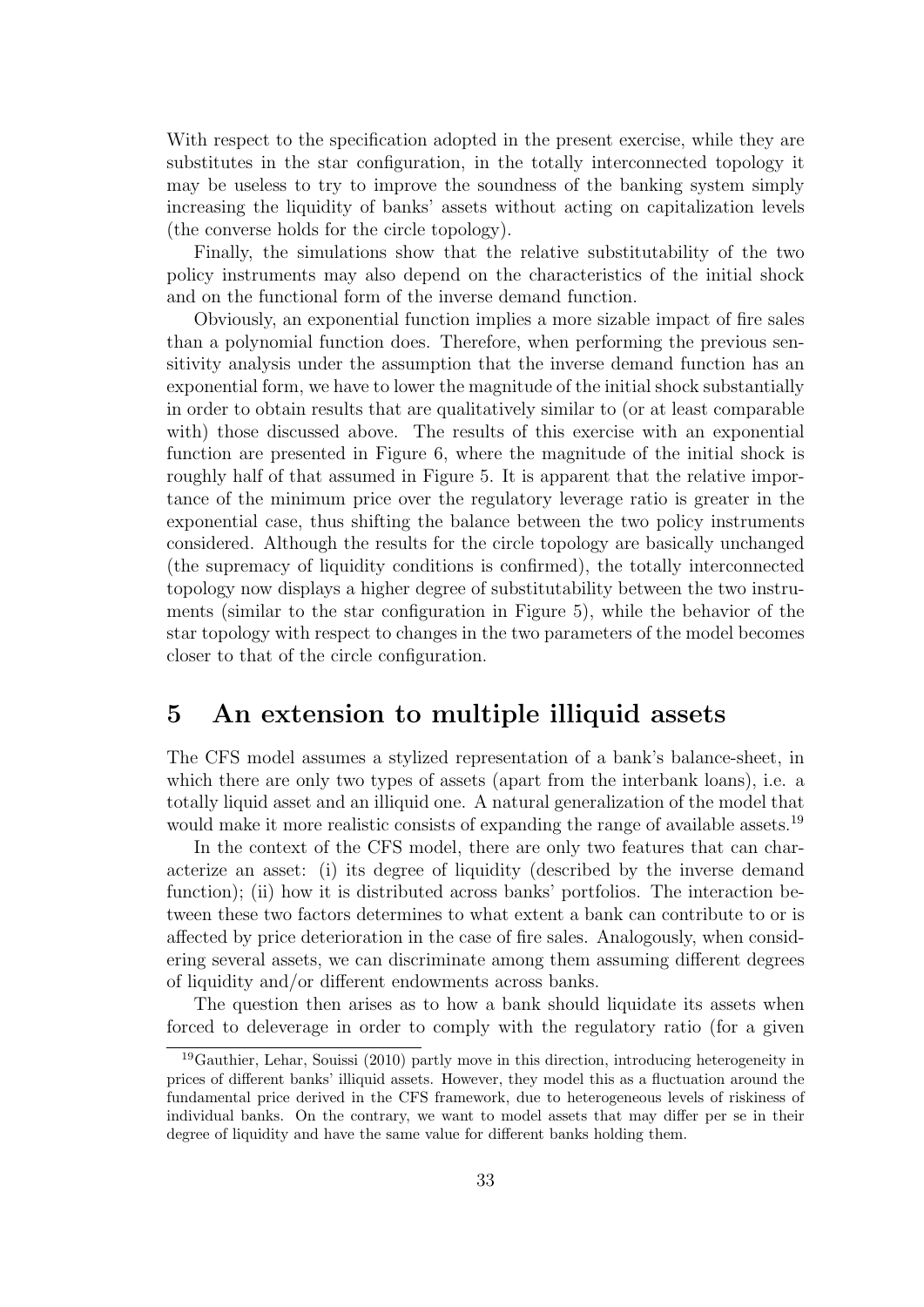interbank payments vector  $x$ ). In the single illiquid asset case considered in the CFS model, the authors assumed that the liquidation strategy was the same for all banks: sell as many units of the liquid assets as needed to restore the minimum leverage ratio; if selling the whole endowment of liquid asset does not suffice, then start selling as many units of the illiquid asset as necessary. While this behavioral rule is economically sensible, it does not have analytical underpinnings in the CFS model and is unclear how to generalize it to the multiple assets case that we are considering now.<sup>20</sup> Even though we could agree that a sensible strategy consists of selling more liquid assets first, it is debatable how liquidity should be defined in this context. For instance, at least two strategies can be devised (each prevalently hinging on one of the two aspects that characterize illiquid assets) that may lead to different liquidation decisions: (i) selling first the asset whose price deteriorates less rapidly (e.g., in the case of the exponential inverse demand function in equation (4), selling the asset with a smaller  $\alpha$  first); (ii) selling the asset whose minimum price is higher (this depends on the aggregate endowment of illiquid assets of each class, in addition to the parameter  $\alpha$  that identifies that class). Notice that, in the case of a liquid asset and an illiquid one only, both strategies reduce to the behavioral rule assumed in the CFS model. In the general case, however, there may be cases in which both of them are sub-optimal, as shown in the following. Thus, the extension of the CFS model to the multiple assets case may add economic insight to the model.

To answer the question on liquidation strategies, we provide a simple microfoundation based on the assumption that each bank is willing to pick any liquidation strategy that maximizes the final value of its equity (equivalent to maximize total assets' value in this simplified setting). In Section 5.1 we present the problem and derive some analytical conditions. In Section 5.2 we show the results of a numerical example.

#### 5.1 Microfoundation of liquidation strategies

In this section we propose a possible way to extend the algorithm described in Section 3.2 to the case of multiple assets. The notation remains broadly unchanged, except that now there are  $M + 1$  assets in the economy and we denote  $by:$ <sup>21</sup>

• e the matrix of endowments –  $e_{ik}$  (or  $e_i^k$ , as we will write it) is the quantity of asset j that bank i is initially endowed with,  $i = 1, \ldots, N$ ,  $k = 0, \ldots, M$ ;

 $^{20}$ In a similar context, Geertsema (2011) assumes that the liquidation is performed on a pro rata basis, advocating this choice based on the claim that the results are reasonably similar to those obtain with a sequential liquidation, a strategy consistently employed by many practitioners. We show in the following that both these strategies may be sub-optimal.

<sup>&</sup>lt;sup>21</sup>For simplicity, one can think of asset 0 as the liquid asset, but in the framework that we are describing it is neither necessary to assume that there is a perfectly liquid asset, nor that it is unique. Therefore, we no longer use a different variable (c or t, respectively) to denote the endowment or selling of the liquid asset.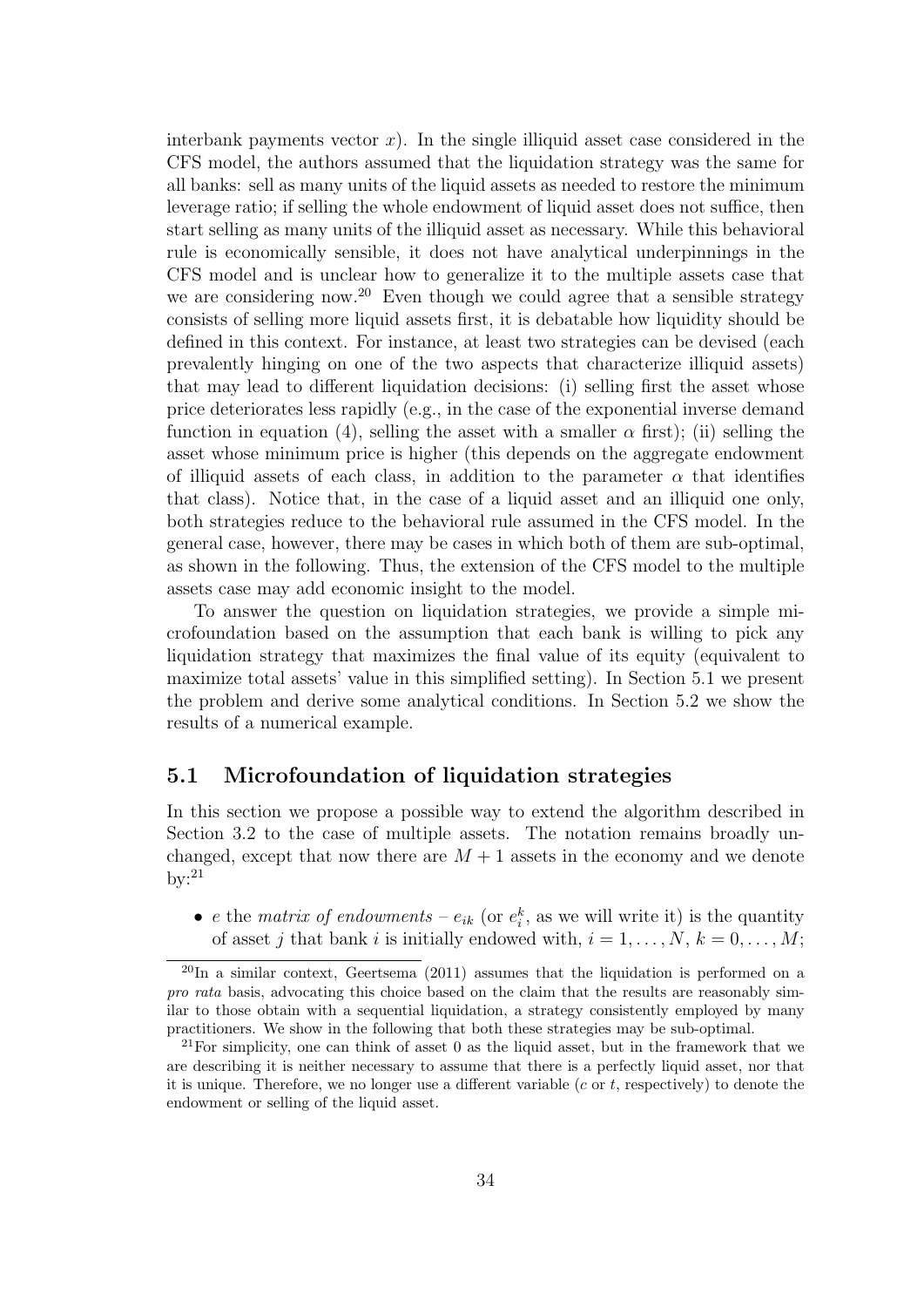- *s* the matrix of liquidation strategies  $s_{ik}$  (or  $s_i^k$ ) is the quantity of asset j sold by bank i to try to comply with the regulatory leverage ratio,  $i =$  $1, \ldots, N, k = 0, \ldots, M;$
- $p_0$  and  $p_{min}$  the vectors of after-shock prices and minimum attainable prices, respectively – we assume  $0 < p_{min}^k \le p_0^k \le 1$  for  $k = 0, ..., M$ ;
- $g_k^{\sigma} : [0, \sum_{i=1}^N e_i^k] \longrightarrow [p_{min}^k, p_0^k]$  the *inverse demand function* of asset  $k =$  $0, \ldots, M$  after a shock  $\sigma$  (in the following, we will drop the index  $\sigma$ ) – we assume it to be either constant (if asset  $k$  is completely liquid) or continuous and decreasing.<sup>22</sup>

We also denote by  $e_i$ ,  $s_i$  the endowment and strategy vectors of bank i and by  $e_{-i}, s_{-i}$  the correspondent matrices of all other banks. Similarly,  $e^k$  and  $s^k$ will denote the vectors of quantities of asset  $k$  that each bank is endowed with or decides to sell according to its liquidation strategy. Furthermore, when focusing on bank *i*'s problem, we will write  $g_k(s_i^k, s_{-i}^k)$  instead of  $g_k(\sum_{j=1}^N s_j^k)$ .

Recall that at each step  $h$  of the algorithm, two sub-algorithms have to be implemented, that in the current notation read: (i) given the vector of interbank payments  $x^{h-1}$ , find an equilibrium matrix of liquidation strategies  $s^h$  and a corresponding price vector  $p^h$   $(p^h_k = g_k(s^k))$ ;<sup>23</sup> (ii) given  $p^h$  and  $s^h$ , compute the new interbank clearing vector  $x^h$  with the adapted version of the fictitious default algorithm by Eisenberg and Noe (2001) described in Section 3.2. The second subalgorithm is not affected by the extension to the multiple assets case. Therefore, we can focus on the first sub-algorithm only: given a clearing vector  $x$ , find an equilibrium liquidation strategy s and the associated price vector  $p$  (we drop the h indices for ease of notation).

A standard way to model banks' liquidation strategies is to assume that they try to maximize the final value of their equity. However, this simple assumption brings two issues along. First, a priori the optimal strategy may not be unique. Second, we have to model in which way prices are updated by the bank when evaluating the final value of equity.

As far as the former issue is concerned, one can complement this simple optimization problem with an auxiliary optimization or behavioral rule that discriminates among the optimal solutions found according to a given criterion. As for the latter issue, in the CFS model the behavioral rule adopted does not leave room for any choice on the part of the liquidating bank. As a consequence, it is ultimately immaterial whether the bank considers the price impact of its selling

<sup>&</sup>lt;sup>22</sup>The strict monotonicity assumption (satisfied both by the exponential inverse demand funtion used in the CFS model and by the quadratic function used in most simulations of Section 4) makes the proofs in this section easier. Although it rules out the interesting case of an asset that is liquid up to a certain level of sellings and then becomes illiquid, this case can be easily approximated by a decreasing function with arbitrary small (in absolute value) derivative in the range of sales in which the asset is liquid.

<sup>&</sup>lt;sup>23</sup>While in Section 3.2 at each iteration bank i's strategy  $s_i$  was determined on the basis of the equilibrium price, here it is more convenient to reason in the opposite way, letting the equilibrium price be determined by the interaction of banks' optimal strategies.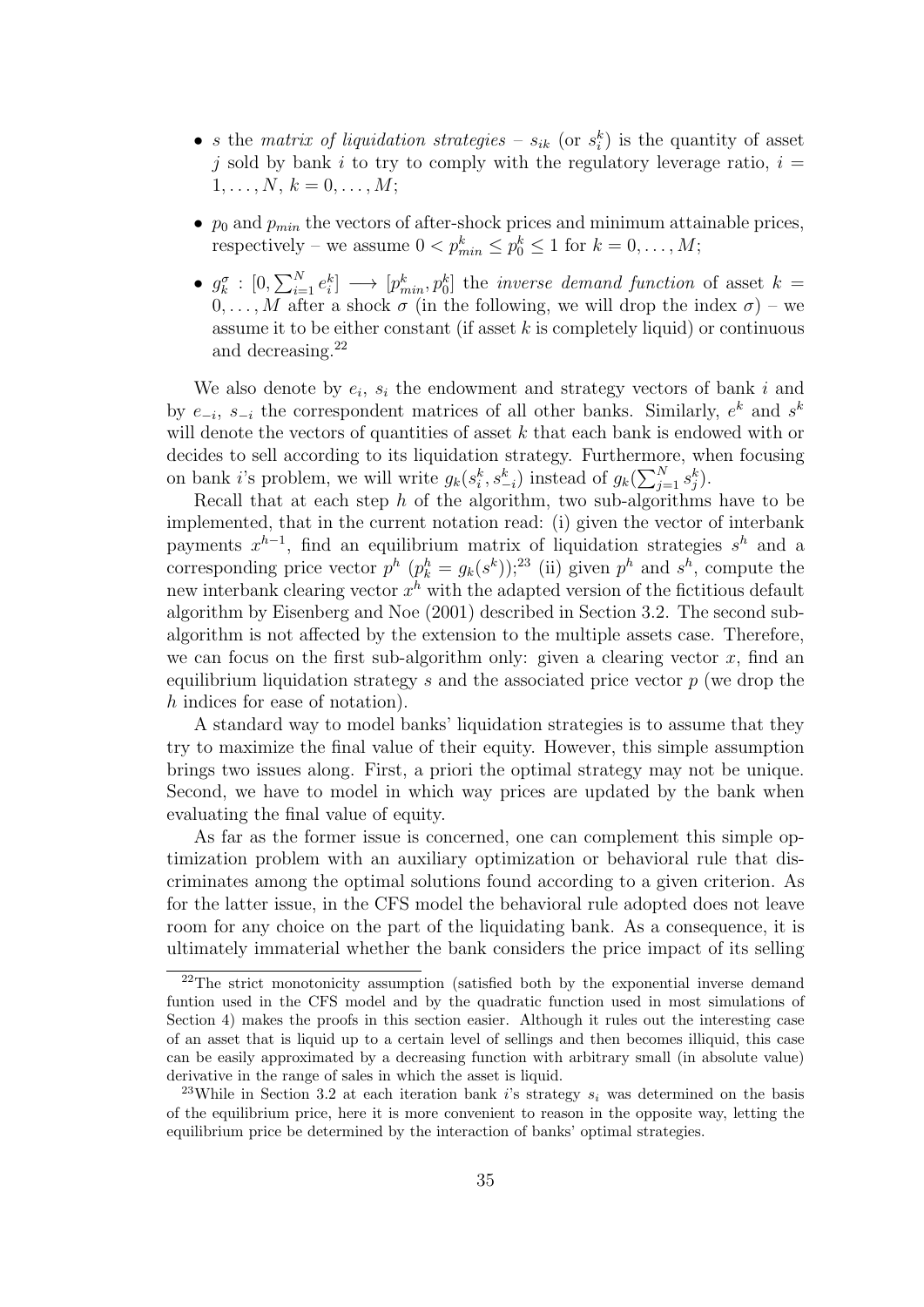or not. However, in the present context the price impact of different liquidation strategies matters and should be taken into account when computing the final value of assets.Therefore, we make the following assumption.<sup>24</sup>

Assumption 5.1 Every bank i, given the strategies  $s_{-i}$  of other banks, picks its optimal strategy  $\overline{s}_i$  in the solution set of the problem

$$
\max_{s_i \; : \; s_i^k \in [0, e_i^k]} \max \left\{ 0, \sum_{k=0}^M (e_i^k - s_i^k) g_k(s_i^k, s_{-i}^k) + (\Pi' x)_i - d_i - L_i \right\}
$$
\n
$$
\text{sub} \quad \bar{r} \left( \sum_{k=0}^M (e_i^k - s_i^k) g_k(s_i^k, s_{-i}^k) + (\Pi' x)_i \right) \le
$$
\n
$$
\le \sum_{k=0}^M e_i^k g_k(s_i^k, s_{-i}^k) + (\Pi' x)_i - d_i - L_i.
$$
\n(20)

The strategy adopted is then

$$
s_i = \begin{cases} e_i & if \ x_i < L_i, \text{ or problem (20) has no solution} \\ \overline{s}_i & if \ x_i = L_i. \end{cases} \tag{21}
$$

Taking into account that the minimum ratio requirement does not allow the equity value to become negative and that the previous constraint is always binding at an optimal solution, we can prove that problem (20) can be simplified and replaced with problem (22).

**Lemma 5.2** If, given  $s_{-i}$ , the strategy  $s_i = (0, \ldots, 0)$ ' is feasible, then it is the unique optimal solution to problem (20). Otherwise, under suitable constraint qualification conditions, that problem is equivalent to the following

$$
\max_{s_i \;:\; s_i^k \in [0, e_i^k]} \sum_{k=0}^M e_i^k g_k(s_i^k, s_{-i}^k)
$$
\n
$$
\bar{r} f_i(s_i, s_{-i}) - \sum_{k=0}^M e_i^k g_k(s_i^k, s_{-i}^k) + d_i + L_i - (1 - \bar{r})(\Pi' x)_i = 0,
$$
\n
$$
(22)
$$

where

$$
f_i(s_i, s_{-i}) = \sum_{k=0}^{M} (e_i^k - s_i^k) g_k(s_i^k, s_{-i}^k).
$$

 $^{24}$ Actually, to ensure that the algorithm presented in Section 3.2 converges, we need an increasing sequence of liquidation strategy vectors  $\{s_i^{(h)}\}, i = 1, \ldots, N$ . Therefore, the box constraints  $[0, e_i^k]$  in the optimization problem should be replaced by  $[(s_i^k)^{(h)}, e_i^k]$ . This would not change the results that follow, but would make the notation more cumbersome. Analogously, we solve the algorithm iteratively, considering in the optimization problem of bank  $i$  at step h the liquidation strategies of other banks at step  $h-1$ ,  $s_{-i}^{(h-1)}$ , but we drop the indices for simplicity.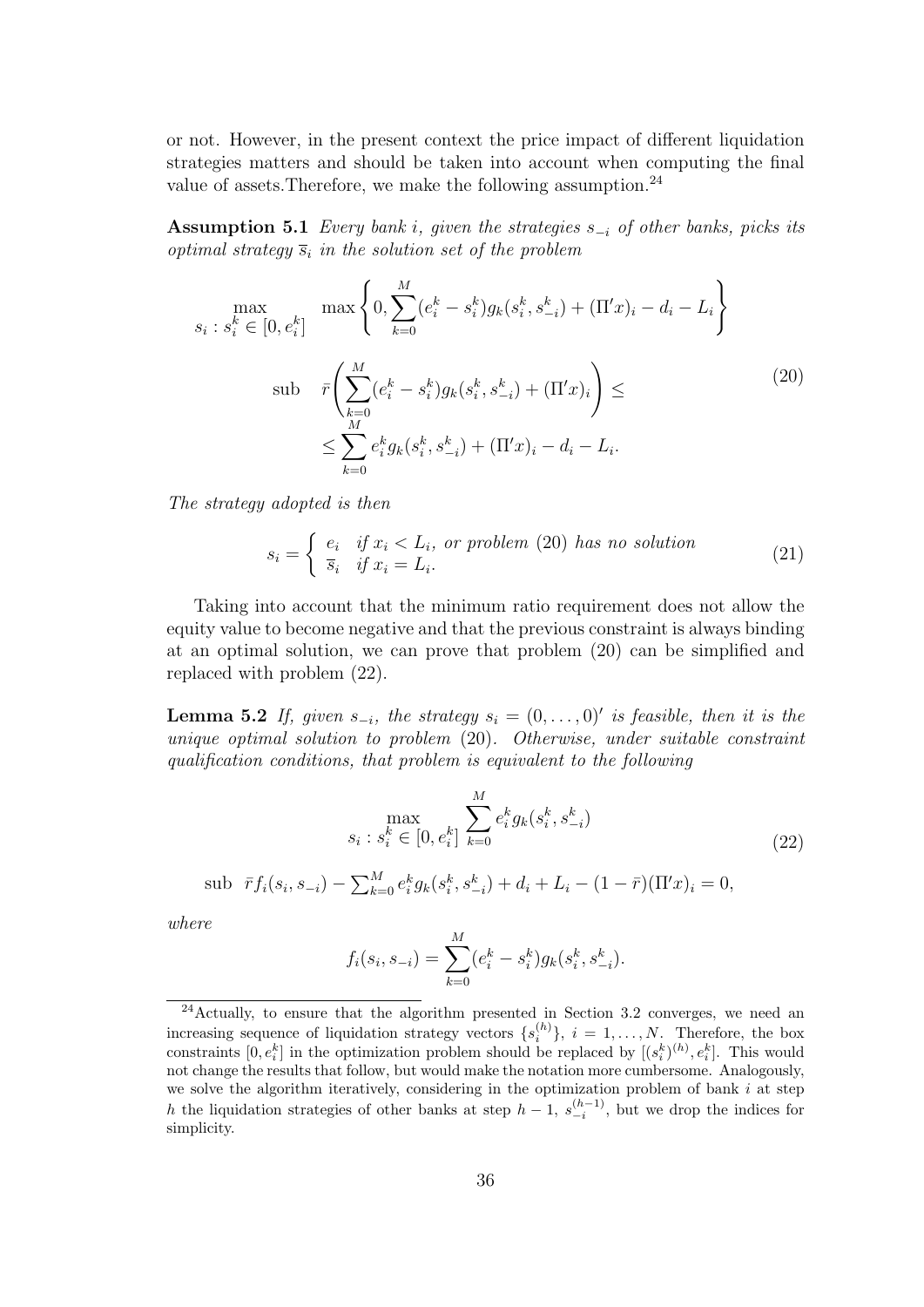Proof. Obviously, the objective function in problem (20) can be replaced by  $f_i(s_i, s_{-i})$ . Rearranging the constraint, we obtain the equivalent problem

$$
\max_{s_i \colon s_i^k \in [0, e_i^k]} f_i(s_i, s_{-i})
$$
\n
$$
(23)
$$

$$
\text{sub } \ \ \bar{r}f_i(s_i, s_{-i}) - \sum_{k=0}^M e_i^k g_k(s_i^k, s_{-i}^k) + d_i + L_i - (1 - \bar{r})(\Pi'x)_i \le 0.
$$

First of all, as  $g_k(\cdot, s_{-i}^k)$  is decreasing and positive, then

$$
\frac{\partial f_i}{\partial s_i^k}(s_i, s_{-i}) = (e_i^k - s_i^k) \frac{\partial g_k}{\partial s_i^k}(s_i^k, s_{-i}^k) - g_k(s_i^k, s_{-i}^k) < 0. \tag{24}
$$

Therefore, whenever the strategy  $s_i = (0, \ldots, 0)$ ' is feasible, it is the unique solution to the problem.

Suppose then that it is not feasible and let  $s_i$  be an optimal solution with  $s_i^m > 0$  for some  $m \in \{0, ..., M\}$ . The Lagrangian of problem (23) reads

$$
\mathcal{L}_i = f_i(s_i, s_{-i}) + \sum_{k=0}^{M} \lambda_k (e_i^k - s_i^k) - \mu h_i(s_i, s_{-i})
$$

with

$$
h_i(s_i, s_{-i}) = \bar{r}f_i(s_i, s_{-i}) - \sum_{k=0}^{M} e_i^k g_k(s_i^k, s_{-i}^k) + d_i + L_i - (1 - \bar{r})(\Pi'x)_i \tag{25}
$$

and  $\mu \geq 0$ ,  $\lambda_k \geq 0$  for  $k = 0, \ldots, M$ . If  $\mu = 0$ , first order conditions would imply

$$
\frac{\partial \mathcal{L}_i}{\partial s_i^m} = \frac{\partial f_i}{\partial s_i^m} (s_i, s_{-i}) - \lambda_m = 0,
$$

and, by equation (24),

$$
0 \le \lambda_m = \frac{\partial f_i}{\partial s_i^m}(s_i, s_{-i}) < 0,
$$

a contradiction. Therefore, the constraint is always binding at a non-zero solution and can be replaced by the equality constraint. From the new constraint we obtain

$$
f_i(s_i, s_{-i}) = \frac{1}{\bar{r}} \Big( \sum_{k=0}^M e_i^k g_k(s_i^k, s_{-i}^k) + (1 - \bar{r})(\Pi' x)_i - d_i - L_i \Big).
$$

Substituting for the objective function in problem (23) and dropping the constant terms, we obtain problem (22).

Remark 5.3 In the following we will assume that the constraint qualification conditions required for Lemma 5.2 to hold are satisfied. For instance, if the inverse demand functions  $g_k$  are concave and  $C^2$  (e.g., quadratic, as we assumed in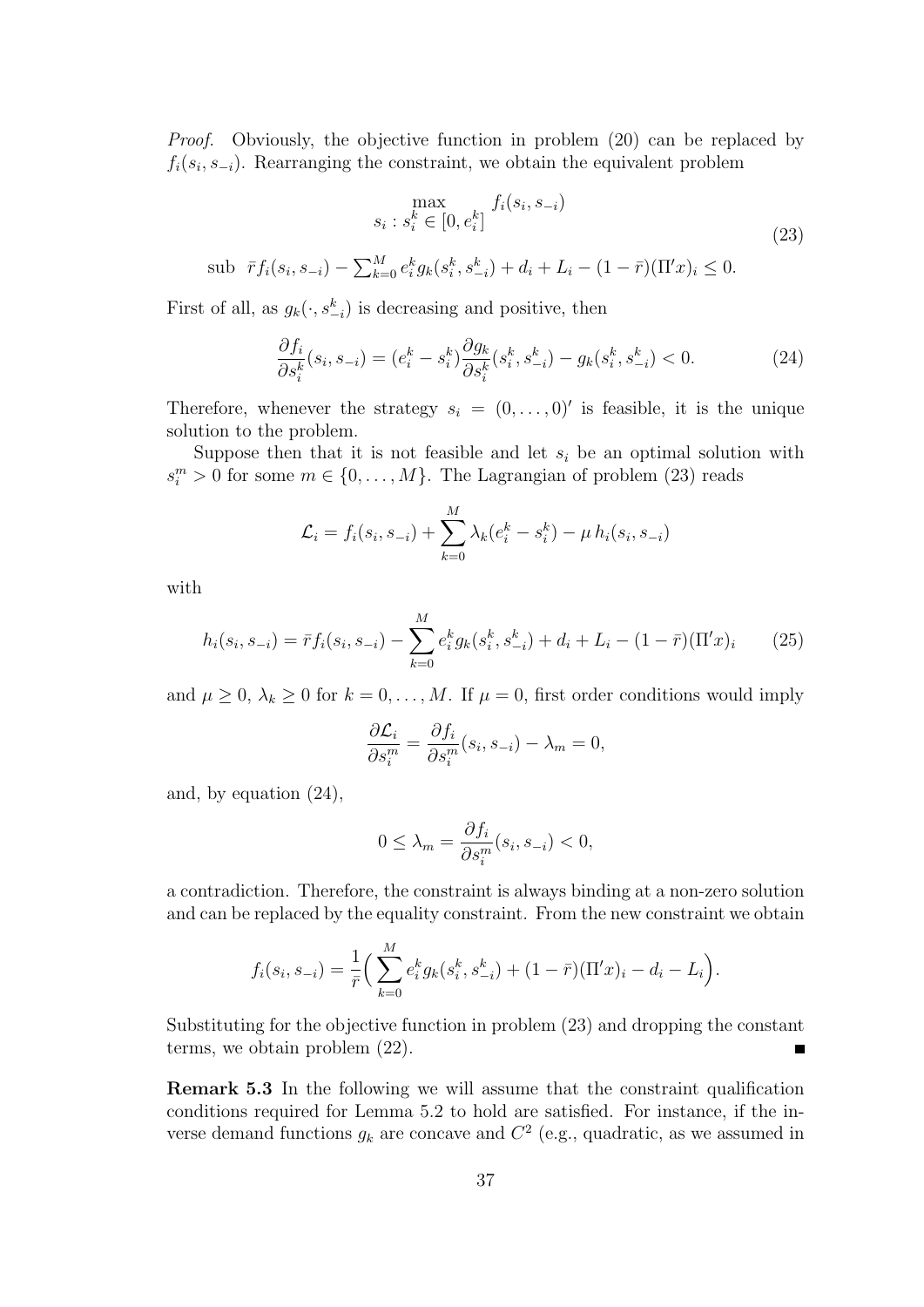Section 4), it is easily verified that the function  $h_i$  is (strictly) convex. Therefore all constraints are convex (the box constraints are affine) and Slater qualification condition only requires that there exist a feasible point at which the constraints are not binding. Notice that, under these assumptions, KKT conditions for problem (22) with the equality constraint  $h_i = 0$  (and  $h_i$  is defined as in equation (25)) replaced by  $h_i \leq 0$  are necessary and sufficient conditions for a point to be a local maximum, as all constraints are convex and the objective function is concave (it can be easily shown along the same lines of Lemma 5.2 that the inequality constraint  $h_i \leq 0$  is binding at any optimal solution, so that the solution set of problem (22) remains the same if we replace  $h_i = 0$  with  $h_i \leq 0$ .

As a consequence of Lemma 5.2, in the remainder of this section we will focus on problem (22), instead of problem (20). In particular, we derive from the first order condition a few equations that allow us to better understand how optimal liquidation strategies relate to the heuristic strategies discussed above. First of all, we prove that, whenever a bank is endowed with a liquid asset, it is not optimal to sell any amount of illiquid assets, unless the liquid asset has been sold in full. This provides an analytical foundation to the liquidation strategy assumed in the CFS model.

**Proposition 5.4** Let asset  $\ell$  be liquid  $(g_{\ell}(s_i^{\ell}, s_{-i}^{\ell}) = 1$  for all  $s^{\ell})$  and asset m be illiquid (g<sub>m</sub> be decreasing). Any strategy  $s_i$  such that  $s_i^{\ell} < e_i^{\ell}$  and  $s_i^m > 0$  is not optimal for bank i.

Proof. The Lagrangian of problem (22) is

$$
\mathcal{L}_i = \sum_{k=0}^M e_i^k g_k(s_i^k, s_{-i}^k) + \sum_{k=0}^M \lambda_k (e_i^k - s_i^k) - \mu h_i(s_i, s_{-i}), \quad \mu \in \mathbb{R}.
$$

If  $s_i^k > 0$ , the first order condition related to  $s_i^k$  reads

$$
\frac{\partial \mathcal{L}_i}{\partial s_i^k} = 0 \Leftrightarrow e_i^k \frac{\partial g_k}{\partial s_i^k} (s_i, s_{-i}) - \lambda_k - \mu \left( \bar{r} \frac{\partial f_i}{\partial s_i^k} (s_i, s_{-i}) - e_i^k \frac{\partial g_k}{\partial s_i^k} (s_i^k, s_{-i}^k) \right) = 0
$$
  

$$
\Leftrightarrow e_i^k \frac{\partial g_k}{\partial s_i^k} (s_i, s_{-i}) - \lambda_k + \mu \left( \left( (1 - \bar{r}) e_i^k + \bar{r} s_i^k \right) \frac{\partial g_k}{\partial s_i^k} (s_i^k, s_{-i}^k) + \bar{r} g_k (s_i^k, s_{-i}^k) \right) = 0. \tag{26}
$$

For asset  $\ell$ , equation (26) simply reads  $\lambda_{\ell} = \mu \bar{r}$ . Therefore, if  $s_i^{\ell} < e_i^{\ell}$ , one has  $\lambda_{\ell} = 0$  and, as a consequence,  $\mu = 0$ . On the other hand, if  $s_i^m > 0$  equation (26) with  $\mu = 0$  implies

$$
0 \le \lambda_m = e_i^m \frac{\partial g_m}{\partial s_i^m} (s_i, s_{-i}) < 0,\tag{27}
$$

a contradiction.

Consider now under what circumstances it may be optimal for bank i to sell a positive amount of two different illiquid assets  $(s_i^{\ell} > 0$  and  $s_i^m > 0)$ . It follows from inequalities (27), arguing by contradiction, that  $\mu \neq 0$ . Then we can solve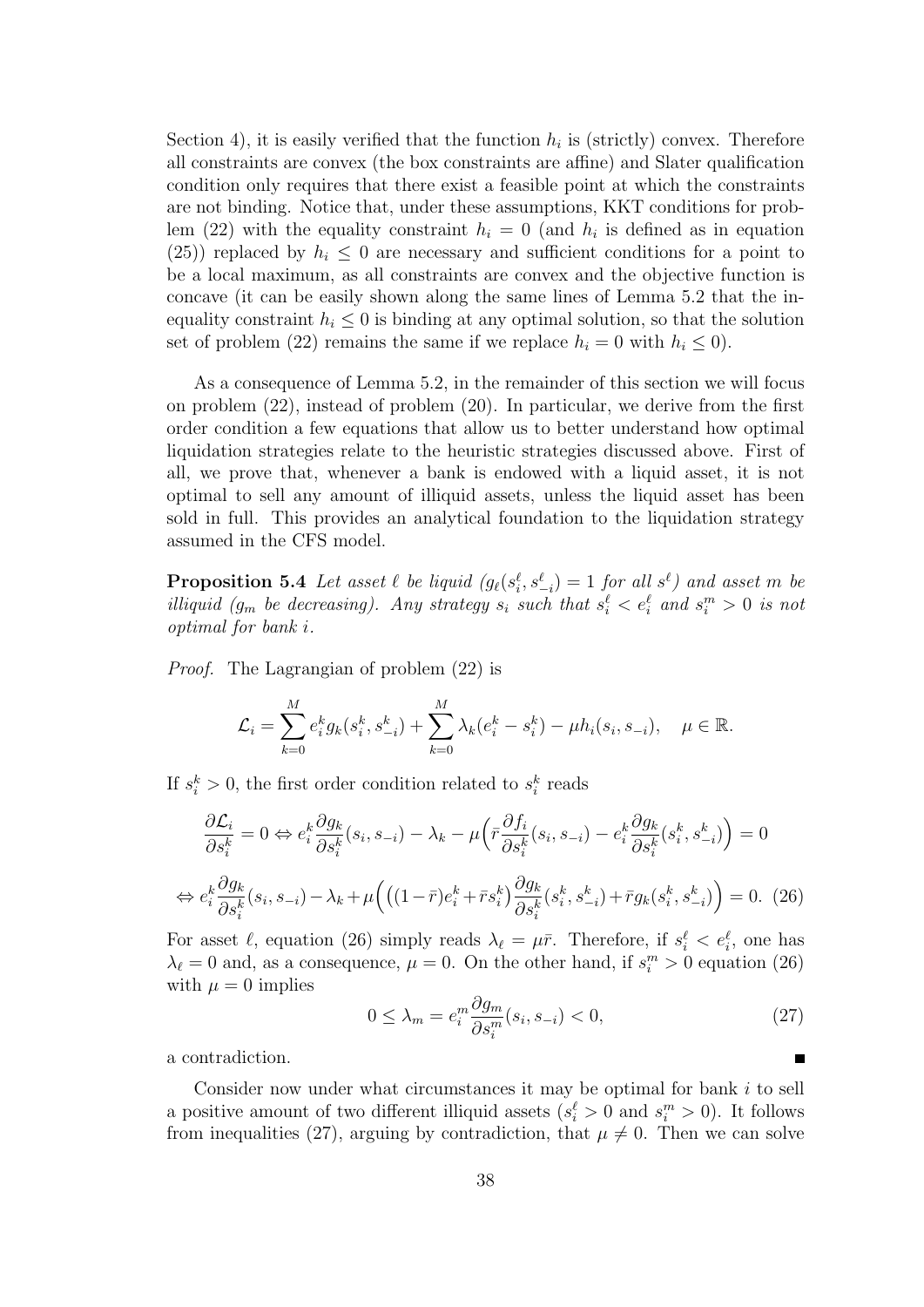equation (26) for  $\mu$  with  $k = \ell, m$ . Equating the two expressions obtained, we then have

$$
\frac{e_i^{\ell} \frac{\partial g_{\ell}}{\partial s_i^{\ell}} (s_i^{\ell}, s_{-i}^{\ell}) - \lambda_{\ell}}{\overline{r} \frac{\partial f_i}{\partial s_i^{\ell}} (s_i, s_{-i}) - e_i^{\ell} \frac{\partial g_{\ell}}{\partial s_i^{\ell}} (s_i^{\ell}, s_{-i}^{\ell})} = \frac{e_i^m \frac{\partial g_m}{\partial s_i^m} (s_i^m, s_{-i}^m) - \lambda_m}{\overline{r} \frac{\partial f_i}{\partial s_i^m} (s_i, s_{-i}) - e_i^m \frac{\partial g_m}{\partial s_i^m} (s_i^m, s_{-i}^m)}
$$

.

As a consequence, we obtain the following necessary (and sufficient, under suitable assumptions; see Remark 5.3) condition for an interior solution in the assets  $\ell$ and m, i.e. a liquidation strategy  $s_i$  such that  $s_i^{\ell} \in (0, e_i^{\ell})$  and  $s_i^m \in (0, e_i^m)$ :

$$
\frac{e_i^{\ell} \frac{\partial g_{\ell}}{\partial s_i^{\ell}}(s_i^{\ell}, s_{-i}^{\ell})}{e_i^m \frac{\partial g_m}{\partial s_i^m}(s_i^m, s_{-i}^m)} = \frac{\bar{r}g_{\ell}(s_i^{\ell}, s_{-i}^{\ell}) + ((1 - \bar{r})e_i^{\ell} + \bar{r}s_i^{\ell}) \frac{\partial g_{\ell}}{\partial s_i^{\ell}}(s_i^{\ell}, s_{-i}^{\ell})}{\bar{r}g_m(s_i^m, s_{-i}^m) + ((1 - \bar{r})e_i^m + \bar{r}s_i^m) \frac{\partial g_m}{\partial s_i^m}(s_i^m, s_{-i}^m)}.
$$
(28)

The previous condition shows that the optimality of a liquidation strategy that is an interior point in (at least) two assets depends on the optimal strategies of other banks and all the parameters of the model: the inverse demand function and its derivative, the initial endowments of bank  $i$  and the minimum leverage ratio set by the regulator. On the other hand, the same equality may be used to derive sufficient conditions under which an interior solution may not be optimal. An example is provided in the following remark, under additional assumptions on the inverse demand functions.

**Remark 5.5** (a) In the exponential case<sup>25</sup>

$$
g_k(s_i^k, s_{-i}^k) = \exp\left(-\alpha_k \sum_{j=1}^N s_j^k\right), \quad \alpha_k > 0, \quad k = \ell, m,
$$

used in the CFS model for the single-asset case, condition (28) simplifies to

$$
\frac{\alpha_{\ell}e_i^{\ell}}{\alpha_m e_i^m} = \frac{\alpha_{\ell}((1-\bar{r})e_i^{\ell} + \bar{r}s_i^{\ell}) - \bar{r}}{\alpha_m((1-\bar{r})e_i^m + \bar{r}s_i^m) - \bar{r}},
$$

from which, after a few algebraic manipulations,

$$
\frac{\alpha_{\ell}e_i^{\ell}}{\alpha_m e_i^m} = \frac{1 - \alpha_{\ell}s_i^{\ell}}{1 - \alpha_m s_i^m}.
$$
\n(29)

This necessary condition has the remarkable property that it does not depend on the liquidation strategies adopted by other banks (and it does not depend on the regulatory ratio  $\bar{r}$  either).

Moreover, it clearly shows that an optimal liquidation strategy should not

 $^{25}$ In this remark and Remark 5.6, we are assuming that when no asset sales have occurred, all prices are normalized to one, as in the CFS model.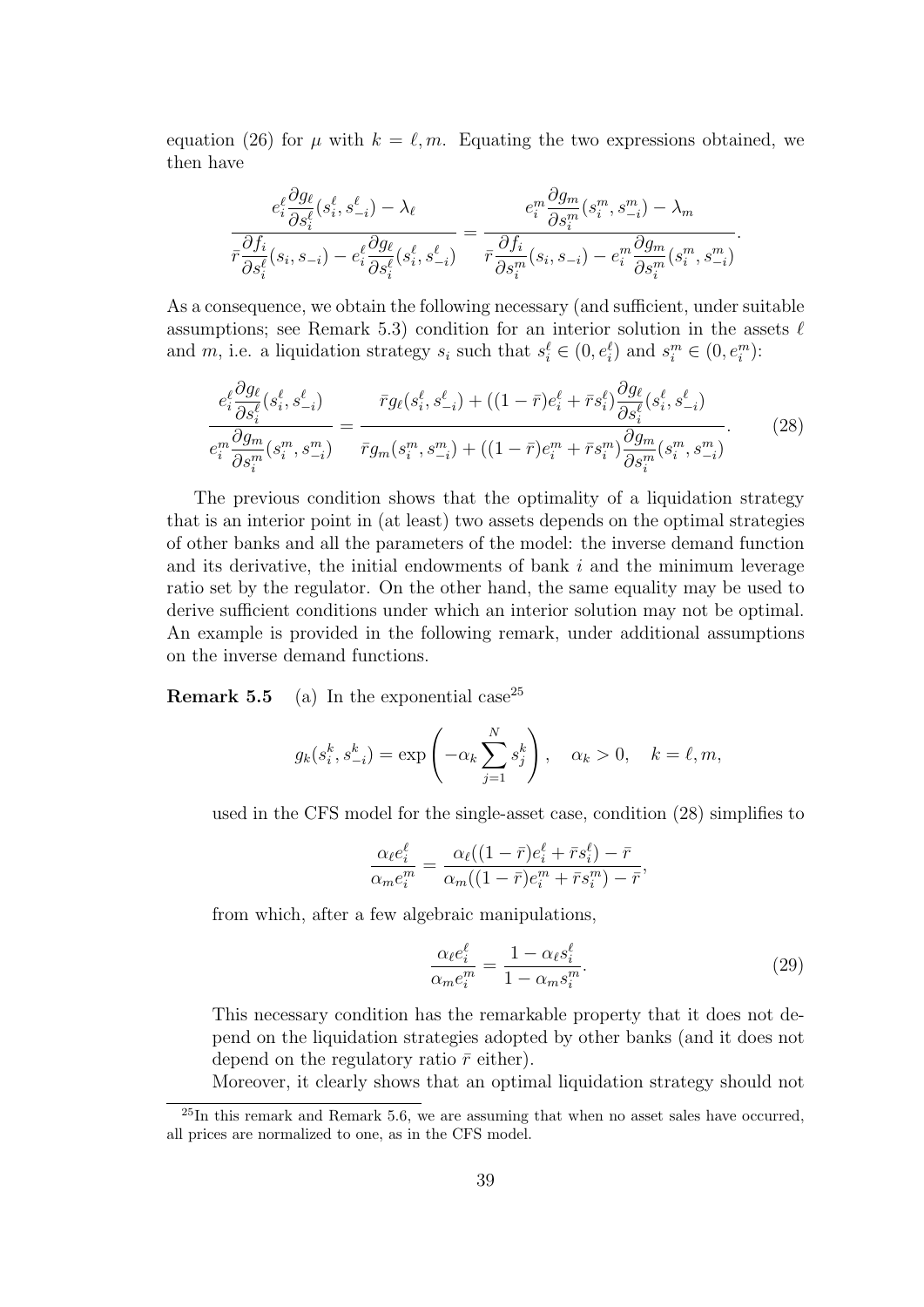be based only on the minimum price that an asset  $k$  can attain, or on the velocity with which its price deteriorates (as measured by the derivative of the inverse demand function, or its semi-elasticity  $\alpha$ ). The quantity that matters is instead the product  $\alpha_k e_i^k$  of the semi-elasticity times the endowment of asset  $k$  initially held by bank  $i$ , i.e. a transformation of the maximum price deterioration that bank  $i$  could cause by selling the whole of its endowment of asset k.

Finally, notice that equation (29) can be used to derived sufficient conditions under which an interior strategy in assets  $\ell$  and m can not be optimal. Indeed, since

$$
1 - \alpha_{\ell} e_i^{\ell} \le \frac{1 - \alpha_{\ell} s_i^{\ell}}{1 - \alpha_m s_i^m} \le \frac{1}{1 - \alpha_m e_i^m}, \quad \forall s_i^{\ell} \in [0, e_i^{\ell}], s_i^m \in [0, e_i^m],
$$

if

$$
\frac{1}{1 - \alpha_m e_i^m} < \frac{\alpha_\ell e_i^\ell}{\alpha_m e_i^m}, \quad \text{or} \quad \frac{\alpha_\ell e_i^\ell}{\alpha_m e_i^m} < 1 - \alpha_\ell e_i^\ell,
$$

then equation (29) can not hold.

(b) Equation (28) simplifies also in the case of affine inverse demand functions

$$
g_k(s_i^k, s_{-i}^k) = 1 - \alpha_k \left( \sum_{j=1}^N s_j^k \right), \quad \alpha_k > 0, \quad k = \ell, m,
$$

reading

$$
\frac{\alpha_{\ell}e_i^{\ell}}{\alpha_m e_i^m} = \frac{1 - \alpha_{\ell}\left(s_i^{\ell} + \sum_{j=1}^N s_j^{\ell}\right)}{1 - \alpha_m\left(s_i^m + \sum_{j=1}^N s_j^m\right)}.
$$

While in this case the strategy of bank  $i$  depends on the strategies of other players, comments similar to those made in the exponential case apply.

Since it may be the case that no interior solution is optimal, it is useful to derive optimality conditions that allow to compare boundary solutions as well. This can be done evaluating the objective function of problem (22) directly. Indeed, consider two feasible points for that problem that differ only in the two components  $\ell$  and  $m$ , namely  $s_i$  and  $\hat{s}_i$  such that  $s_i^{\ell} \neq \hat{s}_i^{\ell}$ ,  $s_i^m \neq \hat{s}_i^m$  and  $s_i^k = \hat{s}_i^k$ for all  $k \neq \ell, m$ . By direct evaluation of the objective function,  $s_i$  is a better strategy than  $\hat{s}_i$  if and only if

$$
\sum_{k=0}^{M} e_i^k g_k(s_i^k, s_{-i}^k) > \sum_{k=0}^{M} e_i^k g_k(\hat{s}_i^k, s_{-i}^k) \Leftrightarrow \sum_{k=0}^{M} e_i^k \big(g_k(s_i^k, s_{-i}^k) - g_k(\hat{s}_i^k, s_{-i}^k)\big) > 0
$$
\n
$$
\Leftrightarrow e_i^{\ell} \big(g_{\ell}(s_i^{\ell}, s_{-i}^{\ell}) - g_{\ell}(\hat{s}_i^{\ell}, s_{-i}^{\ell})\big) + e_i^m \big(g_m(s_i^m, s_{-i}^m) - g_m(\hat{s}_i^m, s_{-i}^m)\big) > 0. \tag{30}
$$

In case of two boundary solutions with  $s_i^{\ell} > 0$ ,  $s_i^m = 0$ ,  $\hat{s}_i^{\ell} = 0$  and  $\hat{s}_i^m > 0$ , it is easy to pick the better one based on condition (30), that now reads

$$
\frac{g_m(0, s_{-i}^m) - g_m(\hat{s}_i^m, s_{-i}^m)}{g_\ell(0, s_{-i}^\ell) - g_\ell(s_i^\ell, s_{-i}^\ell)} > \frac{e_i^\ell}{e_i^m}.
$$
\n(31)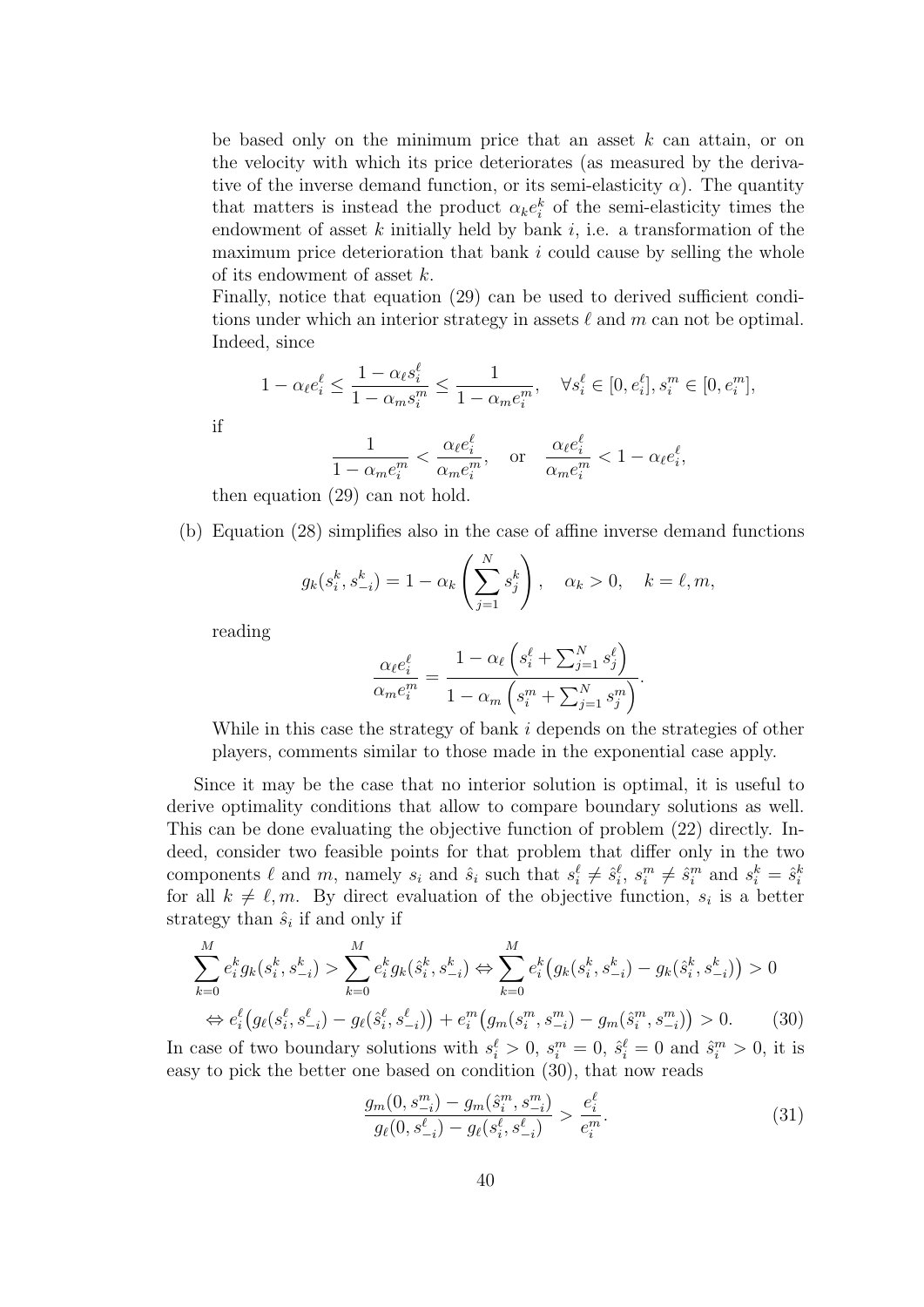Remark 5.6 In the case of affine inverse demand functions, condition (31) simplifies to

$$
\frac{\alpha_m e_i^m}{\alpha_\ell e_i^\ell} > \frac{s_i^\ell}{s_i^m}.
$$

This condition goes in the same direction as Remark 5.5, confirming the role played by the maximum potential impact of bank i's sales of each illiquid asset when discriminating among different strategies.

#### 5.2 Numerical results

We finally present the results of two simulation exercises in order to illustrate the main points discussed in Section 5.1 on the optimality of different liquidation strategies.

In the first example, we consider a totally interconnected banking system of 10 homogeneous banks. The liability side of their balance-sheet is as in Table 1. On the asset side, each bank is endowed with 120 units of asset 1 and with 50 units of asset 2 (interbank loans amount to 30). We then perform contagion analysis assuming an initial shock that cancels an equal share S of bank 1's endowments of both assets. Keeping the minimum price of asset 2 constant, we let the minimum price of asset 1 and the share S vary. The results are presented in Figure 7.

Focusing on the shares of each asset liquidated by banks that are not hit by the initial shock, we can distinguish three main strategies, depending on the values of the two parameters:

- (i) both shares equal zero, meaning that contagion effects are not strong enough to trigger asset sales by other banks – this happens when the initial shock is small in magnitude;
- (ii) both shares are equal to one, i.e. contagion effects are so strong that force all banks to completely deleverage and, eventually, default – this case covers the region in which the shock is higher and asset 1 is less liquid;
- (iii) both shares are in the interval  $(0, 1)$ , i.e. an interior point strategy is optimal – this is the case only in two small regions of the parameter space that we are showing, corresponding either to an intermediate value of the initial shock, or a higher degree of liquidity of asset 1. Notice that, in the first case, while the ratio of the quantity of asset liquidated to the initial endowment decreases slowly for asset 1 as its liquidity improves, the decrease is exponential for asset 2. This suggests that, as liquidity conditions of asset 1 improve, its preeminence in optimal liquidity strategies increases (at a more than linear pace).

These outcomes are in line with the claim of Section 5.1 that an optimal liquidation strategy can not be chosen in advance, as it depends crucially on the characteristics of the initial shock and of banks' portfolios. That is, from the point of view of a given bank, liquidity as measured by price elasticity or by the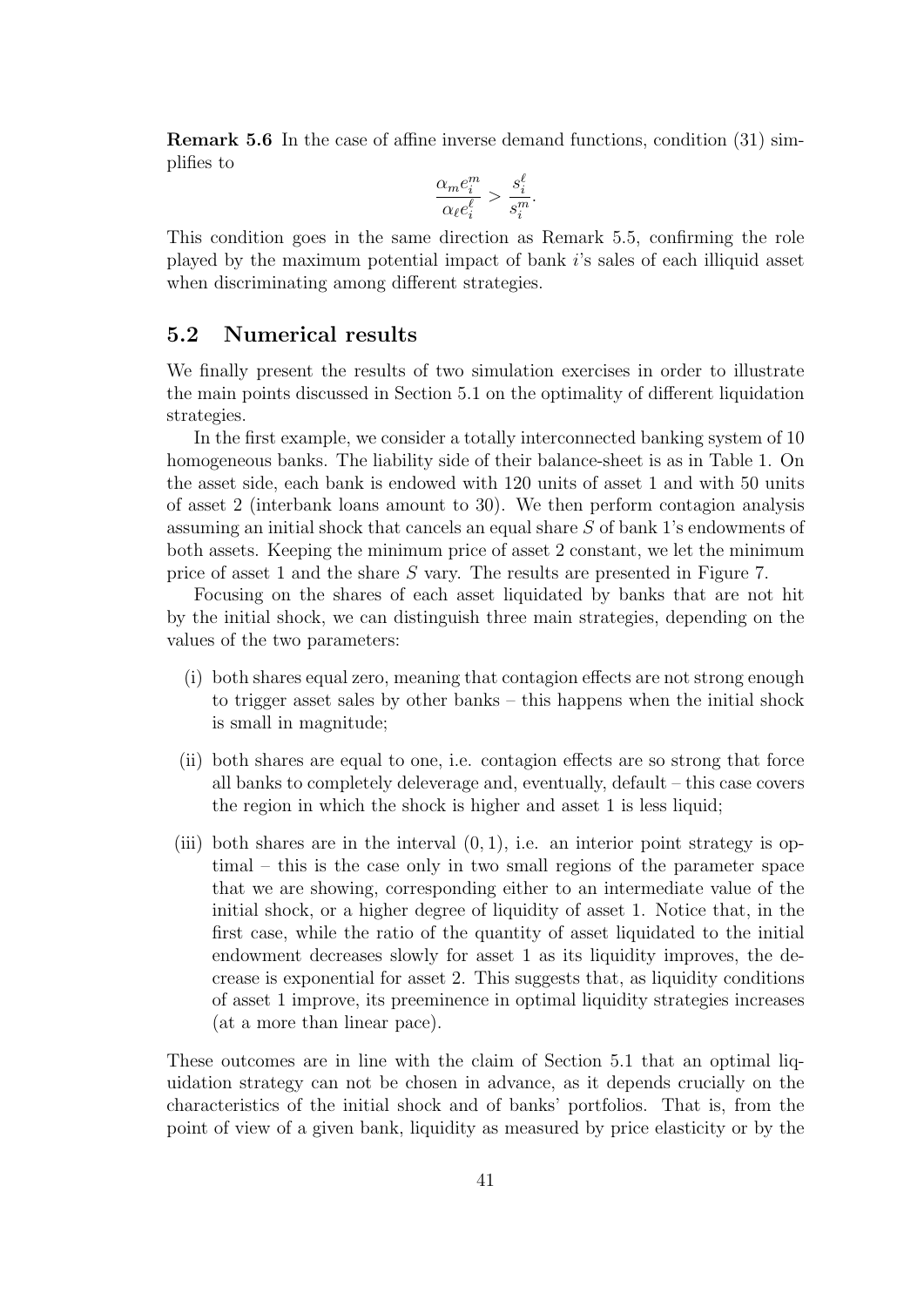

(1) On the  $x$  axis the share  $S$  of assets of bank 1 canceled by the initial shock is reported. On the y axis, the minimum price that asset 1 can attain. On the z axis, different metrics are plotted: the share of asset 1 and asset 2 sold by banks that are not hit by the initial shock, in panels  $(a1)$  and  $(a2)$ ; the price of the assets after contagion has taken place, in panels  $(b1)$  and  $(b2)$ ; the final value of total assets, panel  $(c1)$ ; the amount of senior debt that banks are not able to pay back, panel (c2). The main parameters of the model are set as follows:  $\bar{r} = 4\%$ ;  $p_{min}(2) = 0.9.$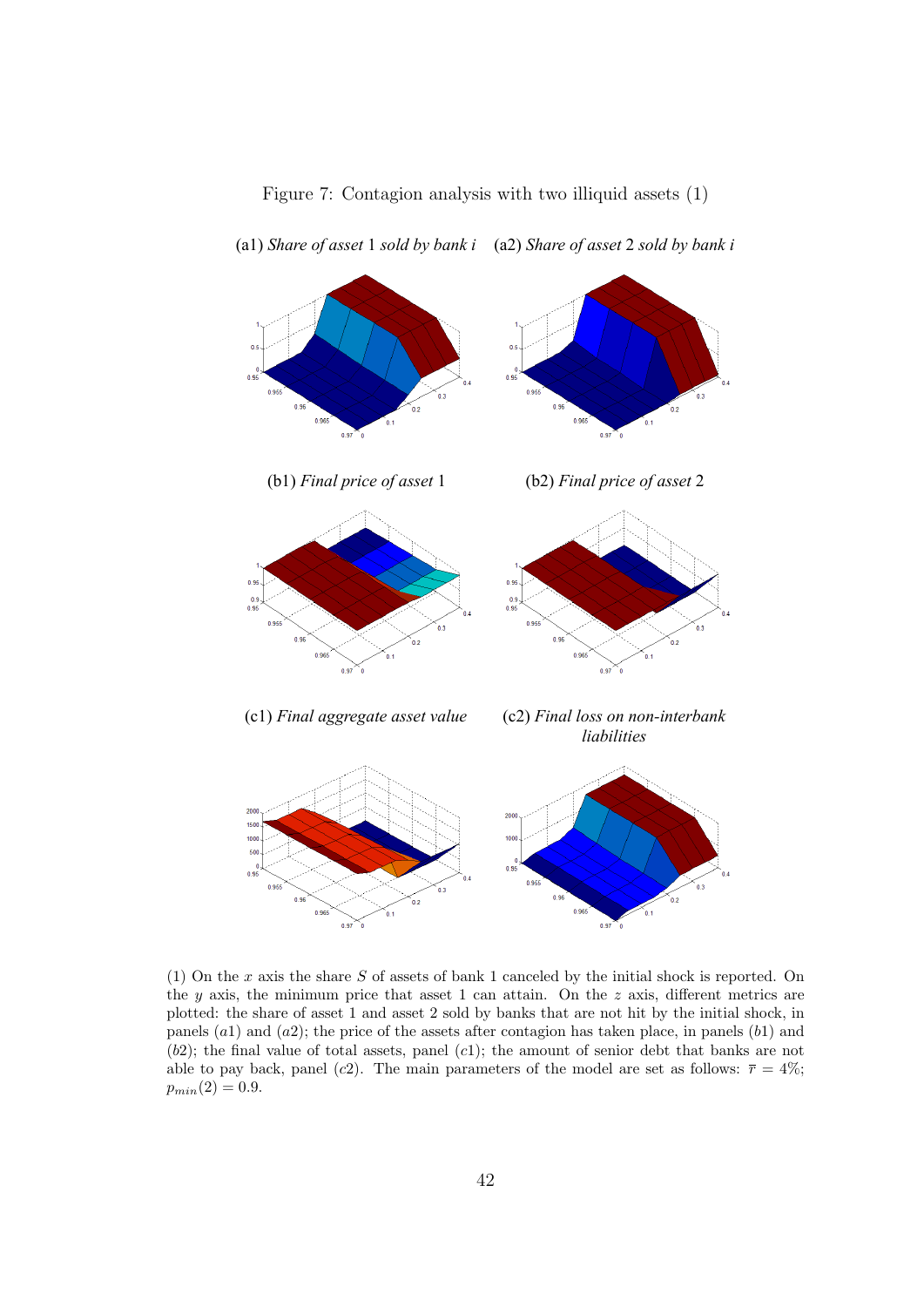minimum attainable price may not be the only relevant parameter on the basis of which a liquidation strategy is planned (unless one perfectly liquid asset is available).

In this connection, another finding that is worth pointing out is that, in the same region of parameter values that yield interior point strategies, the final price of the first asset is lower than the price of the second one. Although in principle asset 1 is more liquid than asset 2 (as indicated by the minimum price that they could attain if all banks completely liquidated their endowments), it may end up with a greater price deterioration due to fire sales. At least in some cases, this might be a socially undesirable outcome, as prices could then provide incorrect signals concerning the intrinsic value of assets.

Another example of how all relevant parameters interact in the choice of the optimal liquidation strategy may be provided in a slightly more complicated setting, in which there are three illiquid assets and each bank holds two of them only in its portfolio. In particular, asset 1 (more liquid) represents a share L of each bank's total assets, while only banks 1 to 5 are endowed with asset 2 (intermediate level of liquidity) and banks 6 to 10 hold asset 3 (less liquid) each. Asset 2 and 3 account for a share M of total assets of the banks holding them. Given an exogenous shock to the holdings of asset 2 in bank 1's portfolio, we want to analyze how the liquidation strategies of other banks are affected as L and M change, while keeping the sum  $L + M$  constant (as a consequence, the amount of interbank loans of each bank is constant too).<sup>26</sup>

The results of Table 2 show that the asset hit by the initial shock to bank 1 is never sold by other banks (banks  $i$  in the table), unless their selling of asset 1 is not enough to restore the minimum leverage ratio required by the regulator. This is an instance of sequential selling, justified by the significant deterioration of asset 2's price in the aftermath of the initial shock. On the other hand, the behavior of banks 6 to 10 (banks  $j$  in the table) is more complex. Unless they default or do not have to deleverage, their optimal strategy is always at some interior point. In particular, the share of assets 1 and 3 that they have to sell is increasing in M (i.e., the ratio of asset  $3$  – more illiquid – to total assets). However, they grow at a different pace, with the share of asset 1 sold that increases considerably faster as bank's portfolio becomes less liquid.

### 6 Conclusions

In this paper we build on the model by Cifuentes, Ferrucci, Shin (2005), a standard reference for contagion analysis in banking networks with (market) liquidity effects due to asset fire sales, in order to study how different network topologies respond to exogenous shocks (either systemic or idiosyncratic). First, we provide detailed analytical foundations to the key insights of that model, proving under fairly general assumptions the existence of an equilibrium (in principle there might be several equilibria, but only one of them can actually occur in the

<sup>&</sup>lt;sup>26</sup>Balance-sheet dimensions and network topology are the same as in the previous exercise.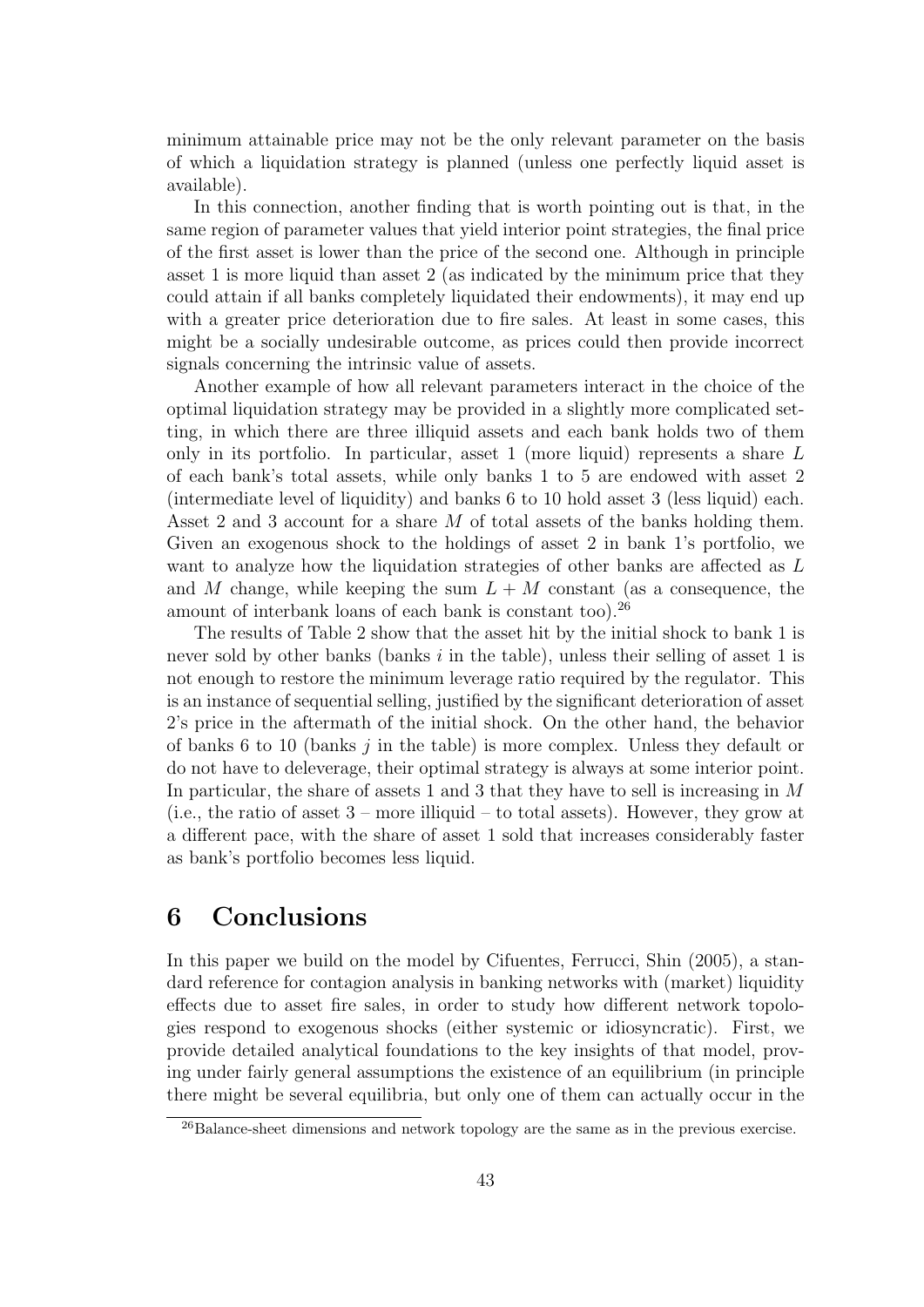| L        | M        | Bank $i$ ,<br>asset 1 | Bank $i$ ,<br>asset 2 | Bank $j$ ,<br>asset 1 | Bank $j$ ,<br>asset 3 |
|----------|----------|-----------------------|-----------------------|-----------------------|-----------------------|
| 45.0%    | $40.0\%$ | $0.0\%$               | $0.0\%$               | $0.0\%$               | $0.0\%$               |
| 40.0%    | 45.0%    | 5.5%                  | $0.0\%$               | $0.0\%$               | $0.0\%$               |
| 37.5%    | 47.5%    | 12.6%                 | $0.0\%$               | $0.0\%$               | $2.4\%$               |
| 35.0%    | 50.0%    | 22.9%                 | $0.0\%$               | 5.1%                  | 5.5%                  |
| 32.5%    | 52.5%    | 41.8%                 | $0.0\%$               | 17.8%                 | $9.0\%$               |
| $30.0\%$ | 55.0%    | 100%                  | 100%                  | 100%                  | 100%                  |

Table 2: Optimal liquidation strategies (1)

(1) The first two columns report values of the shares  $L$  and  $M$  of a bank's assets that are of type 1 and 2 (or 3), respectively. On the other columns, we report optimal liquidation strategies of representative banks from the two groups: bank i stands for banks 2 to 5; bank j stands for banks 6 to 10. The parameters are set as follows:  $\bar{r} = 4\%; p_{min}(1) = 0.95; p_{min}(2) = 0.92;$  $p_{min}(3) = 0.90.$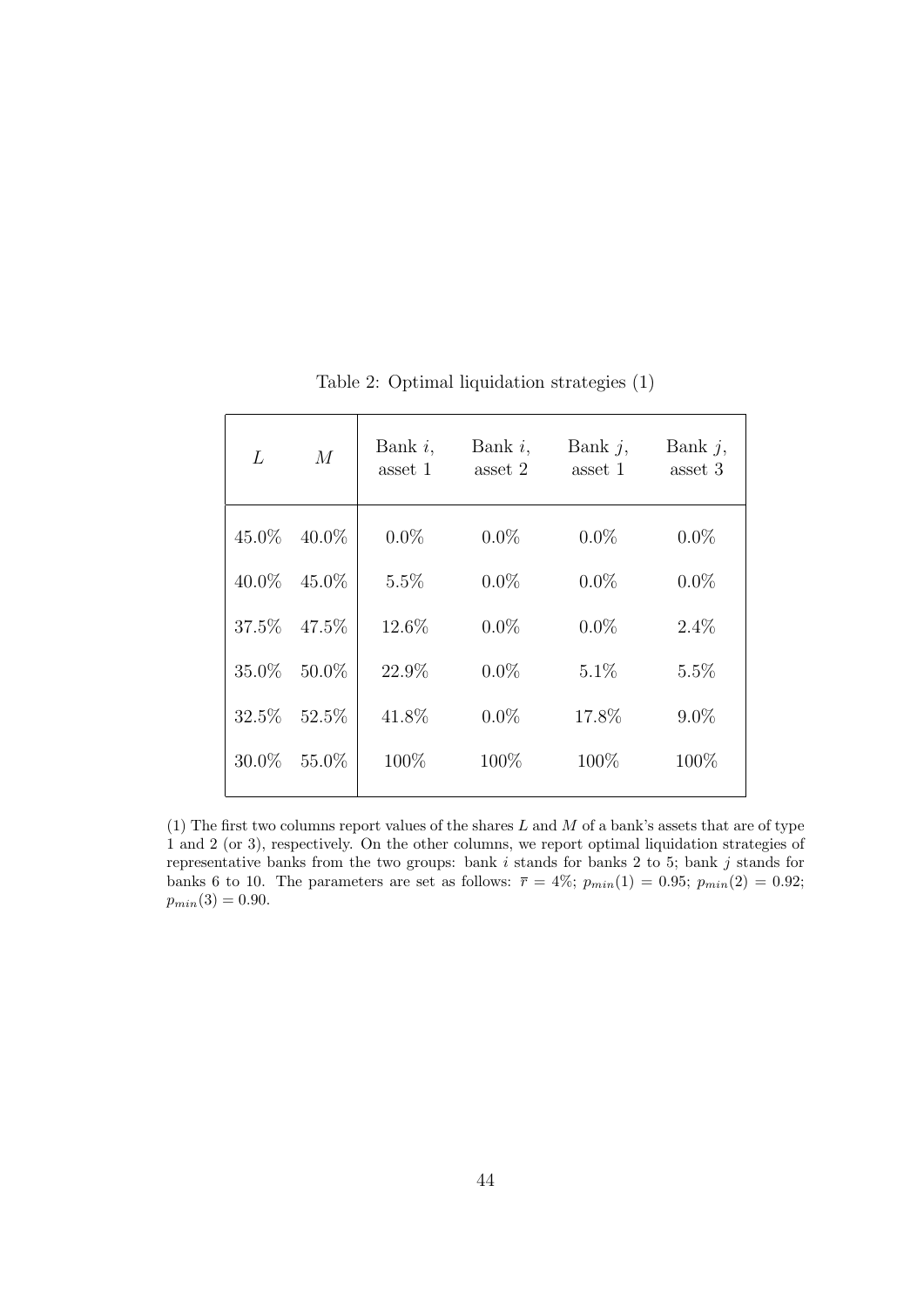model) and the convergence of the algorithm to compute it. Then, to answer our research question (to what extent the resilience of an interbank network depends on its topology), we run a set of simulation exercises testing how some stylized networks are affected by different types of shocks. Finally, we extend the original model to include the case where banks hold in their portfolios multiple illiquid assets, with different degrees of illiquidity.

The main conclusions and policy implications can be summarized as follows. First, consistent with the relevant literature, our results confirm that the resilience of the banking system may depend heavily on the network topology. From a policy perspective, this might justify that macroprudential authorities have access to granular data on interbank exposures.<sup>27</sup> Second, we show that different network configurations may be affected by changes in relevant market and regulatory parameters (assets' liquidity and minimum leverage ratio, respectively) in different ways. The search for an optimal balance between different policy instruments that can be used to cope with systemic risk would benefit from a deeper knowledge of the sensitivity of the banking network at hand on the key parameters. Finally, in a realistic setting bank assets show heterogeneous degrees of illiquidity (as measured by price elasticity). In this context, there exist several channels of contagion (or, more precisely, interdependence) and banks that take losses and are forced to partially deleverage have to choose what liquidation strategy to adopt. To this end, we show that optimal liquidation strategies (from an equity maximization perspective) may be in disagreement with common behavioral strategies. For a bank that has to deleverage, the liquidity of an asset is not an absolute quality of the asset, but relates to both the composition of the bank's portfolio and the liquidation strategies adopted by other banks.

Future research extending this paper could extend the analysis of the multiple asset setting and include the additional channel of contagion represented by funding liquidity.

 $27$ For policy purposes, it is also worth mentioning that the impact of an exogenous shock of given magnitude depends on how it is distributed among the banks in the system (even in the case of homogeneous banks) and the structure of this dependence varies for different network configurations. This has implications, for instance, for the optimal allocation of limited resources for banks' recapitalizations.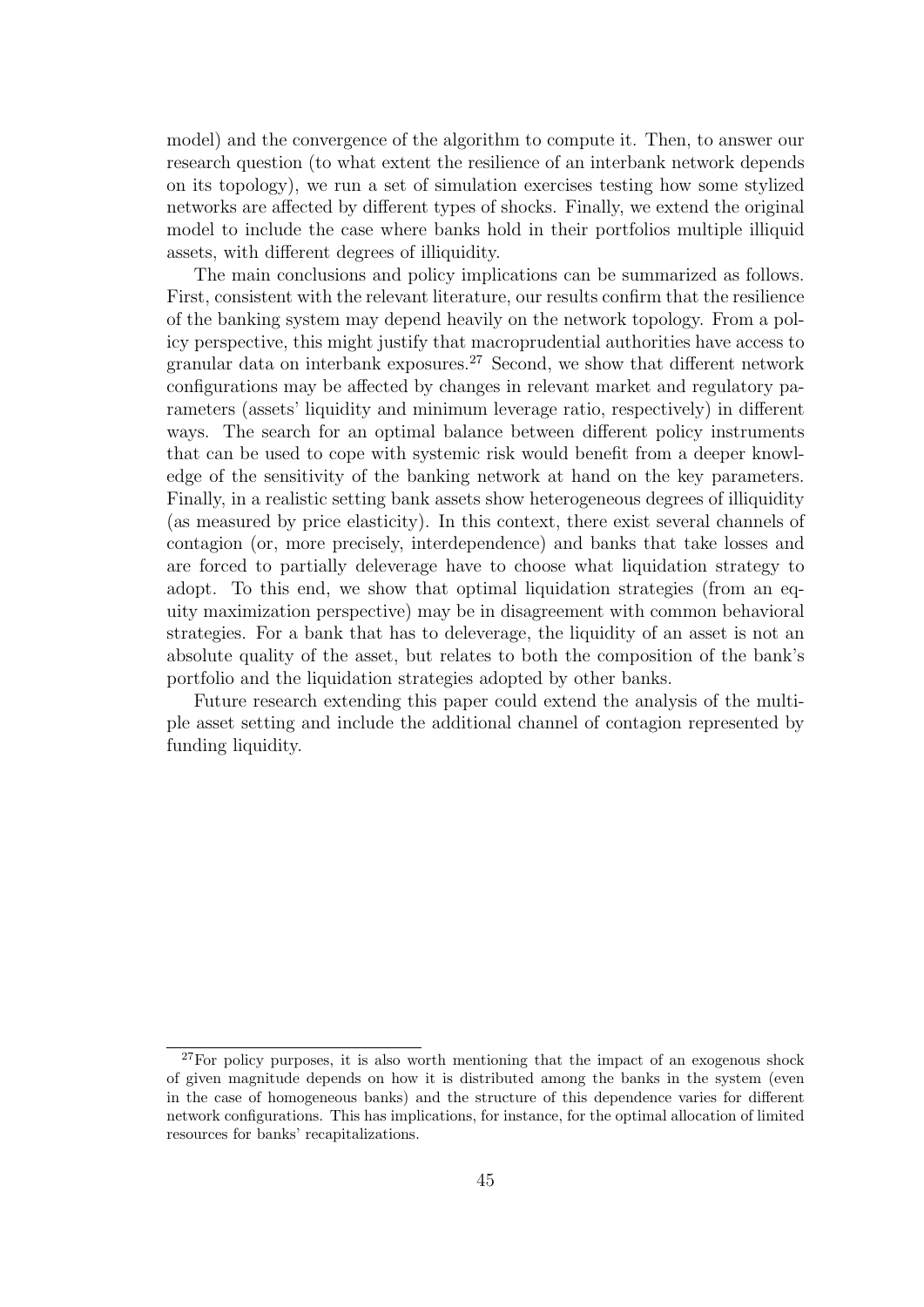### References

- [1] Allen, F., and D. Gale (2000). "Financial contagion". Journal of Political Economy 108(1):1–33.
- [2] Allen, F., A. Babus and E. Carletti (2010)."Financial connections and systemic risk". NBER Working Papers, National Bureau of Economic Research.
- [3] Amini, H., and A. Minca (2012). "Mathematical modeling of systemic risk". In Kranakis, E. (ed.). Advances in Network Analysis and its Applications. Springer, pp. 3–26.
- [4] Cabrales, A., P. Gottardo and F. Vega-Redondo (2013). "Risk-sharing and contagion in networks". Economics Working Papers ECO2013/01, European University Institute.
- [5] Cifuentes, R., G. Ferrucci and H.S. Shin (2004). "Liquidity risk and contagion". Working paper.
- [6] Cifuentes, R., G. Ferrucci and H.S. Shin (2005). "Liquidity risk and contagion". Journal of the European Economic Association 3(2–3):556–566.
- [7] Eisenberg, L., and T.H. Noe (2001). "Systemic risk in financial systems". Management Science 47(2):236–249.
- [8] Forbes, K. (2012). "The "Big C": Identifying contagion". NBER Working Paper No. 18465.
- [9] Gai, P. (2013). Systemic Risk: The Dynamics of Modern Financial Systems. Oxford University Press.
- [10] Gauthier, C., A. Lehar and M. Souissi (2010). "Macroprudential capital requirements and systemic risk ". Working paper.
- [11] Geertsema, P. (2011). "Fire sales and contagion in financial assets". Working paper.
- [12] Jackson, M.O. (2008). Social and Economic Networks. Princeton University Press.
- [13] May, R.M., and N. Arinaminpathy (2010). "Systemic risk: the dynamics of model banking systems". J. R. Soc. Interface 7:823–838.
- [14] Newman, M.E.J. (2003). "The structure and function of complex networks". SIAM Review 45(2):167–256.
- [15] Newman, M.E.J. (2010). Networks: An Introduction. Oxford University Press.